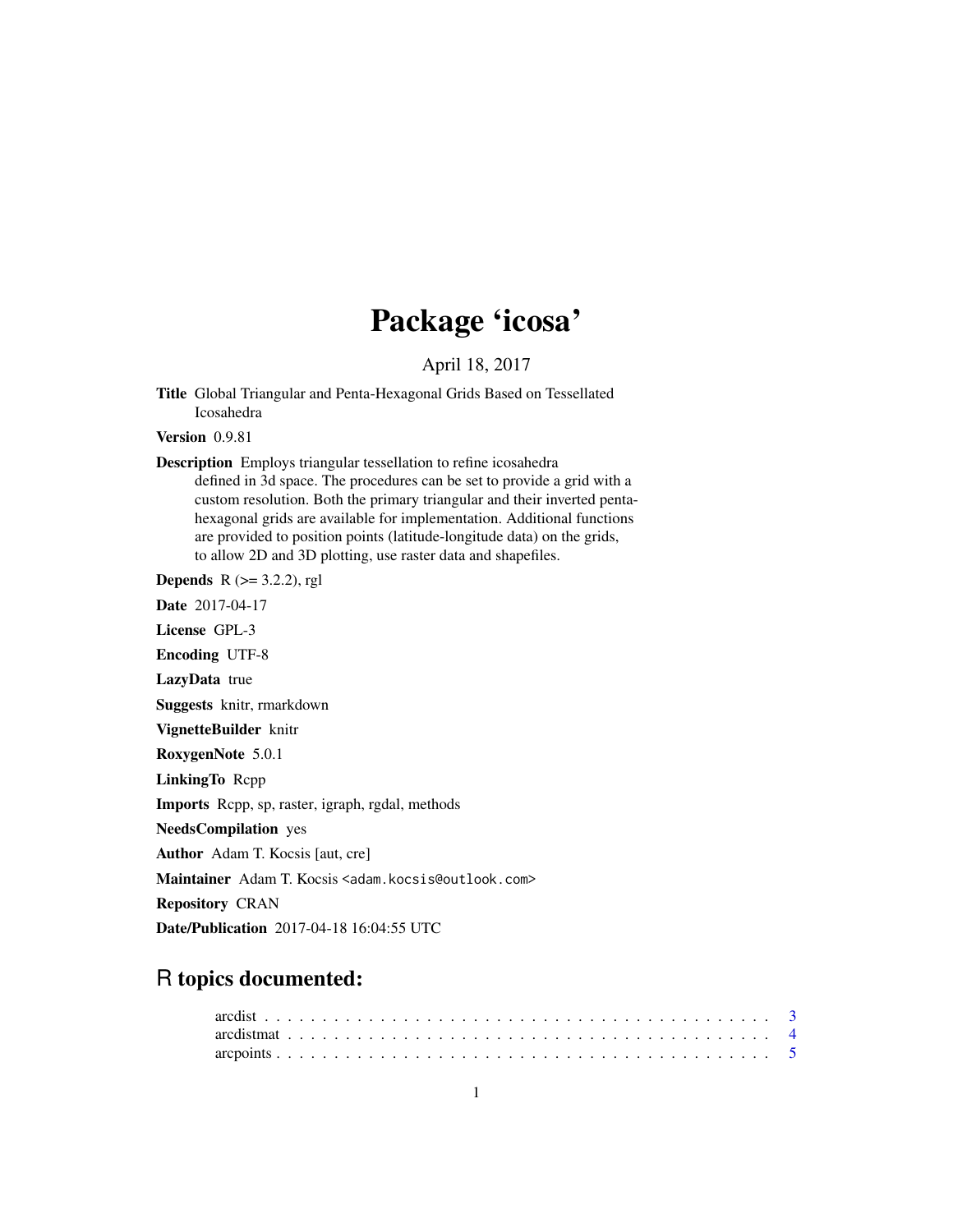| 6                                                                                                                       |
|-------------------------------------------------------------------------------------------------------------------------|
| 6                                                                                                                       |
| $\overline{7}$                                                                                                          |
| 8                                                                                                                       |
| 9                                                                                                                       |
| 9<br>edges                                                                                                              |
| 10                                                                                                                      |
| 10                                                                                                                      |
| 11                                                                                                                      |
| 12                                                                                                                      |
| 13                                                                                                                      |
| 14                                                                                                                      |
| 15                                                                                                                      |
| 16                                                                                                                      |
| 17                                                                                                                      |
| 18                                                                                                                      |
| 19                                                                                                                      |
| 20                                                                                                                      |
| lines3d, Line-method $\ldots \ldots \ldots \ldots \ldots \ldots \ldots \ldots \ldots \ldots \ldots \ldots \ldots$<br>20 |
| 21                                                                                                                      |
| 22                                                                                                                      |
| 23                                                                                                                      |
| 24                                                                                                                      |
| 24                                                                                                                      |
| 25                                                                                                                      |
| 26                                                                                                                      |
| 27                                                                                                                      |
| 28                                                                                                                      |
|                                                                                                                         |
| 28                                                                                                                      |
| 30                                                                                                                      |
| 31                                                                                                                      |
| 31                                                                                                                      |
| 33                                                                                                                      |
| 33                                                                                                                      |
| 34                                                                                                                      |
|                                                                                                                         |
| subset, trigrid-method $\ldots \ldots \ldots \ldots \ldots \ldots \ldots \ldots \ldots \ldots \ldots \ldots$<br>35      |
| 37<br>surfacearea                                                                                                       |
| 38                                                                                                                      |
| 39                                                                                                                      |
| 40                                                                                                                      |
| 42                                                                                                                      |
| 42                                                                                                                      |
| 43                                                                                                                      |
| vicinity<br>43                                                                                                          |
| 44                                                                                                                      |

**Index**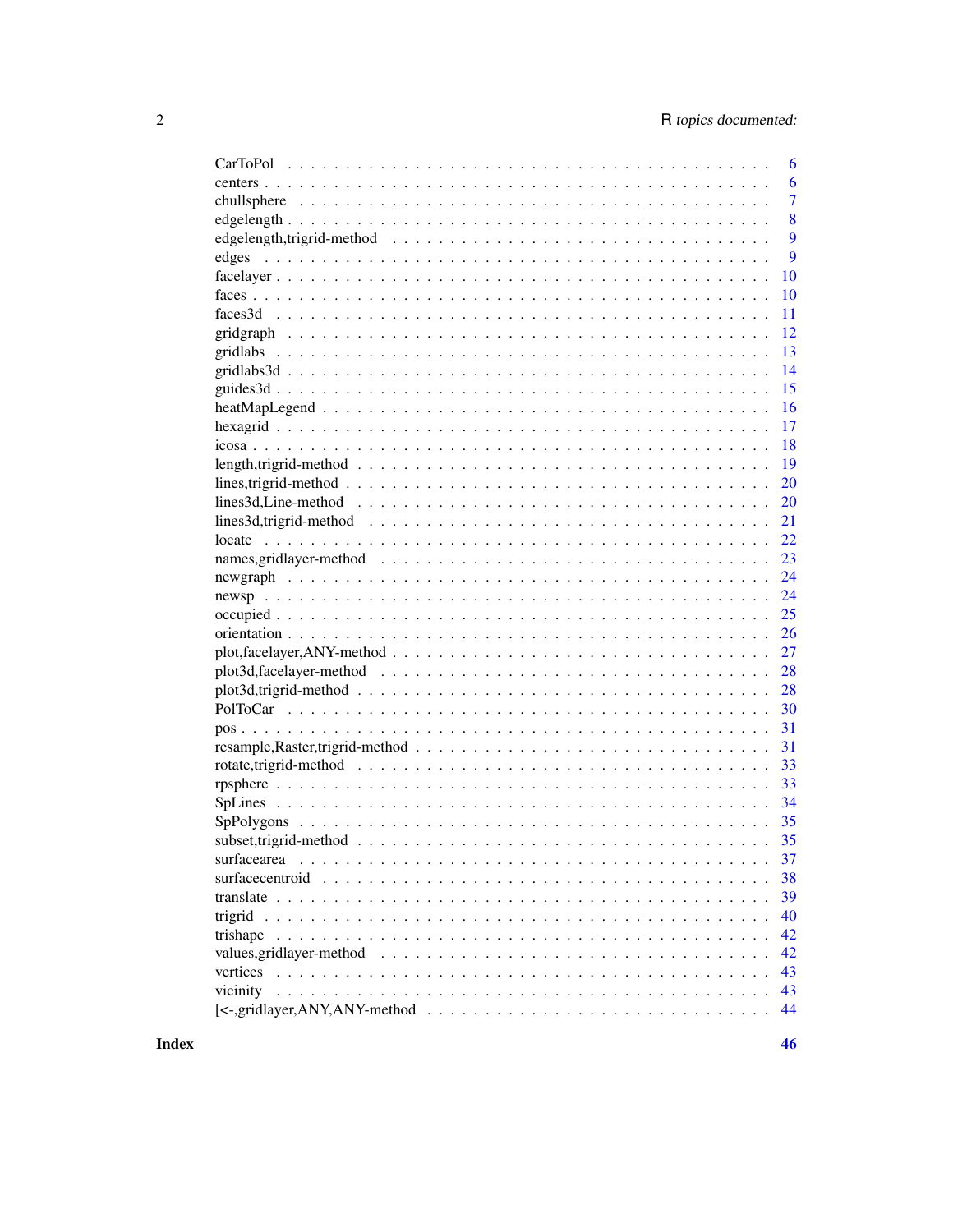<span id="page-2-0"></span>

This function calculates the shortest arc distance between two points.

#### Usage

```
\arcdist(p1, p2, output = "distance", origin = c(0, 0, 0),radius = authRadius)
```
## Arguments

| p1             | Numeric vector, XYZ or longitude-latitude coordinates of the first point along<br>the arc.                                                                                                                                                       |
|----------------|--------------------------------------------------------------------------------------------------------------------------------------------------------------------------------------------------------------------------------------------------|
| p <sub>2</sub> | Numeric vector, XYZ or longitude-latitude coordinates of the last point along<br>the arc.                                                                                                                                                        |
| output         | Character value, the type of the output value. "distance" will give the distance<br>in the metric that was fed to the function for the coordinates or the radius. "deg"<br>will output the the distance in degrees, "rad" will do so in radians. |
| origin         | Numeric vector, the center of the circle in XYZ coordinates (default is 0,0,0).                                                                                                                                                                  |
| radius         | Numeric value, the radius of the circle in case the input points have polar coordi-<br>nates only. Unused when XYZ coordinates are entered. Defaults to the authalic<br>radius of Earth ca. 6371.007 km.                                         |

#### Value

A single numeric value.

```
# coordinates of two points
point1<- c(0,0)
point2 < -c(180, 0)arcdist(point1,point2,"distance")
```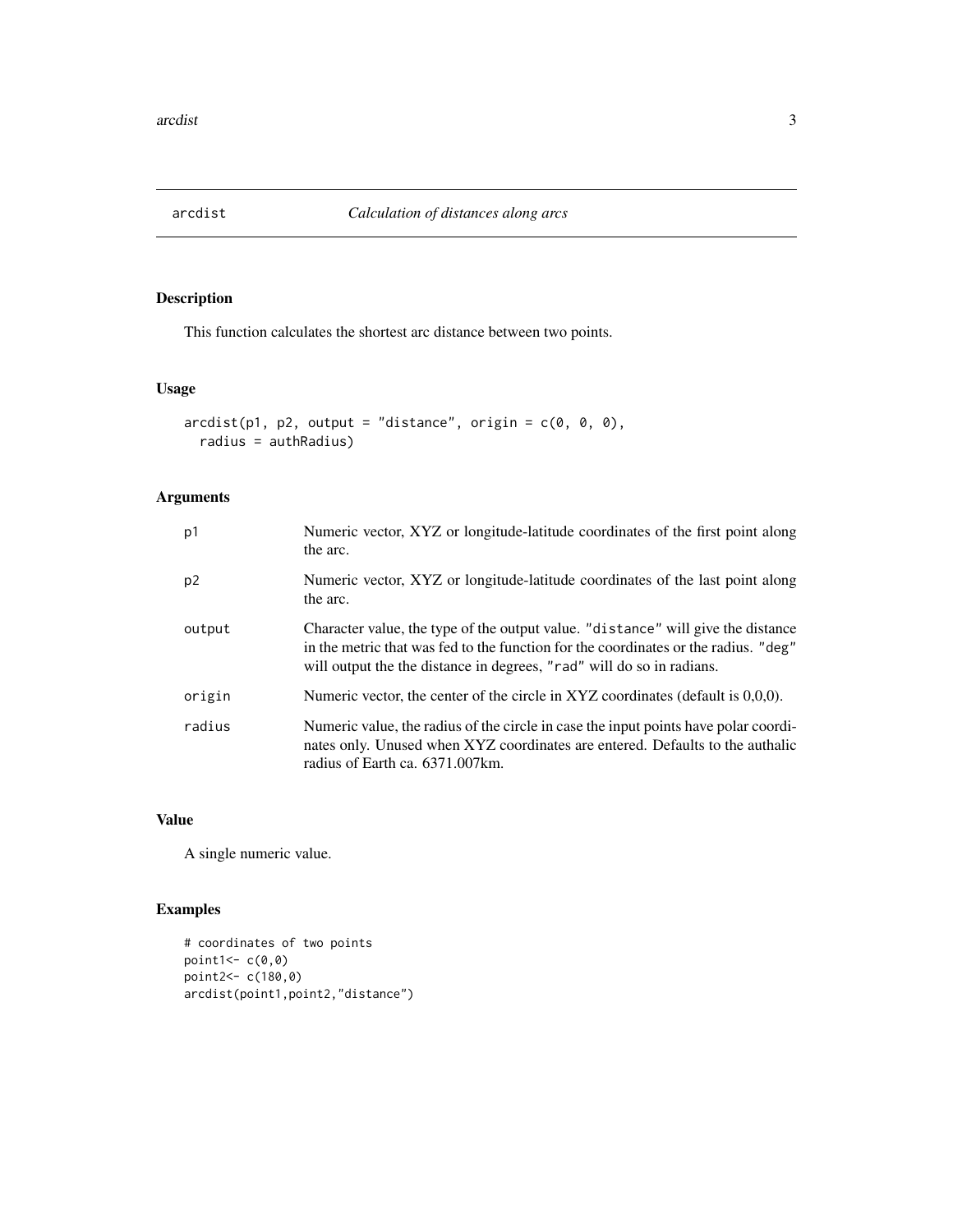This function calculates the shortest arc distance matrix between two set of points.

#### Usage

```
arcdistmat(points1, points2 = NULL, origin = c(0, 0, 0),output = "distance", radius = authRadius)
```
#### Arguments

| points1 | Numeric matrix, XYZ or longitude-latitude coordinates of the first set of points.                                                                                                                                                                    |
|---------|------------------------------------------------------------------------------------------------------------------------------------------------------------------------------------------------------------------------------------------------------|
| points2 | Numeric matrix, XYZ or longitude-latitude coordinates (matrix) of the second<br>set of points. Leave this empty if you want all the arc distances between a set of<br>points                                                                         |
| origin  | Numeric vector, the center of the circle in XYZ coordinates (default is 0,0,0).                                                                                                                                                                      |
| output  | Character value, the type of the output value. "distance" will give back the<br>distance in the metric that was fed to the function in the coordinates or the radius.<br>"deg" will output the the distance in degrees, "rad" will do so in radians. |
| radius  | Numeric value, the radius of the circle in case the input points have polar coordi-<br>nates only. Unused when XYZ coordinates are entered. Defaults to the authalic<br>radius of Earth ca. 6371.007km.                                              |

## Details

This function will create all possible shortest arc distances between points in the two sets, but not between the points within the sets. The function is useful for great circle distance calculations. For a symmetrical distance matrix leave the points2 argument empty.

#### Value

A single numeric value.

```
g \leftarrow \text{trigrid}(c(4))res <- arcdistmat(g@vertices)
rand<-rpsphere(500)
res2 <- arcdistmat(g@vertices, rand)
```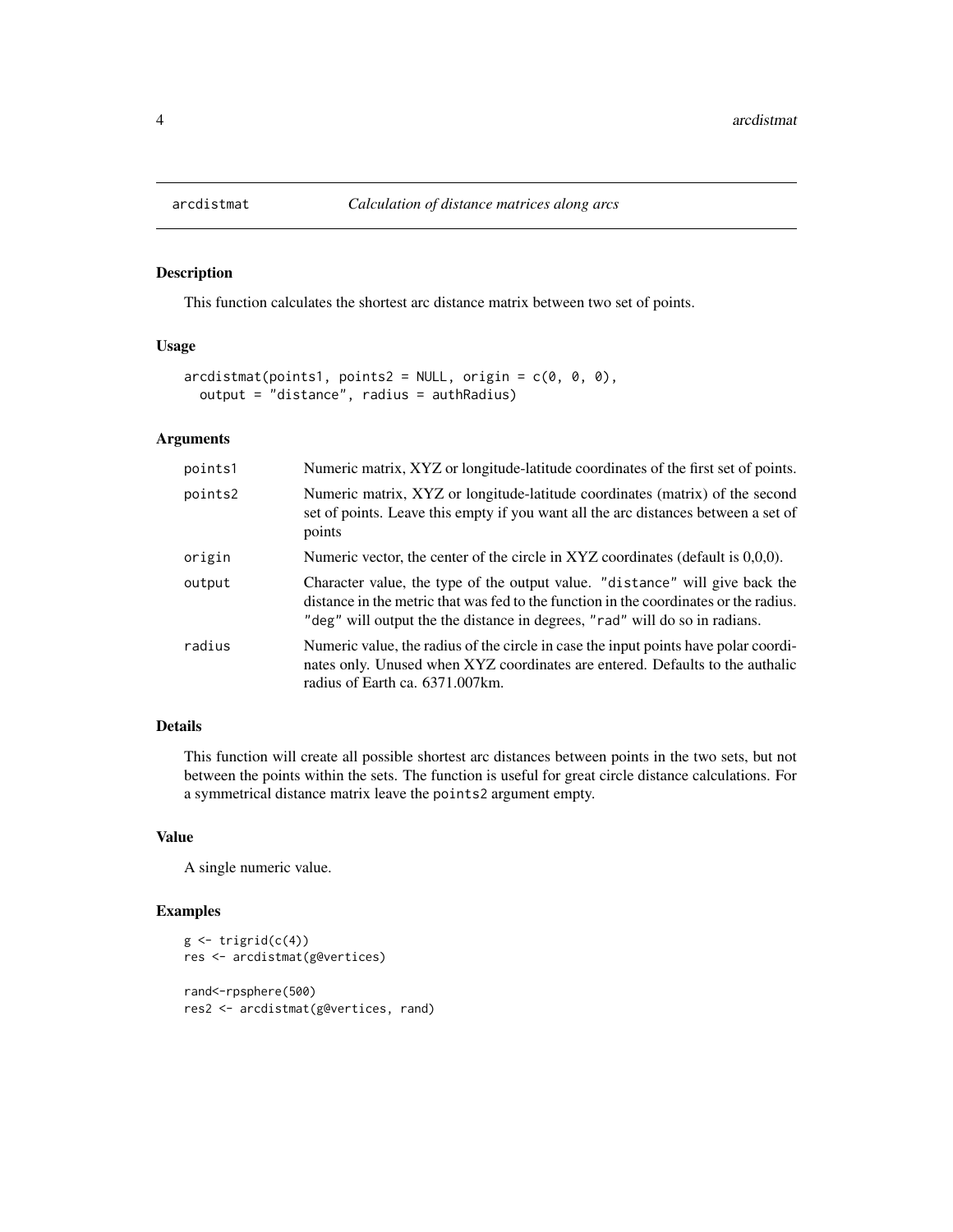<span id="page-4-0"></span>

This function calculates points along an arc between two points and and a circle center.

## Usage

```
arcpoints(p1, p2, breaks = 2, origin = c(0, 0, 0), only New = FALSE,output = "cartesian", radius = authRadius)
```
## Arguments

| p1      | Numeric vector, XYZ or longitude-latitude coordinates of the first point along<br>the arc.                                                                                                              |
|---------|---------------------------------------------------------------------------------------------------------------------------------------------------------------------------------------------------------|
| p2      | Numeric vector, XYZ or longitude-latitude coordinates of the last point along<br>the arc.                                                                                                               |
| breaks  | Single positive integer, the number of points inserted between p1 and p2.                                                                                                                               |
| origin  | Numeric vector, The center of the circle in XYZ coordinates (default is 0,0,0).                                                                                                                         |
| onlyNew | Logical value whether of $p1$ and $p2$ should be omitted from the result or not.                                                                                                                        |
| output  | Character value, the coordinate system of the output points. Can either be<br>"polar" for longitude-latitude or "cartesian" for XYZ data.                                                               |
| radius  | Numeric value, the radius of the circle in case the input points have only po-<br>lar coordinates. Unused when XYZ coordinates are entered. Defaults to the<br>authalic radius of Earth ca. 6371.007km. |

## Details

The function always returns the smaller arc, with angle alpha < pi.

#### Value

Either an XYZ or a long-lat numeric matrix.

```
# empty plot
plot(NULL, NULL, xlim=c(-180, 180), ylim=c(-90,90))
# then endpoints of the arc
point1<-c(-45,-70)
point2<-c(130,65)
points(arcpoints(point1, point2, breaks=70, output="polar"))
```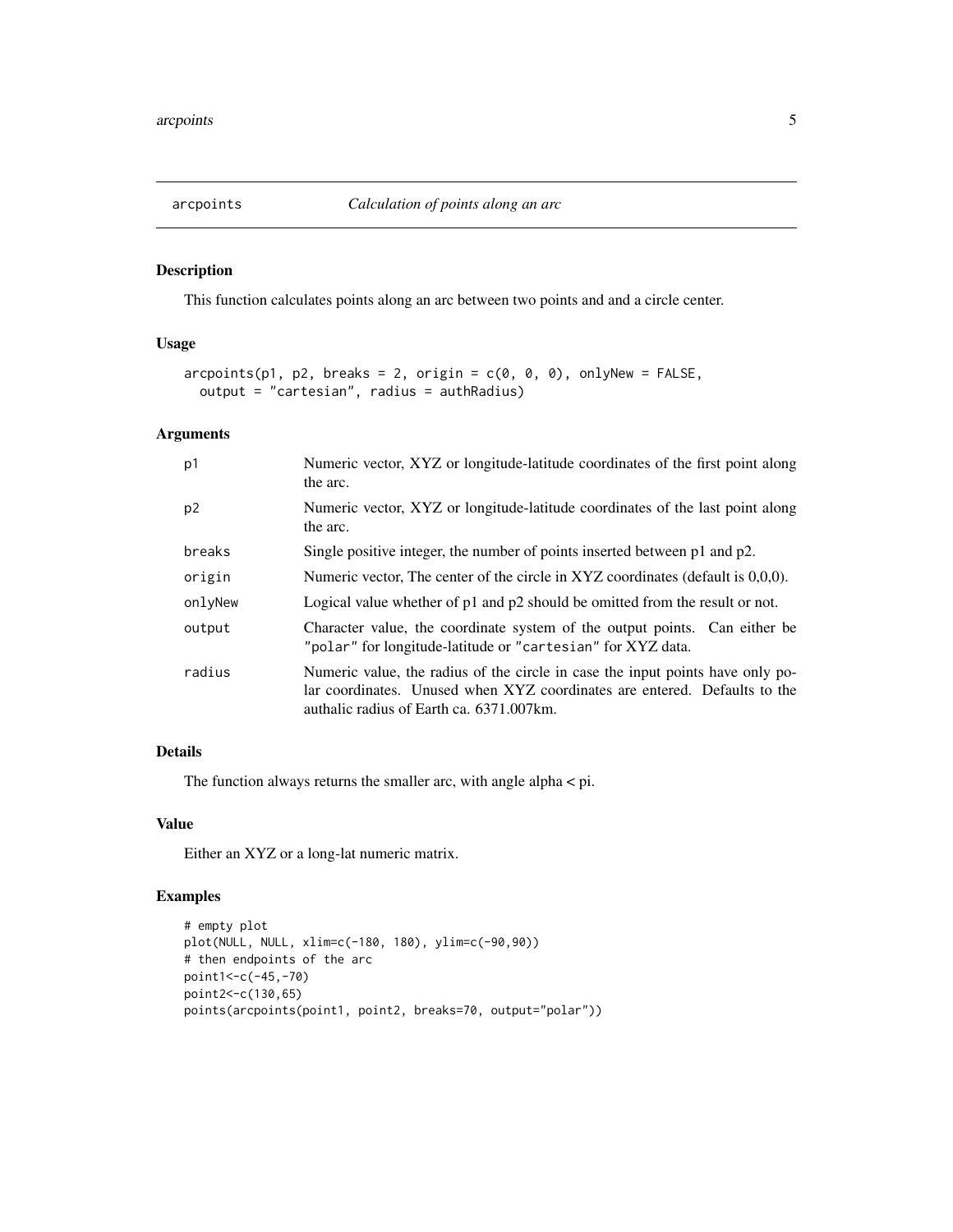<span id="page-5-0"></span>

The function uses basic trigonometric relationships to transform xyz coordinates to polar coordinates

#### Usage

 $CarToPol(matXYZ, norad = FALSE, origin = c(0, 0, 0))$ 

#### Arguments

| matXYZ | 3-column numeric matrix containing xyz coordinates in a Cartesian space                               |
|--------|-------------------------------------------------------------------------------------------------------|
| norad  | Logical value, toggles whether the rho coordinate (distance from origin) should<br>be omitted or not. |
| origin | Numeric vector of length 3, defining the center of the sphere. Defaults to<br>$c(0,0,0)$ .            |

#### Value

A 3-column or 2-column numeric matrix with longitude, latitude and, if set accordingly, radius data.

#### Examples

```
# some random points
xyz \le - \text{rbind}(c(6371, 0,0),
c(0, 6371,0),
c(1000,1000,1000)
)
# conversions
  CarToPol(xyz)
```
centers *The face centers of an icosahedral grid object*

#### Description

Shorthand function to return the faceCenters slot of an icosahedral grid or a grid linked to a facelayer.

Shorthand function to return the faceCenters slot of an icosahedral grid .

Shorthand function to return the faceCenters slot of the linked icosahedral grid .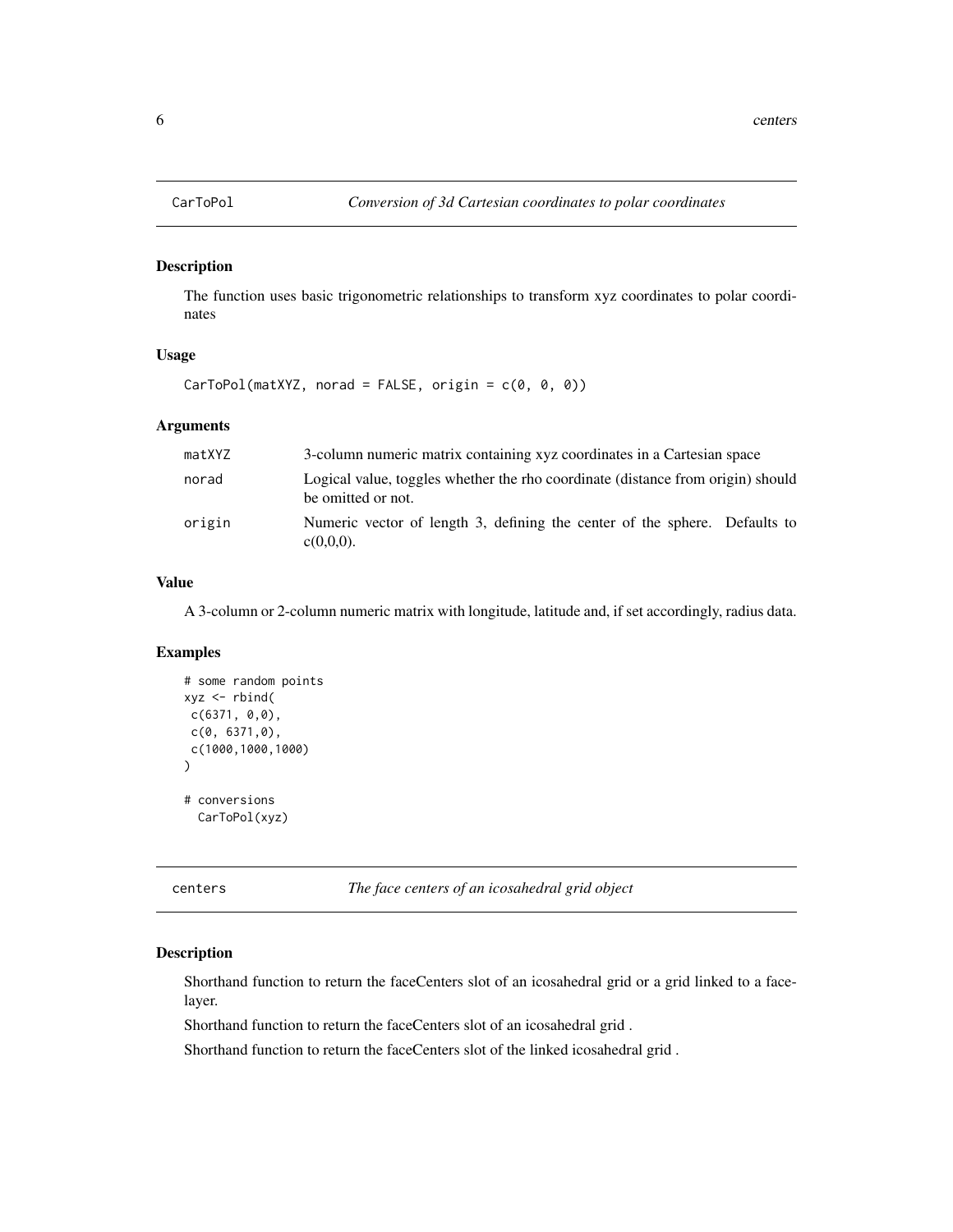## <span id="page-6-0"></span>chullsphere 7

#### Usage

```
centers(x, \ldots)## S4 method for signature 'trigrid'
centers(x, output = "polar")
## S4 method for signature 'facelayer'
centers(x, output = "polar")
```
#### Arguments

|                         | The grid or facelayer object.                                       |
|-------------------------|---------------------------------------------------------------------|
| $\cdot$ $\cdot$ $\cdot$ | arguments passed to the class specific methods.                     |
| output                  | the coordinate system of the output. Either "polar" or "cartesian". |

|--|

#### Description

This function calculates a possible implementation of the spherical convex hull

### Usage

```
chullsphere(data, center = c(\emptyset, \emptyset, \emptyset), method = "centroidprojection",
  param = 200, inner = 10)
```
#### Arguments

| data   | Numeric matrix, XYZ or longitude-latitude coordinates of the set of points.                                                                                                           |
|--------|---------------------------------------------------------------------------------------------------------------------------------------------------------------------------------------|
| center | Numeric vector, The center of the sphere in XYZ coordinates (default is 0,0,0).                                                                                                       |
| method | Character value, indicating the method to create the spherical convex hulls.                                                                                                          |
| param  | Single positive integer, indicates the number of divisions in the centroid projec-<br>tion method. The higher the number, the closer the replacement points are to #<br>the centroid. |
| inner  | Single positive integer, the number of points inserted between every two points<br>of the spherical centroid. Heavilly impacts the performance.                                       |

## Details

With the method centroidprojection the function calls the surfacecentroid() function to get the a reference point from the shape. Then all the points are 'projected' close to this point using the great circles linking them to the reference point. Each such great circle will be devided to an equal number of points and the closest will replace the original point coordinates in the convex hull algorithm implemented in grDevices::chull().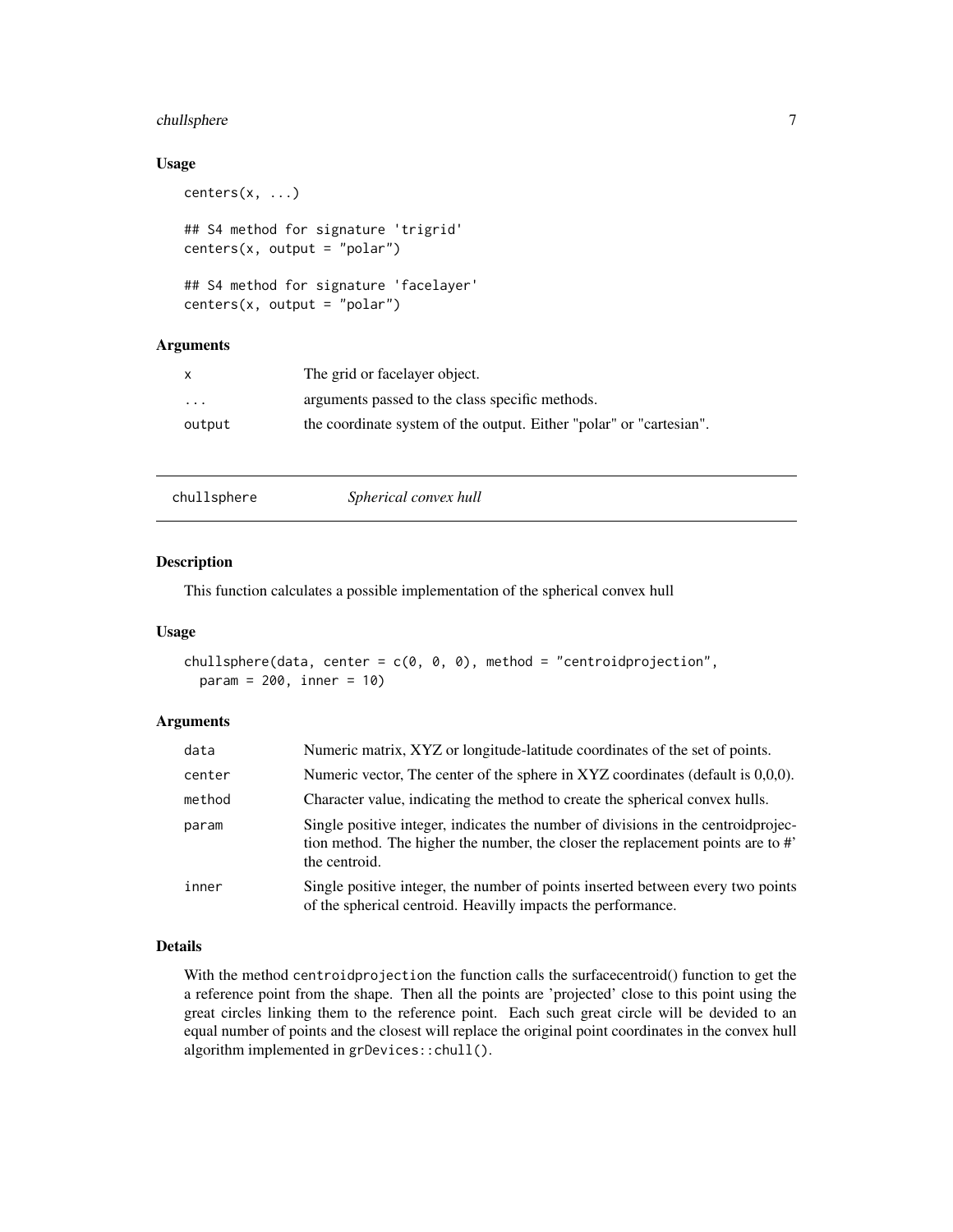# <span id="page-7-0"></span>Value

Either an XYZ or a long-lat numeric vector.

## Examples

```
# generate some random points
allData <- rpsphere(1000)
# select only a subset
points<-allData[allData[,1]>3000,]
chullsphere(points)
```
edgelength *Lengths of grid edges*

## Description

This function will return the length of all edges in the specified grid object.

#### Usage

```
edgelength(gridObj, ...)
```
## Arguments

| gridObj  | A trigrid or hexagrid class object.             |
|----------|-------------------------------------------------|
| $\cdots$ | arguments passed to the class specific methods. |

## Value

A named numeric vector.

```
g <- trigrid(3)
edges <- edgelength(g, output="deg")
edges
```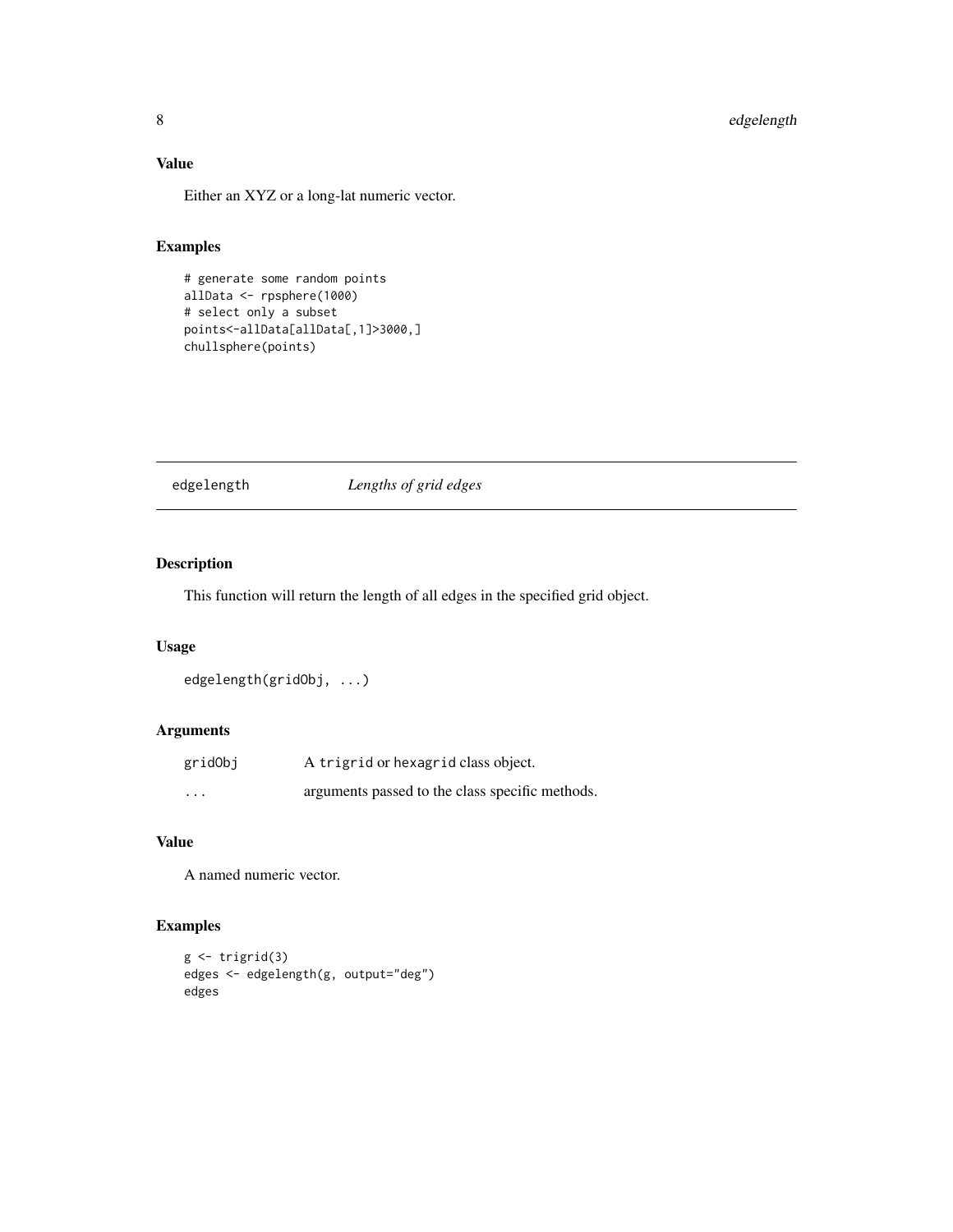<span id="page-8-0"></span>edgelength, trigrid-method

*Lengths of grid edges*

## Description

This function will return the length of all edges in the specified grid object.

#### Usage

```
## S4 method for signature 'trigrid'
edgelength(gridObj, output = "distance")
```
#### Arguments

| gridObj | A trigrid or hexagrid class object.                                                                                                                                                                                                            |
|---------|------------------------------------------------------------------------------------------------------------------------------------------------------------------------------------------------------------------------------------------------|
| output  | Character value, the type of the output. "distance" will give back the distance<br>in the metric that was fed to the function in the coordinates or the radius. "deg"<br>will output the the distance in degrees, "rad" will do so in radians. |
|         |                                                                                                                                                                                                                                                |

| edges | The edges of a 3d object |
|-------|--------------------------|
|-------|--------------------------|

#### Description

Shorthand function to get the edges slot of an icosahedral grid or a grid linked to a facelayer.

## Usage

edges(x) ## S4 method for signature 'obj3d' edges(x) ## S4 method for signature 'facelayer' edges(x) ## S4 method for signature 'facelayer' edges(x)

#### Arguments

x The grid or facelayer object.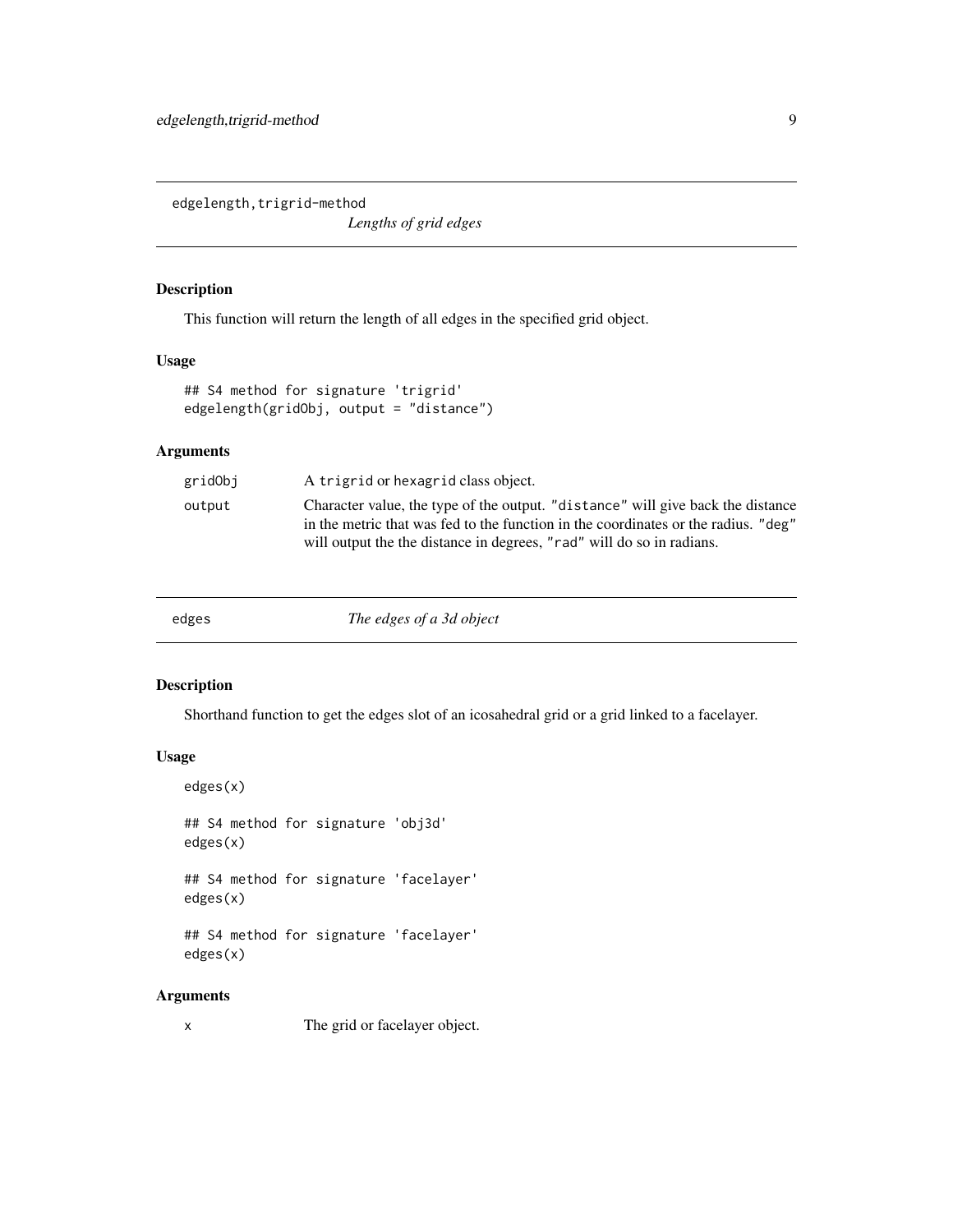<span id="page-9-0"></span>

Container for data storage using the faces on icosahedral grid

## Arguments

| gridObj | A hexagrid or trigrid object.                                  |
|---------|----------------------------------------------------------------|
| value   | The facelayer will be initialized with these values/this value |

## Examples

 $g \leftarrow \text{triprid}(c(4,4))$ fl <- facelayer(g, 1:length(g)) faces3d(fl)

faces *The faces of a 3d object*

#### Description

faces(x)

Shorthand function to get the faces slot of an icosahedral grid or a grid linked to a facelayer.

#### Usage

## S4 method for signature 'trigrid' faces(x)

## S4 method for signature 'gridlayer' faces(x)

## S4 method for signature 'facelayer' faces(x)

#### Arguments

x The grid or facelayer object.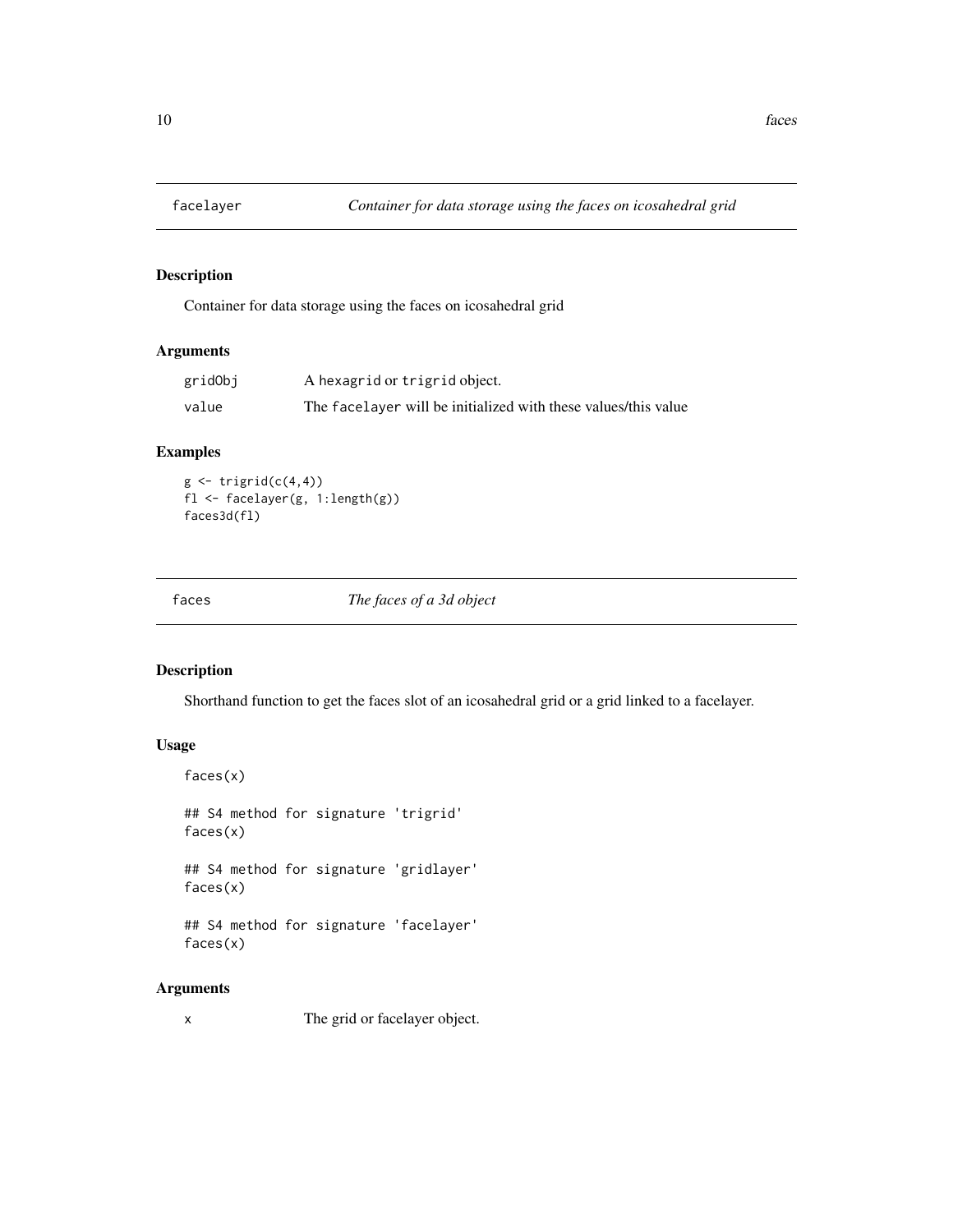<span id="page-10-0"></span>This is a generic function used to plot the faces of either a trigrid or a hexagrid object in 3d space.

This is a generic function used to plot the faces of either a trigrid or a hexagrid object in 3d space.

This is a generic function used to plot the faces of either a trigrid or a hexagrid object in 3d space.

This is a generic function used to plot the faces of a facelayer type object.

#### Usage

```
faces3d(x, \ldots)## S4 method for signature 'trigrid'
faces3d(x, ...)## S4 method for signature 'hexagrid'
faces3d(x, \ldots)## S4 method for signature 'facelayer'
faces3d(x, col = "red", ...)
```
#### Arguments

| x        | The trigrid, hexagrid or facelayer object to be plotted.                                                                                                                                                                                                                                                                                                                                           |
|----------|----------------------------------------------------------------------------------------------------------------------------------------------------------------------------------------------------------------------------------------------------------------------------------------------------------------------------------------------------------------------------------------------------|
| $\ddots$ | Further graphical parameters passed to (see plot3d) and the heatMapLegend()<br>function.                                                                                                                                                                                                                                                                                                           |
| col      | graphical parameter indicating the colours of the faces. A single value is ac-<br>cepted for logical values. Multiple colors will be passed to grDevices::colorRampPalette(),<br>to create palettes for heat maps in case of numeric values. The defaul plotting<br>method in this case is the reversed grDevices::heat.colors (). In case of categor-<br>ical data, random colors will be chosen. |

## Details

The function is built on the openGL renderer of the R package rgl.

The function is built on the openGL renderer of the R package rgl.

The function is built on the openGL renderer of the R package rgl.

The function is built on the openGL renderer of the R package rgl.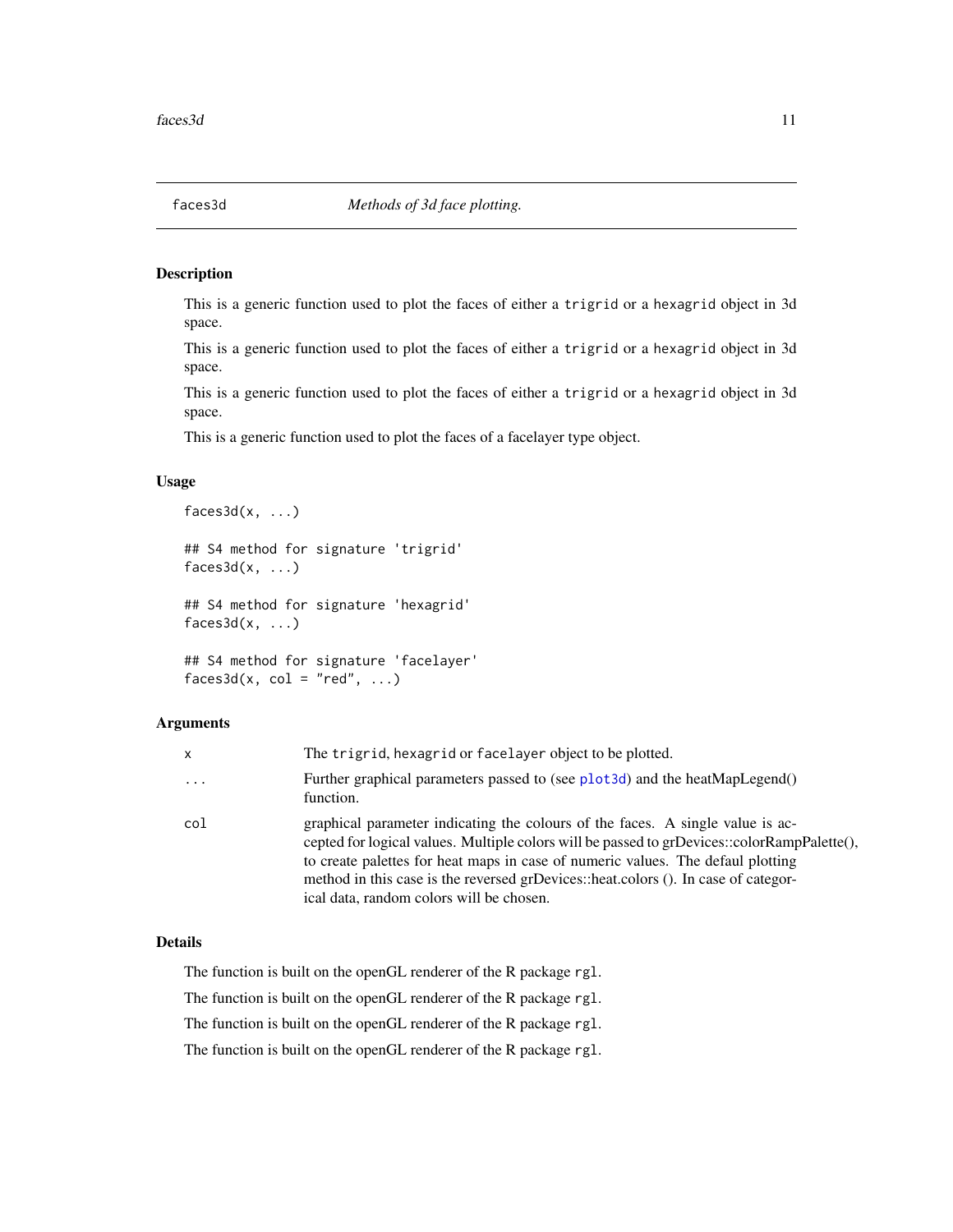<span id="page-11-0"></span>12 gridgraph

Value

The function does not return any value.

The function does not return any value.

The function does not return any value.

The function does not return any value.

#### Examples

```
# create a hexagonal grid
   g \leftarrow hexagrid(c(2,2))
# plot the grid in 3d space
   plot3d(g)
# make a subset to select faces
   subG <- subset(g, c("F5", "F2"))
# plot the subset defined above
    faces3d(subG, col="orange")
```
gridgraph *Create or instantiate an 'igraph' class graph from the faces of an icosahedral grid*

#### Description

The function can be applied to both grids and facelayers.

The function can be applied to a trigrid class object.

The function can be applied to a hexagrid class object.

The function can be applied to a facelayer class object of logical values. The resulting graph will have the characteristics of the original grid (directed/undirected etc.).

#### Usage

```
gridgraph(x, ...)
## S4 method for signature 'trigrid'
gridgraph(x, directed = FALSE, distances = FALSE)
## S4 method for signature 'hexagrid'
gridgraph(x, directed = FALSE, distances = FALSE)
## S4 method for signature 'facelayer'
gridgraph(x)
```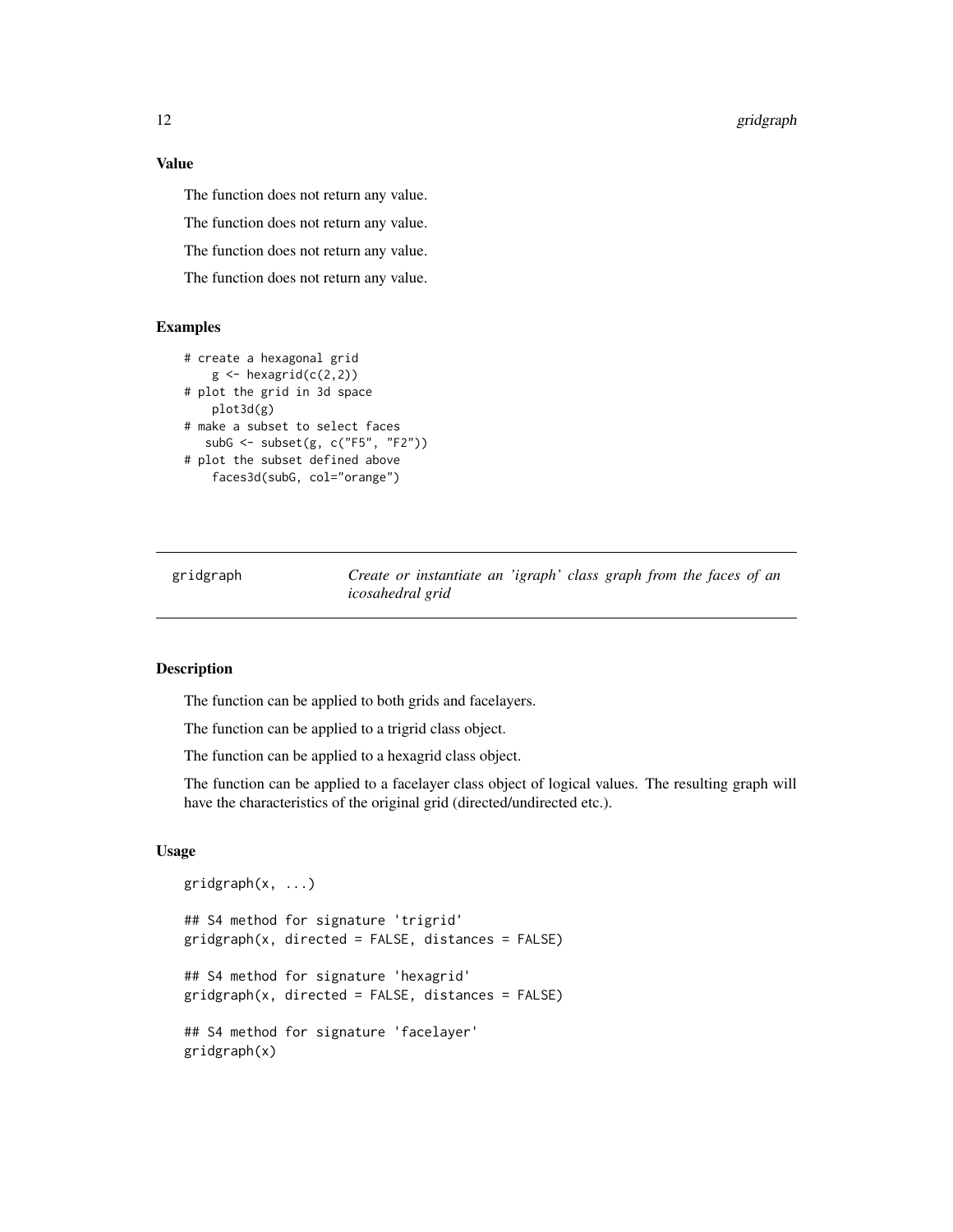#### <span id="page-12-0"></span>gridlabs and the set of the set of the set of the set of the set of the set of the set of the set of the set of the set of the set of the set of the set of the set of the set of the set of the set of the set of the set of

## Arguments

| x         | the icosahedral grid or facelayer.                                                                                                                           |
|-----------|--------------------------------------------------------------------------------------------------------------------------------------------------------------|
| $\cdots$  | arguments passed to the class specific methods.                                                                                                              |
| directed  | logical value, defaults to FALSE creating an undirected graph. If TRUE than<br>the graph will be directed.                                                   |
| distances | logical values, defaults to FALSE. If TRUE than the distances between the<br>linked faces will be calculated and will be rendered to the edges as [["dist"]. |

# Value

The function returns an undirected igraph graph.

The function returns an 'igraph' graph.

The function returns an 'igraph' graph.

The function returns an 'igraph' graph.

gridlabs *Labels of grid vertices, faces and edges*

## Description

This function will show where the grid elements are located.

## Usage

```
gridlabs(gridObj, type = "f", projargs = NULL, ...)
```
## Arguments

| gridObj                 | a trigrid or hexagrid class icosahedral grid.                                                                                                                   |
|-------------------------|-----------------------------------------------------------------------------------------------------------------------------------------------------------------|
| type                    | The type of element to be plotted: either "f" (faces), "v" (vertices) or "e" (edges).                                                                           |
| projargs                | a projection string for the transformation fo coordinates. Accepts both a CRS<br>class object and a character string that will be transformed to the CRS class. |
| $\cdot$ $\cdot$ $\cdot$ | Arguments passed to the text() function.                                                                                                                        |

## Value

the function has no return value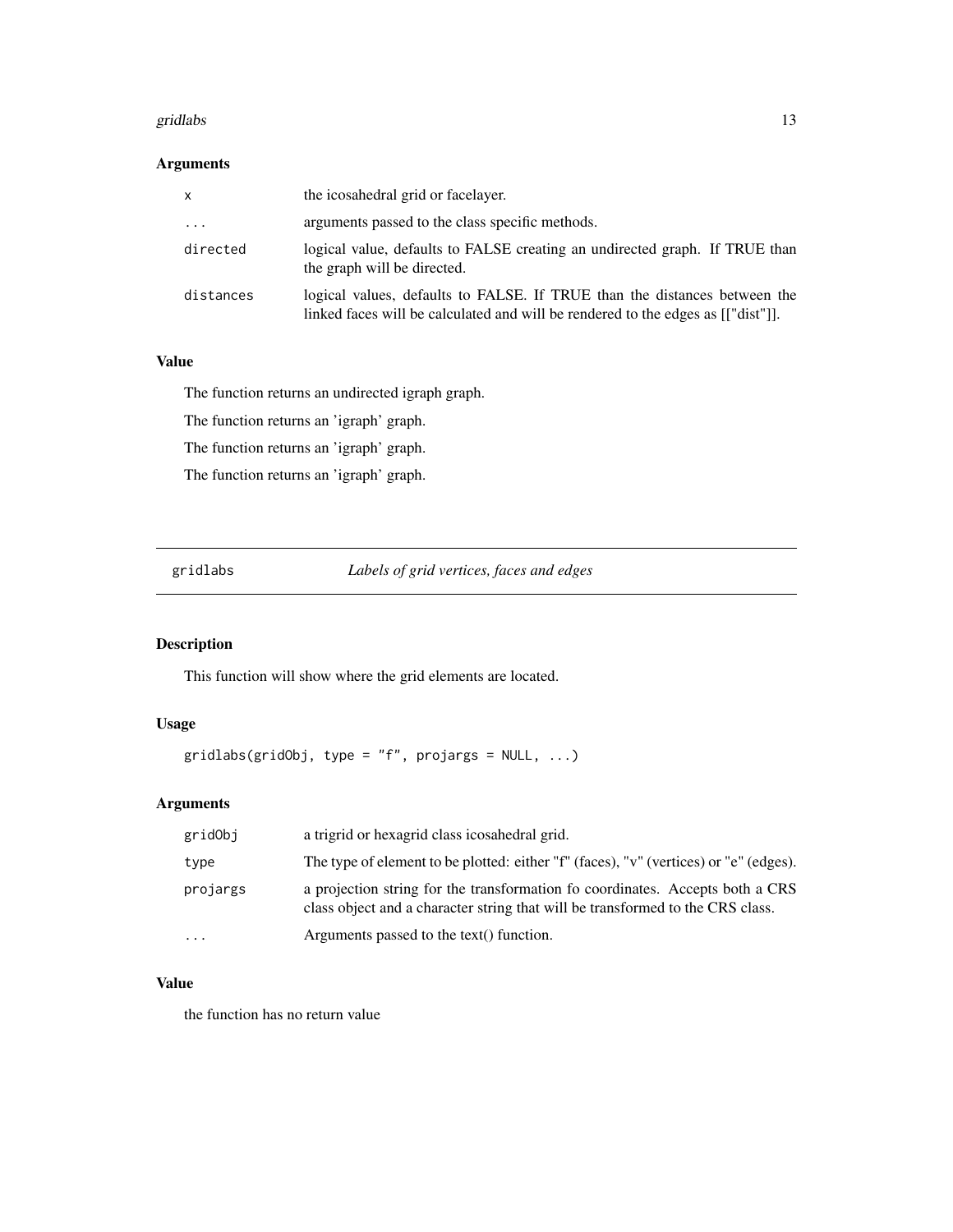<span id="page-13-0"></span>

This function will display the names of vertices, faces and edges on 3d plots.

## Usage

```
gridlabs3d(gridObj, ...)
## S4 method for signature 'trigrid'
gridlabs3d(gridObj, type = "f", ...)## S4 method for signature 'hexagrid'
gridlabs3d(gridObj, type = "f", ...)
```
#### Arguments

| gridObj   | A trigrid or hexagrid object to be plotted.                                                                                       |
|-----------|-----------------------------------------------------------------------------------------------------------------------------------|
| $\ddotsc$ | further arguments passed to text3d of the rgl package.                                                                            |
| type      | A character vector containing either "f", "e" or "v", rendering the names of either<br>the faces, edges or vertives respectively. |

## Value

The function does not return any value.

```
# create a hexagonal grid
    g \leftarrow hexagrid(c(2,2))
# plot the grid in 3d space
  plot3d(g, guides=FALSE)
# plot the names of the faces
gridlabs3d(g, type="f", col="red")
# plot the names of the vertices
    gridlabs3d(g, type="v", col="blue", cex=0.6)
```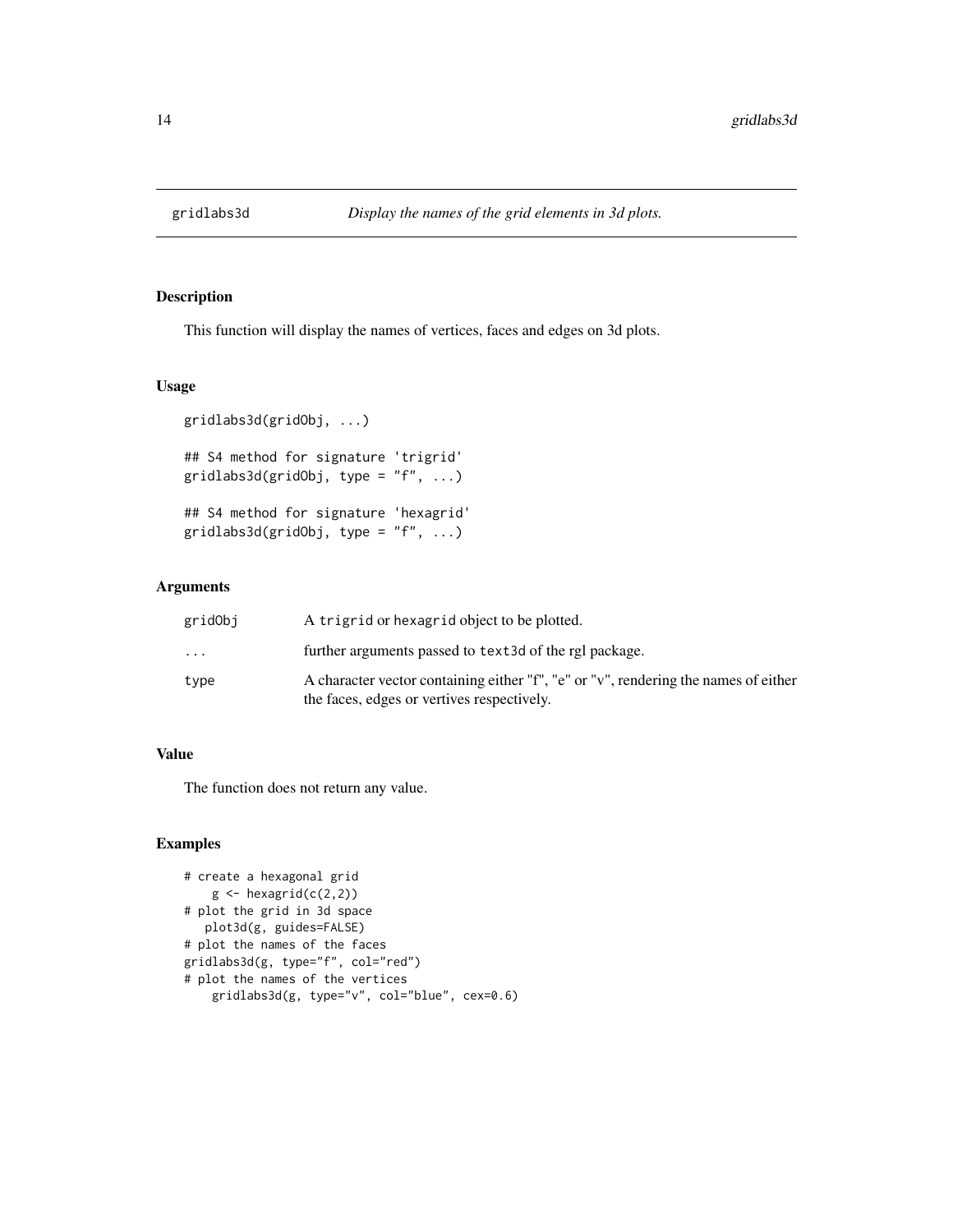<span id="page-14-0"></span>

This function plots 3d guidelines for navigation on the surface of the sphere, includings the drawing of the rotational axis and a polar coordinate system.

#### Usage

```
guides3d(axis = 1.5, polgrid = c(30, 30), textPG = FALSE, res = 1,
  origin = c(\emptyset, \emptyset, \emptyset), radius = authRadius, drad = 1.1, ...)
```
## Arguments

| axis    | Numeric argument draws the $-90$ (lat. deg. ) $+90$ (lat. deg.) axis. The plotted<br>radius will be 'axis' times the authalic radius ca. 6371km.              |
|---------|---------------------------------------------------------------------------------------------------------------------------------------------------------------|
| polgrid | numeric argument with the length of 2, where the first argument specifies the<br>size of the longitudinal and the second the latitudinal divisions (degrees). |
| textPG  | logical value, indicating whether the coordinate values should be added to the<br>3d render.                                                                  |
| res     | numeric argument for graphical resolution of the curves: the distance in degrees<br>between the points of the rendered guides.                                |
| origin  | Numeric vector of length=3. Indicates the center of the guiding sphere.                                                                                       |
| radius  | Numeric values indicating the radius of the guiding sphere. Defaults to the R2<br>radius of Earth (6371.007km).                                               |
| drad    | Numeric value, indicates the position of coordinate 3d text relative to the guiding<br>sphere radius.                                                         |
| .       | additional arguments passed to rgl::segments3d $($ ), rgl::lines3d $($ ) and rgl::text3d $($ ).                                                               |
|         |                                                                                                                                                               |

#### Details

The function is built on the openGL renderer of the R package rgl.

#### Value

The function does not return any value.

```
# create a hexagonal grid
    g \leftarrow hexagrid(c(2,2))
# plot the grid in 3d space
  plot3d(g, guides=FALSE)
# plot the rotational axis in blue
guides3d(axis=2, polgrid=NULL, col="blue")
```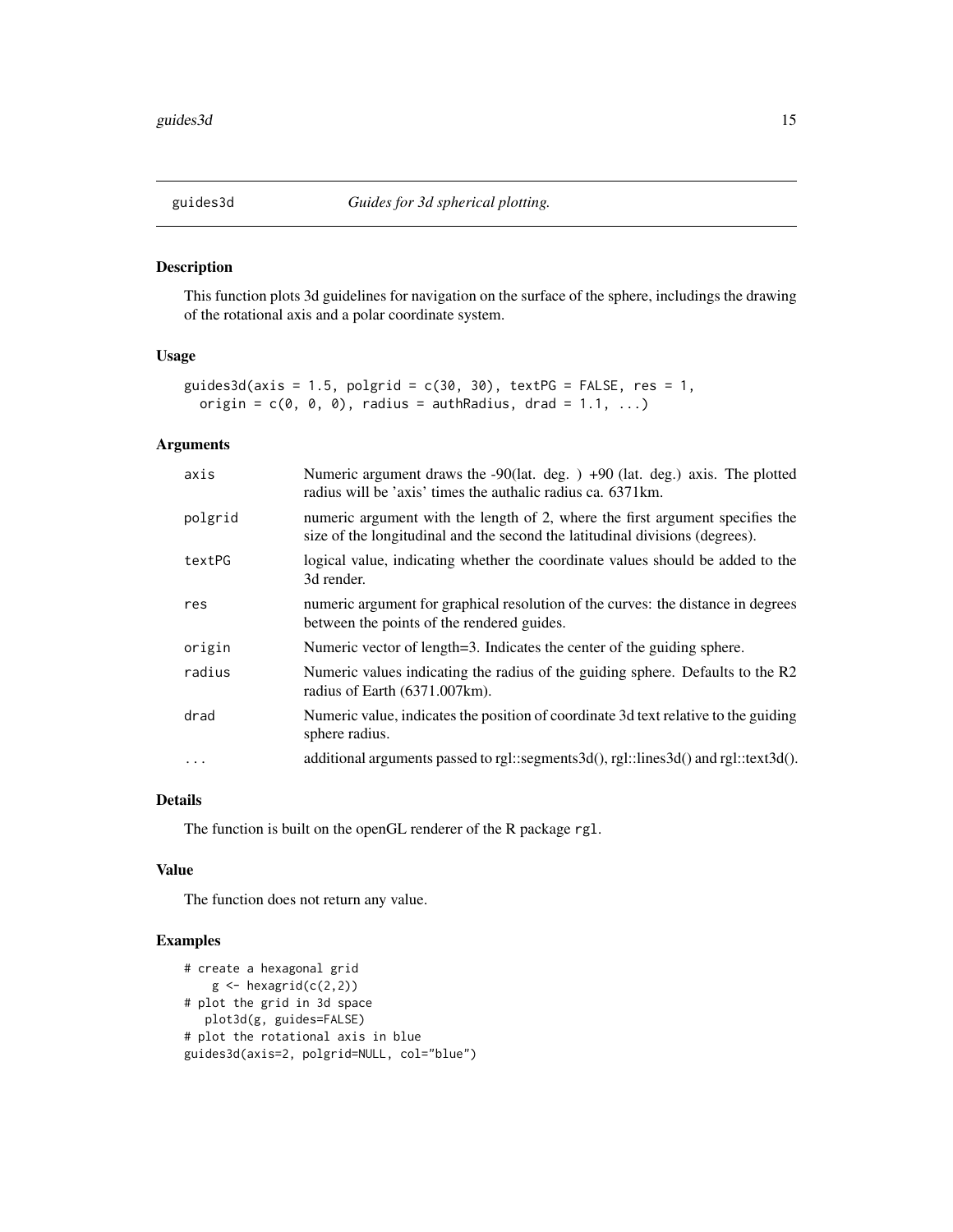```
# plot the polar grid at 10 degree resolution
   guides3d(axis=NULL, polgrid=c(10,10), col="red")
# plot some coordinates
  guides3d(axis=NULL, polgrid=c(30,30), textPG=TRUE, col="orange", cex=1.4)
```
heatMapLegend *Legend for a heatmap with predefined colors.*

## Description

This function will invoke the plot function to draw a heatmap legend.

## Usage

```
heatMapLegend(cols, minVal, varName, tick.text, maxVal, ticks = 5,
  tick.cex = 1.5, barWidth = 3, barHeight = 50, tickLength = 1,
  xLeft = 88, yBot = 25, add = FALSE, ...)
```
## Arguments

| cols       | Character vector, containnig the ordered colors that are used for the heatmap.                                                 |
|------------|--------------------------------------------------------------------------------------------------------------------------------|
| minVal     | If tick text is missing, the lowest value in the heatmap                                                                       |
| varName    | The label of the variable name plotted to the heatmap.                                                                         |
| tick.text  | The values on the heatmap legend. If missing, will be calculated with minVal<br>and maxVal. Should have the length as 'ticks'. |
| maxVal     | If tick text is missing, the highest value in the heatmap                                                                      |
| ticks      | The number of ticks/values in the heatmap legend (the bar will be divided to this<br>number).                                  |
| tick.cex   | Letter size of the values on the legend.                                                                                       |
| barWidth   | The width (percent) of the bar featuring the colors of the heatmap.                                                            |
| barHeight  | The height (percent) of the bar featuring the colors of the heatmap.                                                           |
| tickLength | The length (percent) of the ticks at the bars.                                                                                 |
| xLeft      | the x coordinate of the lower left hand corner of the bar.                                                                     |
| yBot       | the y coordinate of the lower left hand corner of the bar.                                                                     |
| add        | indicates wheter a new plot should be drawn or not. Defaults to FALSE.                                                         |
| $\cdots$   | arguments passed to the plot() function.                                                                                       |
|            |                                                                                                                                |

## Details

The 'percents' refer to the plotting area measured from the lower left corner.

<span id="page-15-0"></span>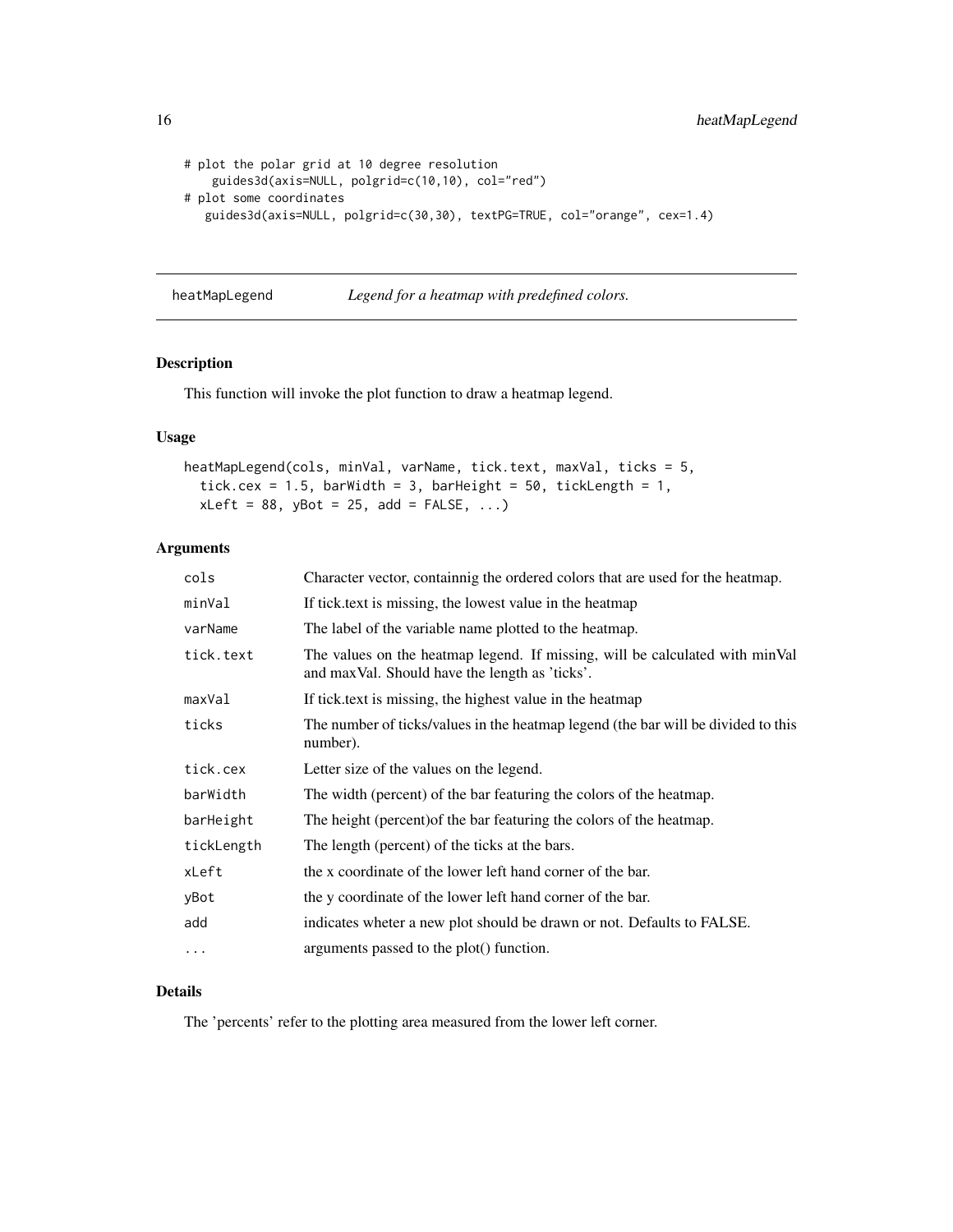<span id="page-16-0"></span>

hexagrid creates a hexa-pentagonal grid based on the inversion of a tessellated icosahedron.

## Usage

```
## S4 method for signature 'hexagrid'
initialize(.Object, tessellation = 1, sp = FALSE,
 graph = TRUE, center = origin, radius = authRadius)
```
## Arguments

| .Object      | non-argument pointing to self.                                                                                                                                                                                                                                                                                                                                                                                                                                                                                        |
|--------------|-----------------------------------------------------------------------------------------------------------------------------------------------------------------------------------------------------------------------------------------------------------------------------------------------------------------------------------------------------------------------------------------------------------------------------------------------------------------------------------------------------------------------|
| tessellation | An integer vector with the tessellation values. Each number describes the num-<br>ber of new edges replacing one original edge. Multiple series of tessellations<br>are possible this way. The total tessellation is the product of the tessellation<br>vector. Higher values result in more uniform cell sizes, but the larger number of<br>tessellation series, increases the speed of lookup functions                                                                                                             |
| sp           | A logical value indicating whether the 'SpatialPolygons' class representation<br>of the grid should be added to the object when the grid is calculated. If set to<br>true the SpPolygons() function will be run with with the resolution parameter<br>set to 25. The resulting object will be stored in slot @sp. As the calculation<br>of this object can increase the grid creation time substantially by default this<br>argument has a value FALSE. This can be added on demand by running the<br>function newsp. |
| graph        | A logical value indicating whether the 'igraph' class representation of the grid<br>should be added to the object when the grid is calculated. This argument de-<br>faults to TRUE because this option has only minor performance load on the grid<br>constructor function. For familiarization with the object structure, however, set-<br>ting this parameter to FALSE might help, as invoking str() on the 'igraph' class<br>slot of the class might flood the console.                                            |
| center       | The origin of the grid in the reference Cartesian coordinate system. Defaults to<br>(0,0,0).                                                                                                                                                                                                                                                                                                                                                                                                                          |
| radius       | The radius of the grid. Defaults to the authalic radius of Earth.                                                                                                                                                                                                                                                                                                                                                                                                                                                     |
|              |                                                                                                                                                                                                                                                                                                                                                                                                                                                                                                                       |

#### Details

Inherits from the trigrid class.

The grid structure functions as a frame for data graining, plotting and calculations. Data can be stored in layers that are linked to the grid object. In the current version only the facelayer class is implemented which allows the user to render data to the cells of the grid which are called faces. The grid 'user interface' is made up of four primary tables: the @vertices table for the coordinates of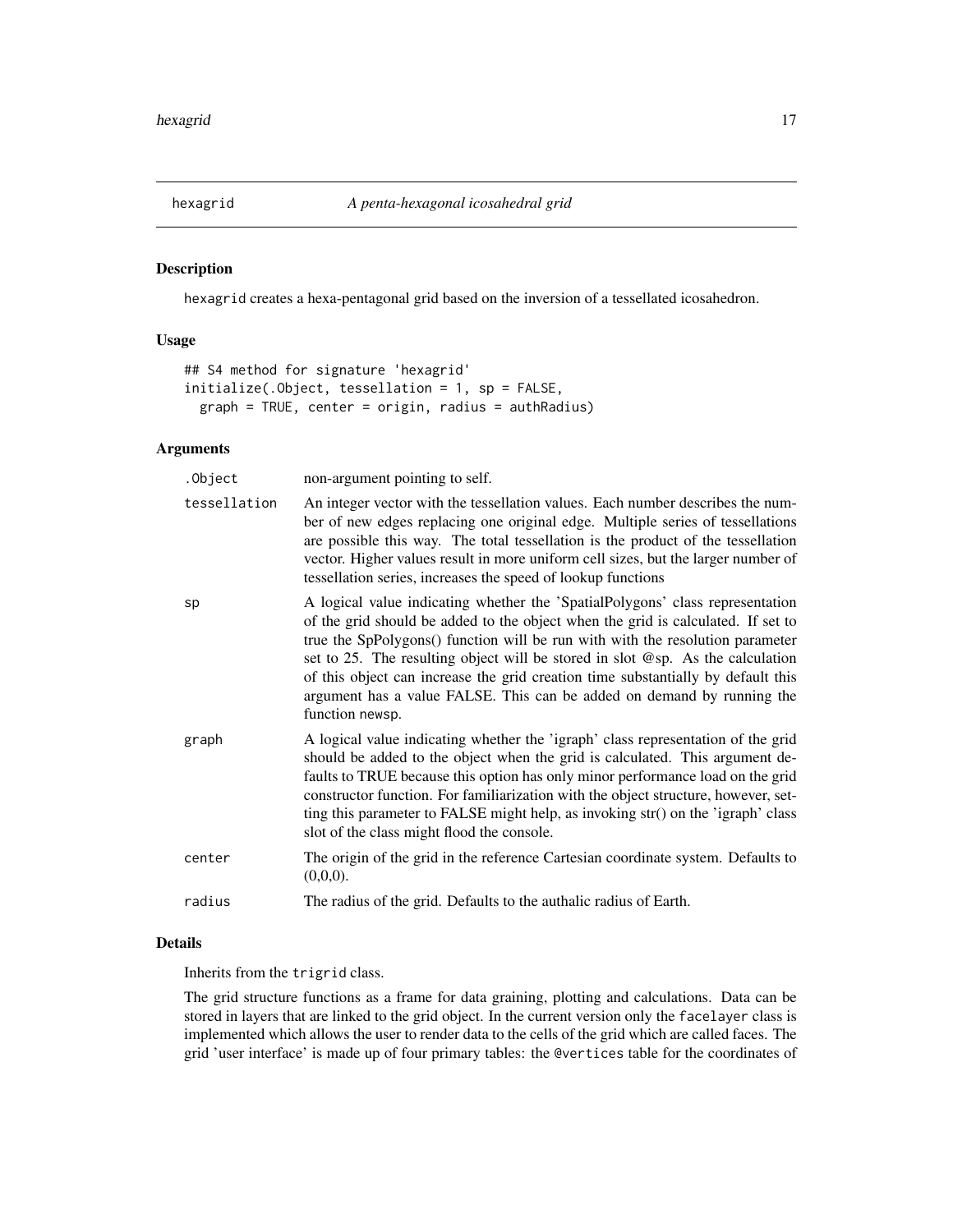the vertices, the faceCenters for the coordinates of the centers of faces, the faces and the edges tables that contain which vertices form which faces and edges respectively. In these tables, the faces and vertices are sorted to form spirals that go from the north pole in a counter-clockwise direction.

At finer resolutions, the large number of spatial elements render all calculations very resource demanding and slow, therefore the hierarchical structure created during the tessellation procedure is retained for efficient implementations. These data are stored in a list in the slot @skeleton and are 0-indexed integer tables for Rccp-based functions. \$v stores vertex, \$f the edge, and \$e contains the edge data for plotting and calculations. In these tables the original hierarchy based orderings of the units are retained, during subsetting, additional vectors are used to indicate deactivation of these units. Any sort of meddling with the @skeleton object will lead to unexpected behavior.

#### Value

A hexagonal grid object, with class hexagrid.

In case grid subsetting is performed these tables get truncated.

#### **Slots**

vertices Matrix of the vertex coordinates.

faces Matrix of the verticies forming the faces

edges Matrix of the vertices forming the edges.

tessellation Contains the tessellation vector.

orientation Contains the grid orientation in xyz 3d space, values in radian.

center The xyz coordinates of the grid's origin/center.

div Contains the number of faces that a single face of the previous tessellation level is decomposed to.

faceCenters Contains the xyz coordinates of the centers of the faces on the surface of the sphere.

#### Examples

```
g \leftarrow hexagrid(c(8))
g1 \leftarrow hexagrid(c(2,3,4))
```
icosa *Global Triangular and Hexa-Pentagonal Grids Based on Tessellated Icosahedra*

## Description

The icosa package provides tools to aggregate and analyze geographic data using grids based on tessellated icosahedra. The procedures can be set to provide a grid with a custom resolution. Both the primary triangular and their inverted penta- hexagonal grids are available for implementation. Additional functions are provided to position points (latitude-longitude data) on the grids, to allow 2D and 3D plotting, use raster data and shapefiles.

<span id="page-17-0"></span>18 icosa and the contract of the contract of the contract of the contract of the contract of the contract of the contract of the contract of the contract of the contract of the contract of the contract of the contract of t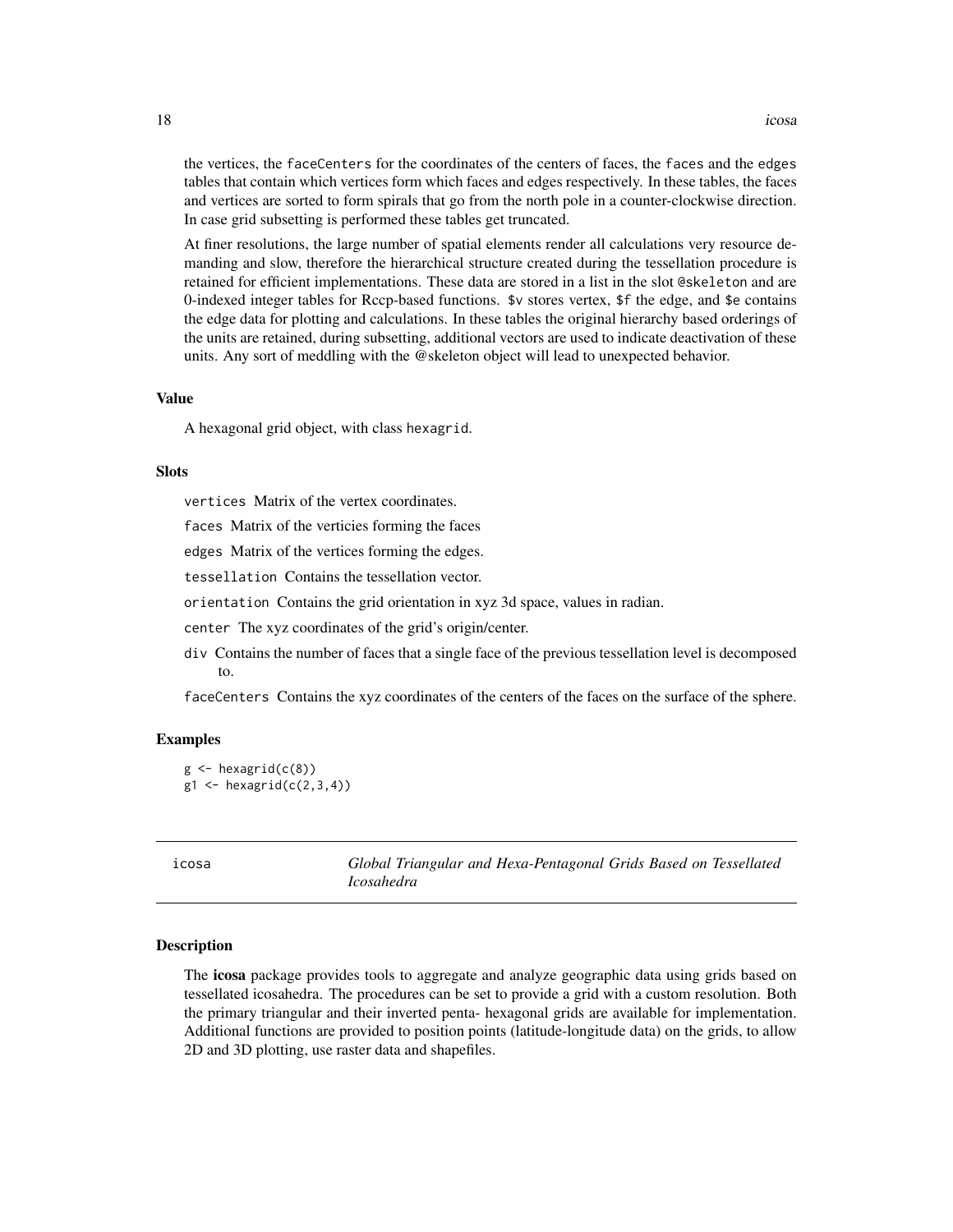# <span id="page-18-0"></span>Details

This is the 0.9 (Beta) version. Notes about found bugs and suggestions are more than welcome!

## Author(s)

Adam T. Kocsis (adam.kocsis@outlook.com)

#### Examples

```
# Create a triangular grid
tri \leftarrow trigrid(c(2,2))
```
length, trigrid-method The length of a trigrid or, hexagrid class object.

## Description

The length of the object is interpreted as the number of faces it contains.

This function returns the number of values present in the gridlayer.

#### Usage

## S4 method for signature 'trigrid' length(x)

## S4 method for signature 'gridlayer' length(x)

## Arguments

x the object.

#### Value

An integer value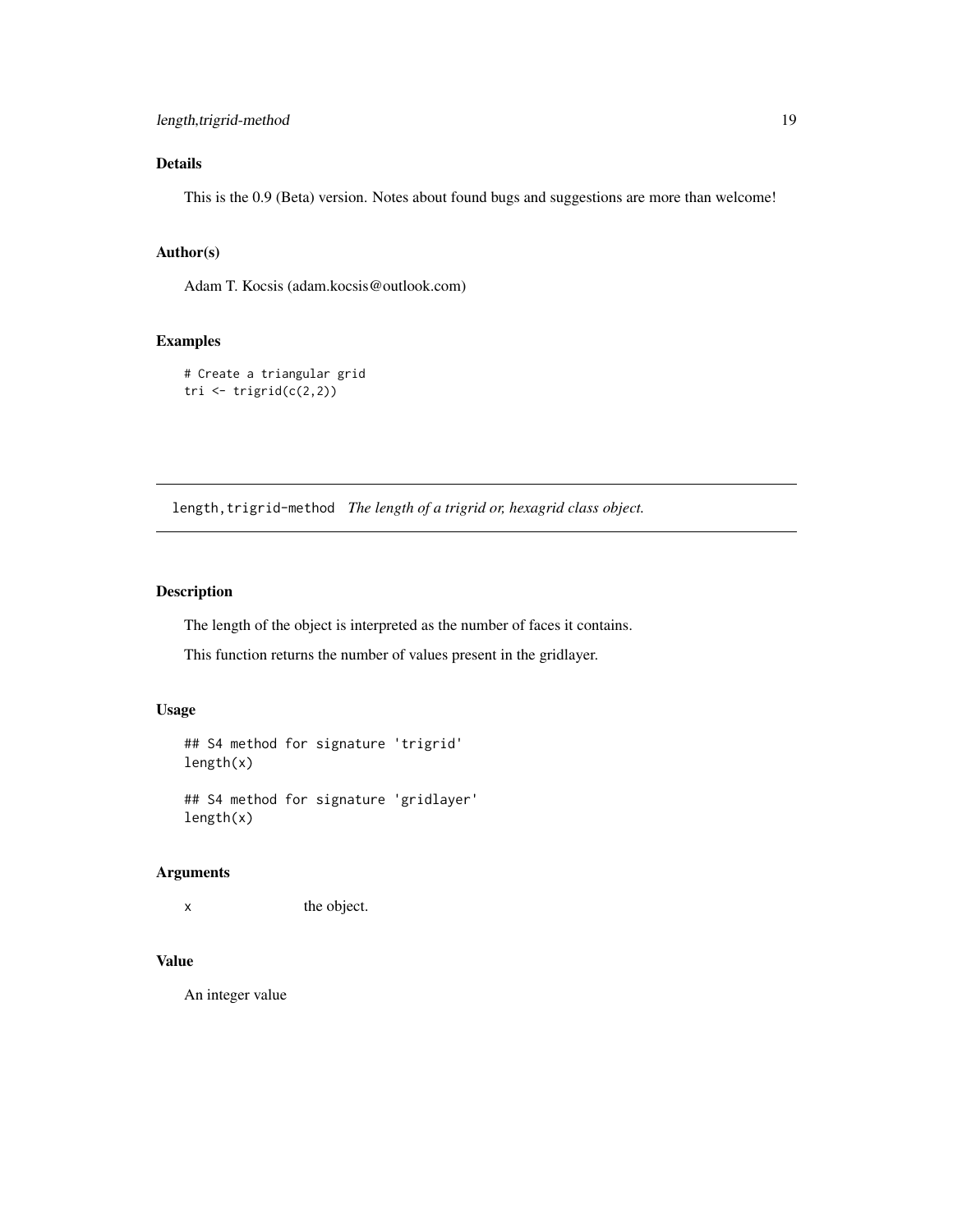<span id="page-19-0"></span>lines,trigrid-method *Lines method for the trigrid and hexagrid classes*

#### Description

This function will invoke the lines() method of the SpatialPolygons class.

#### Usage

```
## S4 method for signature 'trigrid'
lines(x, projargs = NULL, ...)
```
#### Arguments

| X        | the trigrid or hexagrid class object.                                                                                                                           |
|----------|-----------------------------------------------------------------------------------------------------------------------------------------------------------------|
| projargs | a projection string for the transformation fo coordinates. Accepts both a CRS<br>class object and a character string that will be transformed to the CRS class. |
| $\cdots$ | arguments passed to the sp::lines() method of the SpatialPolygons class.                                                                                        |

lines3d,Line-method *3d plotting method of a Line class object*

## Description

The function draws the segments of a Line clas object in 3d. The function draws the segments of a Line clas object in 3d. lines3d method for the SpatialLines class lines3d method for the SpatialLinesDataFrame lines3d method for the Polygon class lines3d method for the Polygon sclass lines3d method for the SpatialPolygons sclass lines3d method for the SpatialPolygonsDataFrame sclass

#### Usage

## S4 method for signature 'Line'  $lines3d(x, y = NULL, z = NULL, ...)$ ## S4 method for signature 'Lines'  $lines3d(x, y = NULL, z = NULL, ...)$ ## S4 method for signature 'SpatialLines'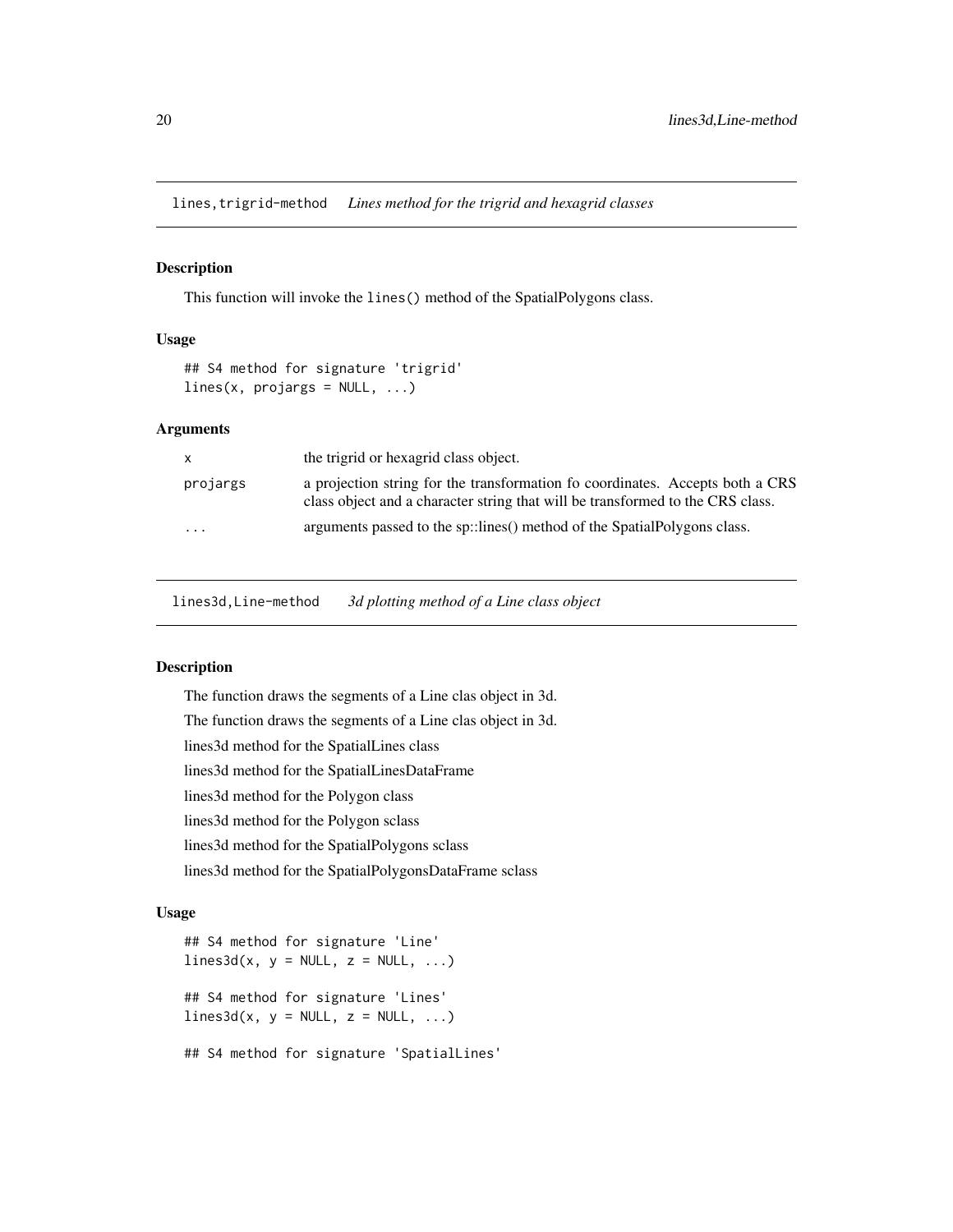```
lines3d(x, y = NULL, z = NULL, ...)## S4 method for signature 'SpatialLinesDataFrame'
lines3d(x, y = NULL, z = NULL, ...)## S4 method for signature 'Polygon'
lines3d(x, y = NULL, z = NULL, ...)## S4 method for signature 'Polygons'
lines3d(x, y = NULL, z = NULL, ...)## S4 method for signature 'SpatialPolygons'
lines3d(x, y = NULL, z = NULL, ...)## S4 method for signature 'SpatialPolygonsDataFrame'
lines3d(x, y = NULL, z = NULL, ...)
```
## Arguments

| x              | the SpatialLines object                    |
|----------------|--------------------------------------------|
|                | unused argument of the lines 3d() generic. |
| $\overline{z}$ | unused argument of the lines 3d() generic. |
|                | arguments passed to $rgl::lines3d()$       |

lines3d,trigrid-method

*Methods of 3d line plotting.*

#### Description

This is a generic function used to plot the edge lines of either a trigrid or a hexagrid object in 3d space. The method is also implemented for the object classes defined by the package 'sp'.

#### Usage

```
## S4 method for signature 'trigrid'
lines3d(x, arcs = FALSE, ...)
```
## Arguments

|                      | The trigrid, hexagrid, facelayer or sp object to be plotted.                                                    |
|----------------------|-----------------------------------------------------------------------------------------------------------------|
| arcs                 | Logical value setting whether great circle arcs or segments shall be drawn be-<br>twenn the points of the grid. |
| $\ddot{\phantom{0}}$ | Further graphical parameters passed to (see plot3d).                                                            |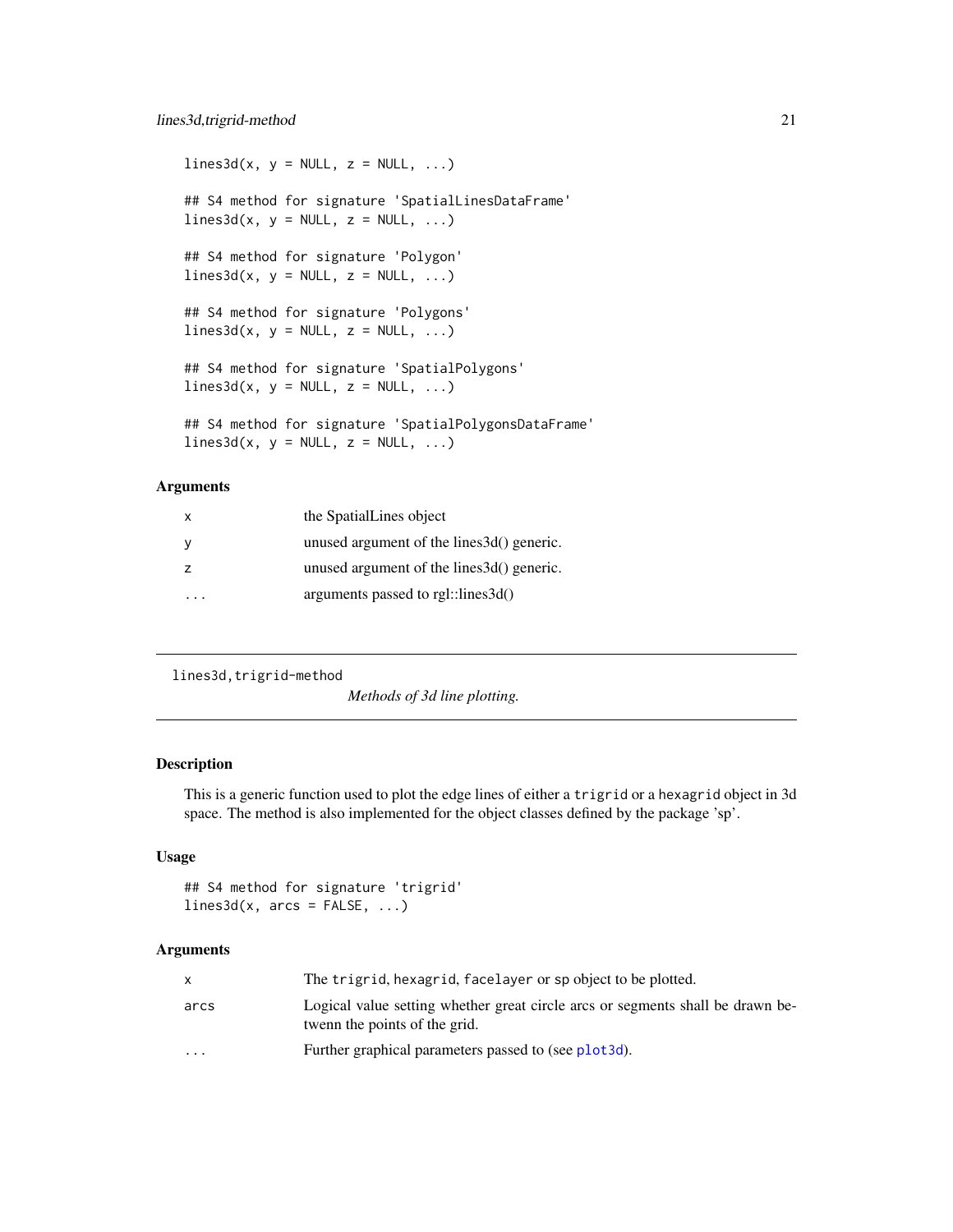#### <span id="page-21-0"></span>22 locate and the set of the set of the set of the set of the set of the set of the set of the set of the set of the set of the set of the set of the set of the set of the set of the set of the set of the set of the set of

## Details

The function is built on the openGL renderer of the R package rgl.

## Value

The function does not return any value.

## Examples

```
# create a hexagonal grid
    g \leftarrow hexagrid(c(2,2))
# plot the grid in 3d space
   plot3d(g, col="blue")
# make a subset to select faces
  subG <- subset(g, c("F5", "F2"))
# plot the subset defined above
    plot3d(subG, type="f", col=c("orange"), add=TRUE, lwd=1)
```
locate *Basic lookup function of coordinates on an icosahedral grid*

## Description

Basic lookup function of coordinates on an icosahedral grid

## Usage

```
locate(gridObj, ...)
## S4 method for signature 'trigrid'
locate(gridObj, data, randomborder = FALSE,
 output = "ui")## S4 method for signature 'hexagrid'
locate(gridObj, data, output = "ui",
```

```
randomborder = FALSE, forceNA = FALSE)
```
#### Arguments

| gridObj      | a trigrid or hexagrid class object.                                                                                                                                                                   |  |
|--------------|-------------------------------------------------------------------------------------------------------------------------------------------------------------------------------------------------------|--|
| $\cdots$     | arguments passed to class specific methods.                                                                                                                                                           |  |
| data         | Coordinates of individual points. Can be either a two-dimensional matrix of<br>long-lat coordinates, a three-dimensional matrix of XYZ coordinates, or a set of<br>points with class 'SpatialPoints'. |  |
| randomborder | Logical value. Defaults to FALSE. If TRUE, then the points falling on vertices<br>and edges will be randomly assigned, otherwise they will be kept as NAs.                                            |  |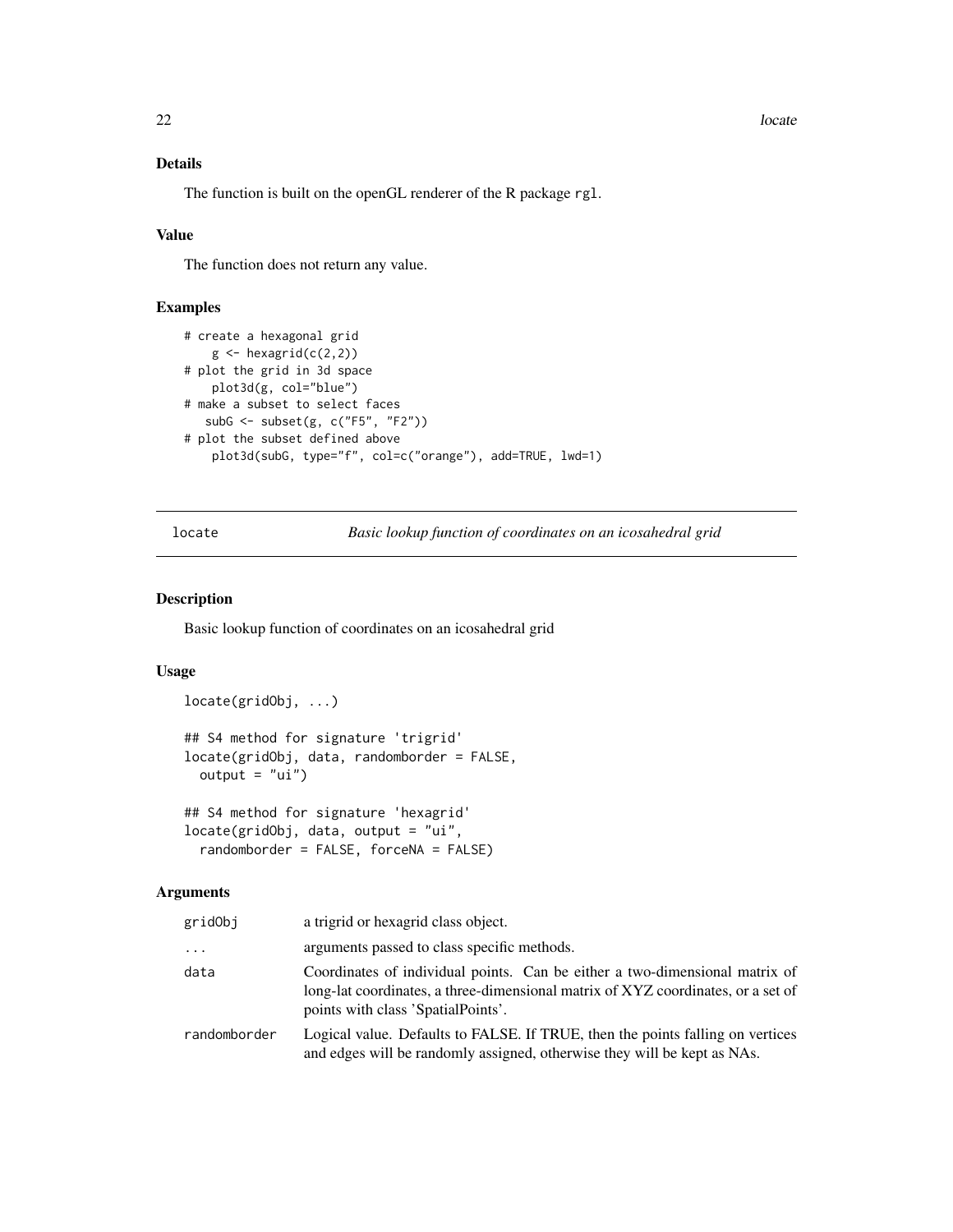<span id="page-22-0"></span>

| output  | Character value either "ui" or "skeleton", ui returns the face names used in the<br>user interface, while "skeleton" returns their indices used in back-end proce-<br>dures. |
|---------|------------------------------------------------------------------------------------------------------------------------------------------------------------------------------|
| forceNA | logical value, suppressing the recursive lookup of points falling on subface<br>boundaries.                                                                                  |

## Value

The function returns the cell names where the input coordinates fall.

## Examples

```
# create a grid
g \leftarrow \text{trigrid}(4)# some random points
randomPoints<-rpsphere(4, output="polar")
# cells
locate(g, randomPoints)
```
names,gridlayer-method

*The face names in a gridlayer class object*

#### Description

Function to extract the registered face names to which the gridlayer renders information.

## Usage

```
## S4 method for signature 'gridlayer'
names(x)
```
## Arguments

x A gridlayer class object.

#### Value

Character vector, the names of the faces.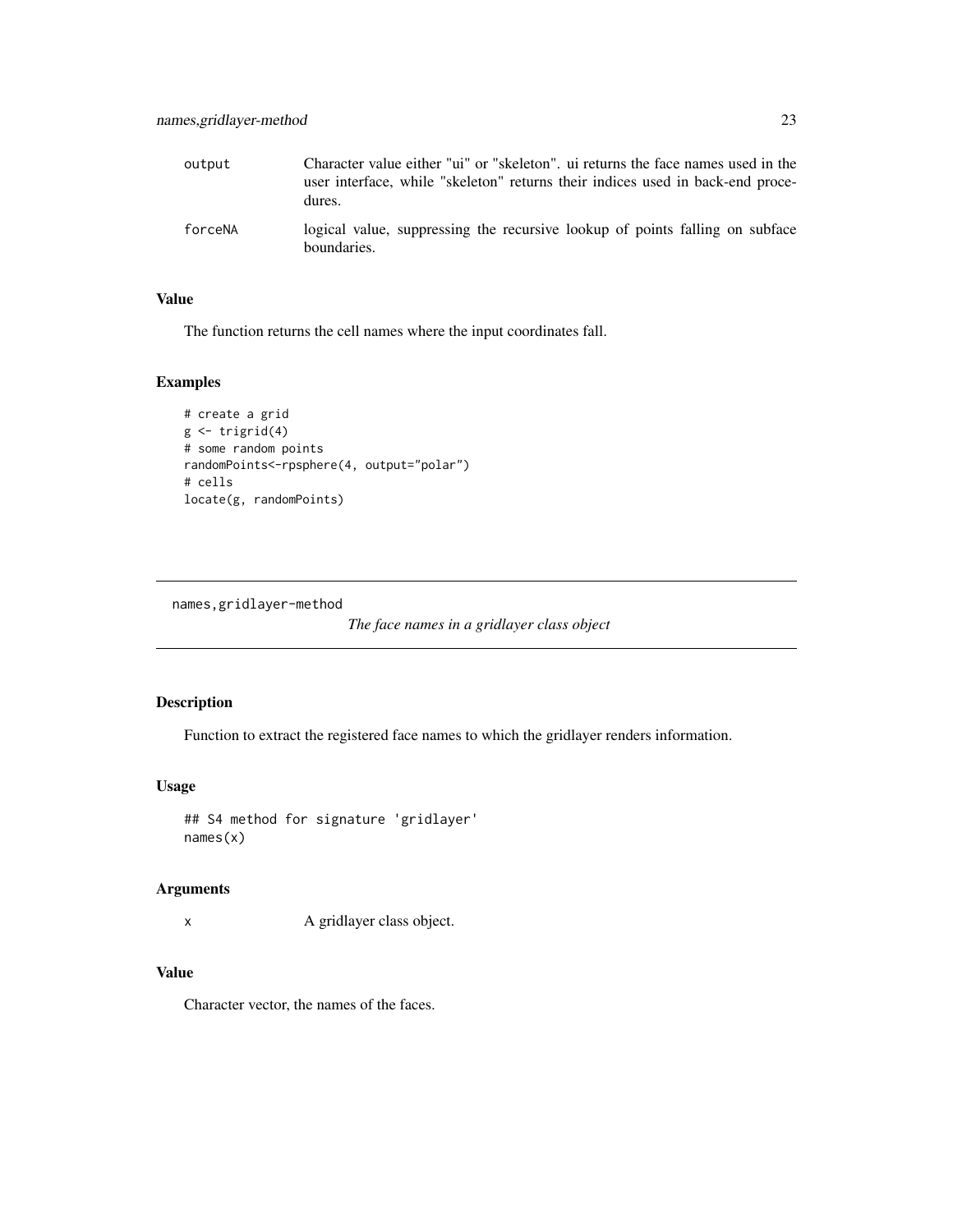<span id="page-23-0"></span>

Add an igraph object to a predefined slot in a trigrid or hexagrid object Add an igraph object to a predefined slot in a trigrid or hexagrid object

#### Usage

```
newgraph(gridObj, ...)
```
## S4 method for signature 'trigrid' newgraph(gridObj, ...)

#### Arguments

| gridObj  | an icosahedral grid.                          |
|----------|-----------------------------------------------|
| $\cdots$ | arguments passed to the gridgraph() function. |

#### Examples

```
#create a grid
g<-trigrid(4, graph=FALSE)
g<-newgraph(g)
#create a grid
```
g<-trigrid(4, graph=FALSE) g<-newgraph(g)

newsp *Add SpatialPolygons object to a predefined slot in a trigrid or hexagrid object*

## Description

Add SpatialPolygons object to a predefined slot in a trigrid or hexagrid object

## Usage

```
newsp(gridObj, res = 50)
## S4 method for signature 'trigrid'
newsp(gridObj, res = 50)
```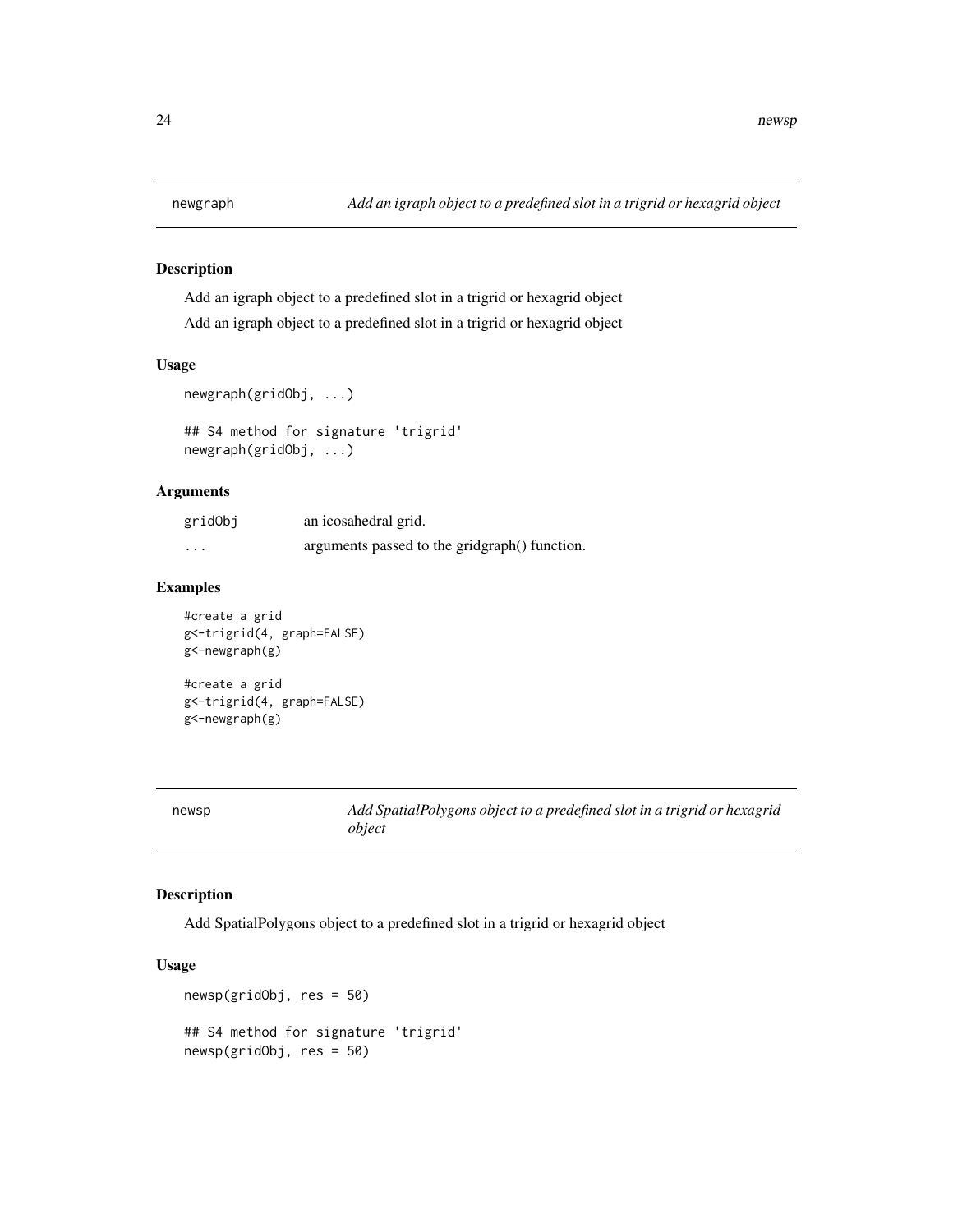#### <span id="page-24-0"></span>occupied 25

#### Arguments

| gridObj | an icosahedral grid.                                                                  |
|---------|---------------------------------------------------------------------------------------|
| res     | integer, the number of points inserted between two vertices, passed to SpPolygons (). |

# Value

A trigrid or hexagrid class object.

## Examples

a<-trigrid(4) a<-newsp(a) plot(a)

## occupied *Faces occupied by the specified object*

## Description

This function will return a facelayer class object showing which faces are occupied by the input object.

#### Usage

```
occupied(gridObj, data, ...)
```
## Arguments

| gridObj | a trigrid or hexagrid object.                  |
|---------|------------------------------------------------|
| data    | the queried data.                              |
| .       | arguments passed to the class specific methods |

## Details

This is a wrapper function on the OccupiedFaces methods that are specific to grid class and input data. The function creates a link between the facelayer and the relevant grid.

## Value

returns a facelayer object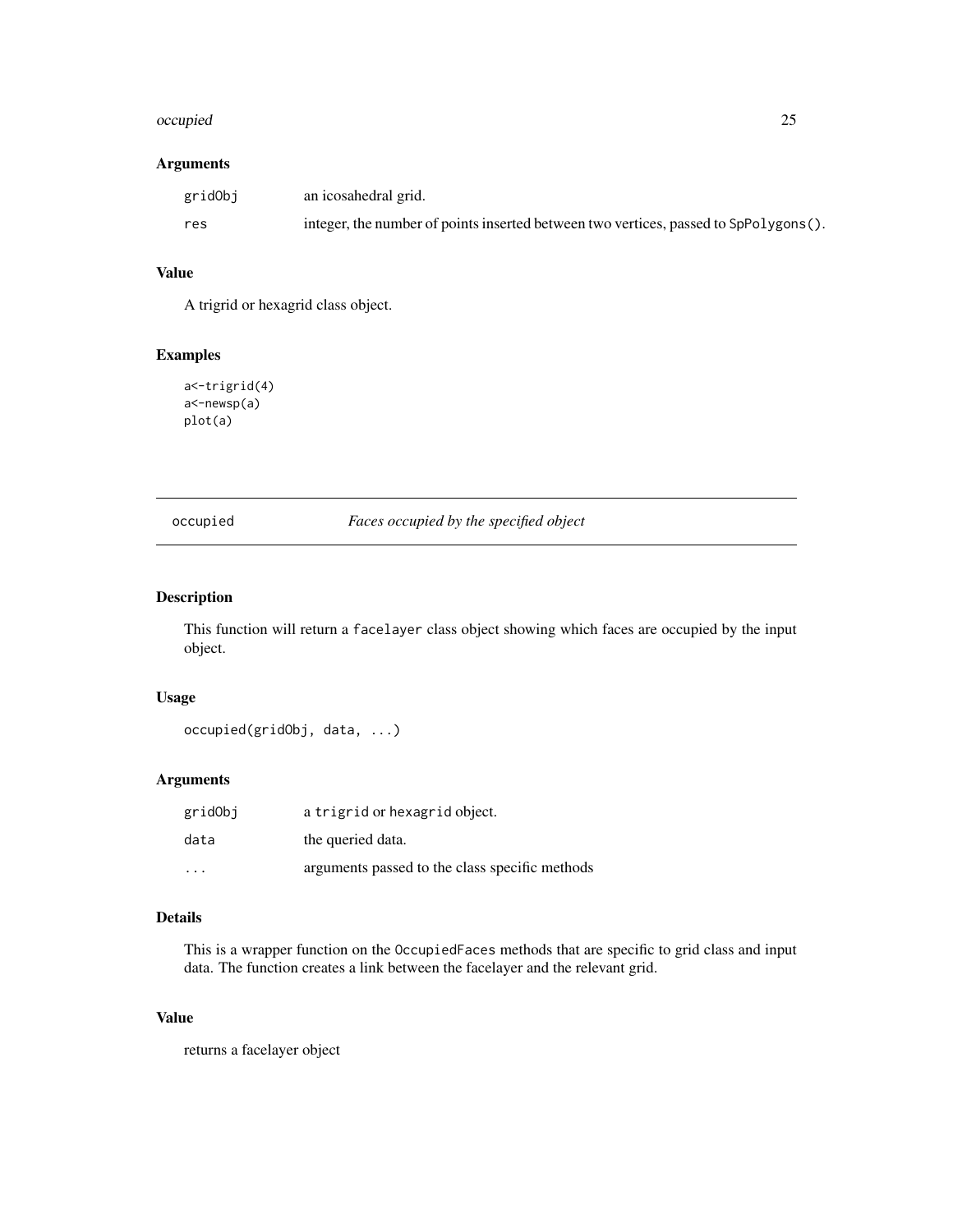#### <span id="page-25-0"></span>26 orientation and the contract of the contract of the contract of the contract of the contract of the contract of the contract of the contract of the contract of the contract of the contract of the contract of the contrac

## Examples

```
# create a grid
g <- trigrid(8, sp=TRUE)
# create random points
randPoints <- rpsphere(100,output="polar")
# the facelayer occupied by these points
randomLayer <- occupied(g, randPoints)
plot(randomLayer)
points(randPoints, col="blue", pch="+")
```
#### orientation *Extracting the grid orientation*

## Description

Extracting the grid orientation

Extracting the grid orientation

Setting the orientation of a trigrid or hexagrid object

Setting the orientation of a trigrid or hexagrid object

#### Usage

orientation(gridObj, ...)

```
## S4 method for signature 'trigrid'
orientation(gridObj, display = "deg", ...)
```
orientation(gridObj) <- value

```
## S4 replacement method for signature 'trigrid'
orientation(gridObj) <- value
```
#### Arguments

| gridObj | The grid object.                                                                                                 |
|---------|------------------------------------------------------------------------------------------------------------------|
| .       | values passed on to the rotate() function.                                                                       |
| displav | The output units. In case it is set to "deg" the output will be in degrees, in case<br>it is "rad" then radians. |
| value   | the vector of rotation. Passed as the angle argument of rotate().                                                |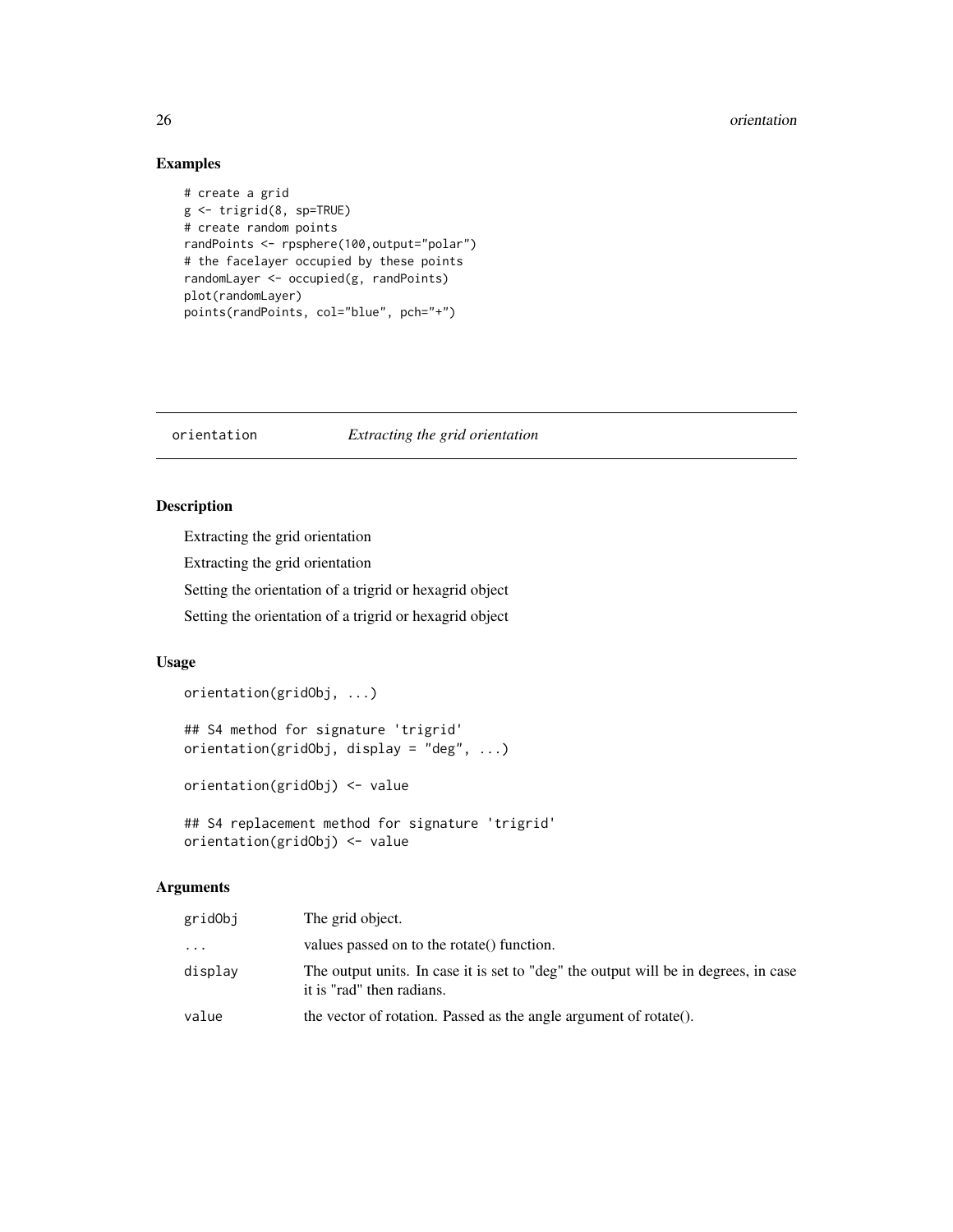<span id="page-26-0"></span>plot,facelayer,ANY-method

*2d plotting of a facelayer class object This function will invoke the 2d plotting methods of a grid so data stored in a facelayer object can be displayed.*

#### Description

The function passes arguments to the plot method of the SpatialPolygons class ( $E$ ref). In case a heatmap is plotted and the windows plotting device gets resized, some misalignments can happen. If you want to use a differently sized window, use windows() to set the height and width before running the function.

This function will invoke the plot() method of the SpatialPolygons class.

#### Usage

```
## S4 method for signature 'facelayer,ANY'
plot(x, projargs = NULL, col = "red",border = NA, alpha = \overset{in}{''}, frame = FALSE, ...)
## S4 method for signature 'trigrid,ANY'
plot(x, projargs = NULL, ...)
```
## Arguments

| $\mathsf{x}$ | The facelayer object to be plotted.                                                                                                                                   |
|--------------|-----------------------------------------------------------------------------------------------------------------------------------------------------------------------|
| projargs     | a projection string for the transformation fo coordinates. Accepts both a CRS<br>class object and a character string that will be transformed to the CRS class.       |
| col          | Character vector. Colors passed to a grDevices::colorRampPalette() in case of<br>the facelayer contains logical values, a single value is required (defaults to red). |
| border       | Character value specifying the color of the borders of the cells.                                                                                                     |
| alpha        | Character value of two digits for the fill colors, in hexadecimal value between 0<br>and 255.                                                                         |
| frame        | Logical value, if TRUE the grid boundaries will be drawn with black.                                                                                                  |
| $\ddotsc$    | arguments passed to the sp::plot() function.                                                                                                                          |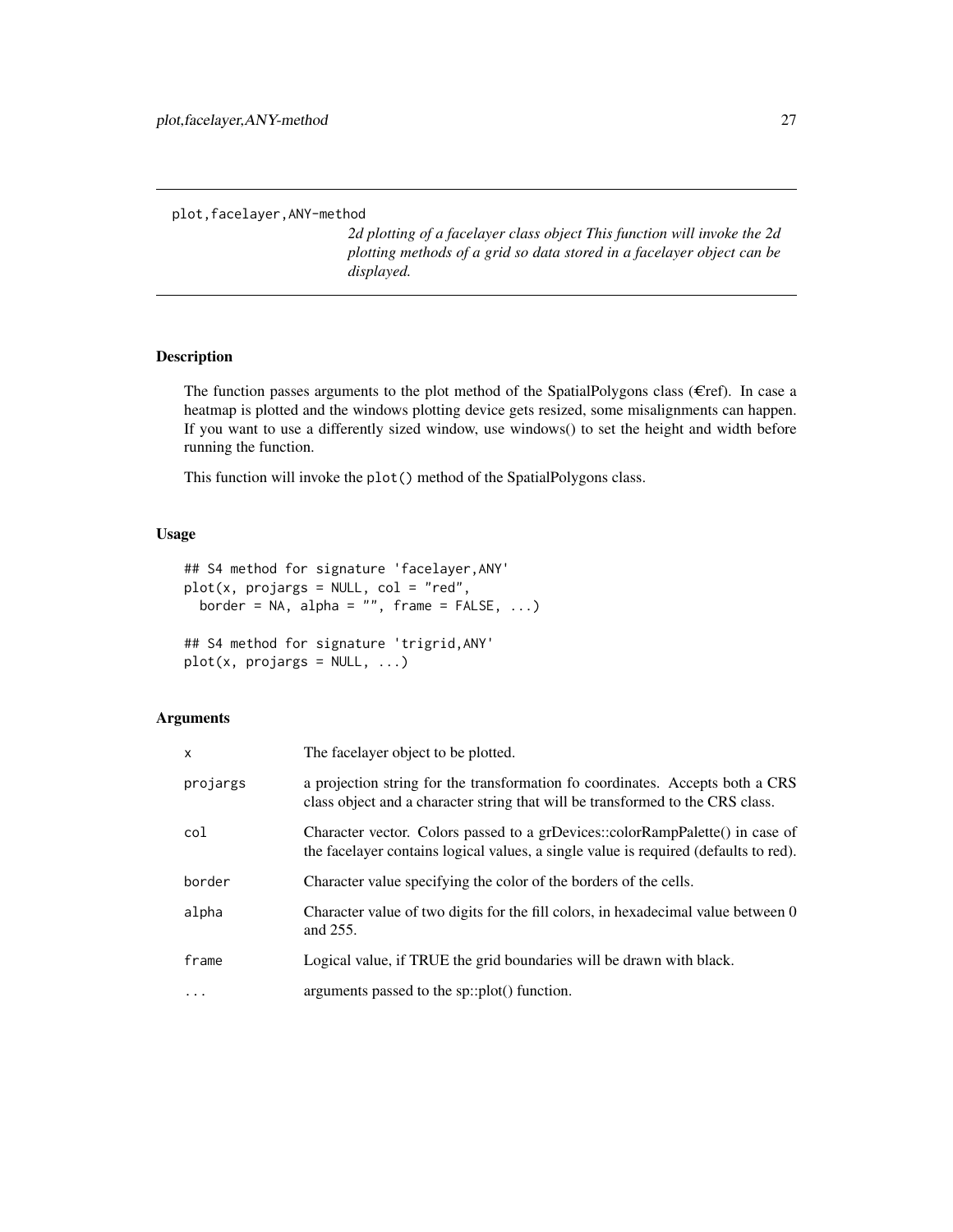```
plot3d,facelayer-method
```
*3d plotting of a facelayer of an icosahedral grid or its subset*

## Description

The function is built on the openGL renderer of the R package rgl. The default plotting window size is 800x800 pixels. In case you want to override this, please use the function with 'default-Par3d=FALSE' after running 'rgl::par3d(windowRect=<>)'.

#### Usage

## S4 method for signature 'facelayer'  $plot3d(x, type = "f", frame = TRUE, guides = TRUE,$  $defaultPar3d = TRUE, ...$ 

#### Arguments

| $\mathsf{x}$ | The facelayer object to be plotted.                                                                                                                                                                            |
|--------------|----------------------------------------------------------------------------------------------------------------------------------------------------------------------------------------------------------------|
| type         | A character value specifying the part of the grid to be plotted by the call of the<br>function. "1" plots the grid lines (only when frame=FALSE). "f" draws the grid<br>faces. FALSE does not plot the sphere. |
| frame        | If set to TRUE the grid line structure will be plotted.                                                                                                                                                        |
| guides       | If set to TRUE the guides 3d() function will be run with col="green" and default<br>settings.                                                                                                                  |
| defaultPar3d | Logical value, whether the default settings for par3d() are to be used (win-<br>$downRect = c(50, 60, 800, 800)$ , zoom=0.8).                                                                                  |
| .            | Further graphical parameters passed to (see plot3d).                                                                                                                                                           |

plot3d,trigrid-method *3d plotting of an icosahedral grid or its subset*

## Description

This is a generic function used to plot either a trigrid or a hexagrid object or their facelayer in 3d space.

3d plotting of an icosahedral grid or its subset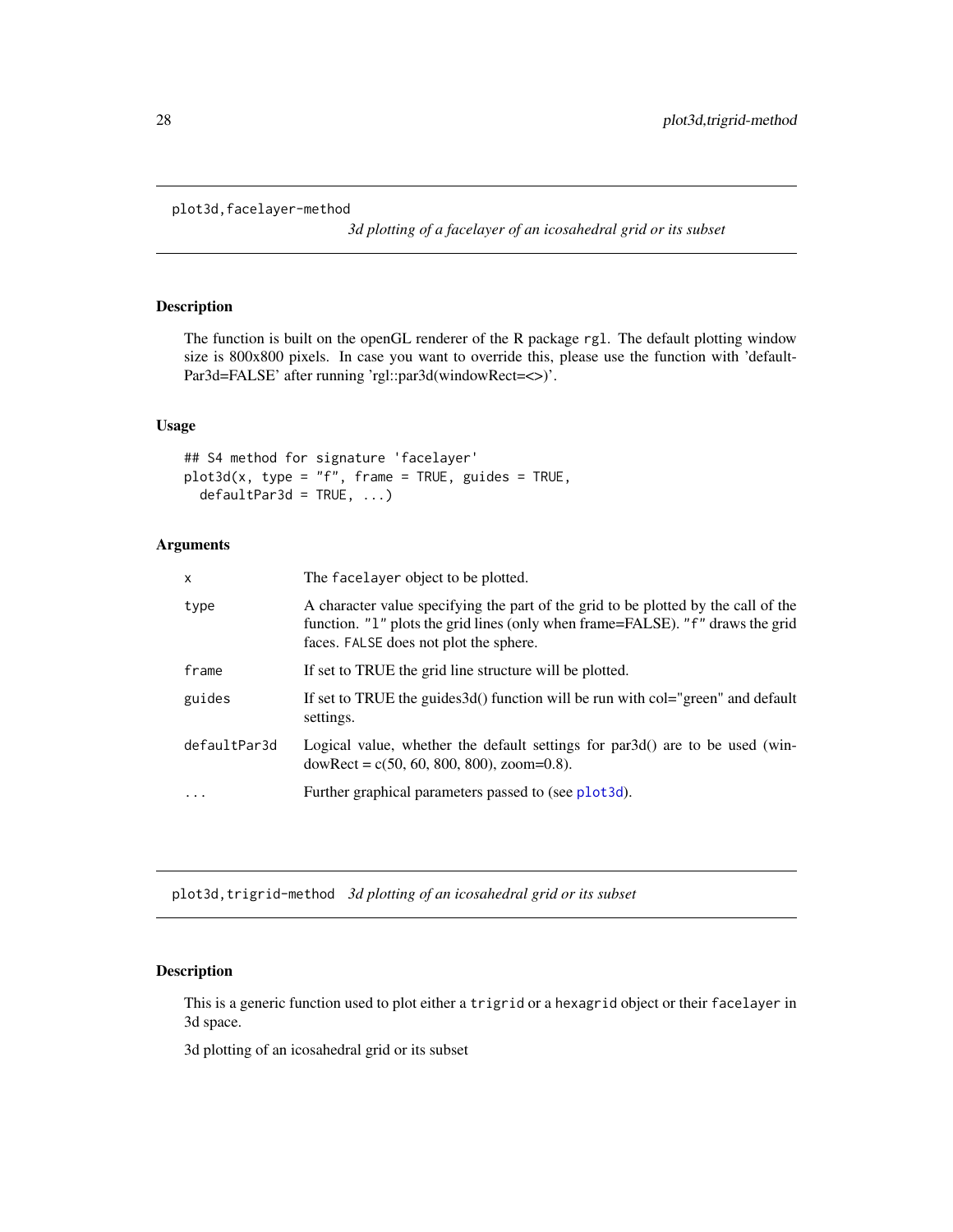## <span id="page-28-0"></span>Usage

```
## S4 method for signature 'trigrid'
plot3d(x, type = c("l"), sphere = NULL, add = FALSE,
 guides = TRUE, ...)
## S4 method for signature 'hexagrid'
plot3d(x, type = c("l"), sphere = NULL,
 color = "gray70", add = FALSE, guides = TRUE, ...)
```
## Arguments

| $\mathsf{x}$ | The trigrid, hexagrid or facelayer object to be plotted.                                                                                                                                                                         |
|--------------|----------------------------------------------------------------------------------------------------------------------------------------------------------------------------------------------------------------------------------|
| type         | A character value specifying the part of the grid to be plotted by the call of the<br>function. "v" plots the grid vertex points. "e" draws the grid edges. "f" draws<br>the grid faces. "c" draws the face centers of the grid. |
| sphere       | Defaults to NULL, adding a central white sphere to the plot. Assigning a nu-<br>meric value will draw a new sphere with the given radius, FALSE does not plot<br>the sphere.                                                     |
| add          | Logical value indicating whether a new plot shall be drawn, or the currently<br>plotted information should be added to the active rgl device.                                                                                    |
| guides       | Logical value indicating whether the guidelines of the polar coordinate system<br>shall be plotted.                                                                                                                              |
| $\ddotsc$    | Further graphical parameters passed to (see plot3d).                                                                                                                                                                             |
| color        | Only for the hexagrid plotting: character value/values, passed to the faces3d()<br>function instead of col.                                                                                                                      |

## Details

The function is built on the openGL renderer of the R package rgl.

#### Value

The function does not return any value.

```
# create a hexagonal grid
   g \leftarrow hexagrid(c(2,2))
# plot the grid in 3d space
   plot3d(g, col="blue")
# make a subset to select faces
  subG <- subset(g, c("F5", "F2"))
# plot the subset defined above
   plot3d(subG, type="f", col=c("orange"), add=TRUE, lwd=1)
```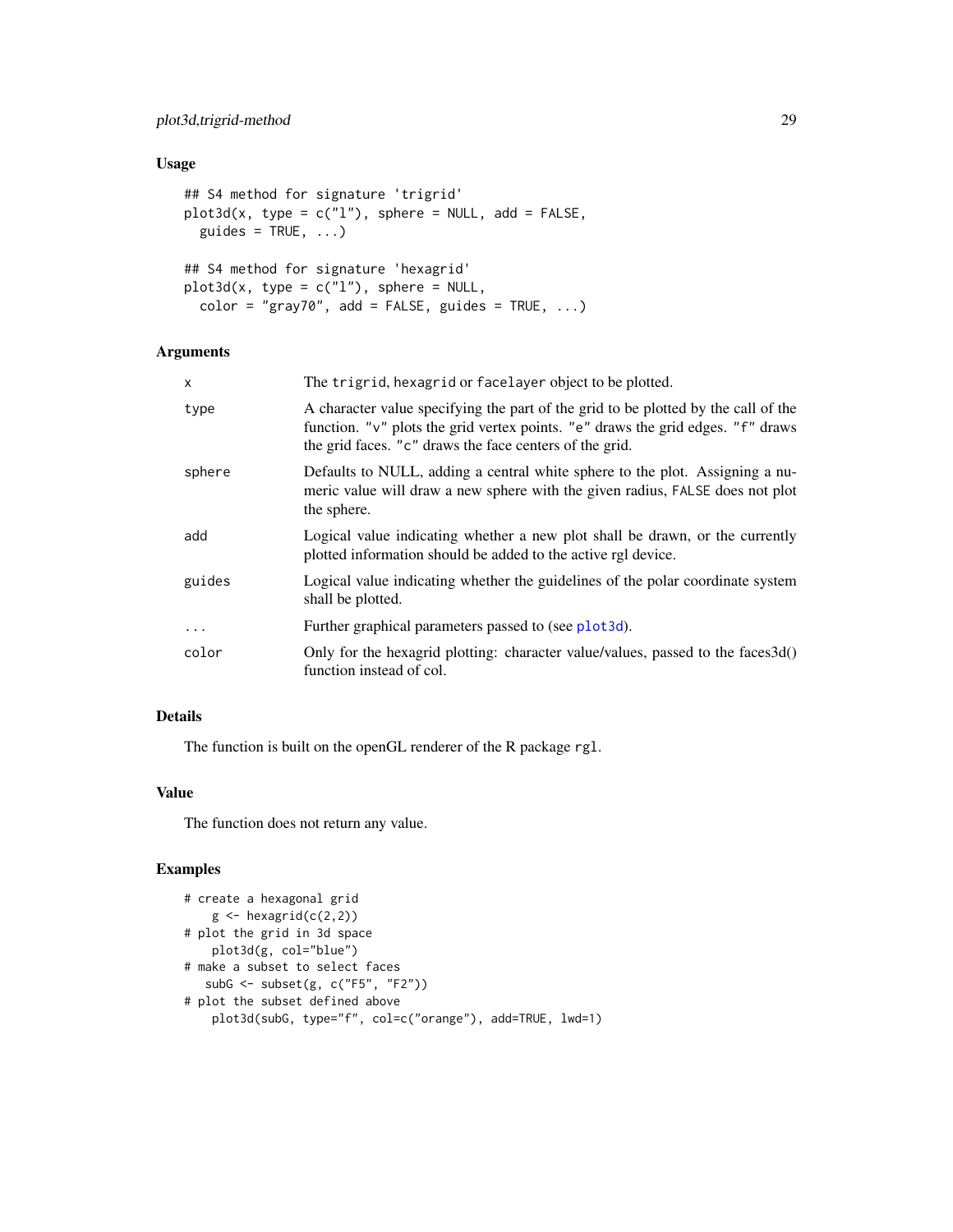<span id="page-29-0"></span>

The function uses basic trigonometric relationships to transform longitude/latitude coordinates on a sphere to xyz Cartesian coordinates.

#### Usage

```
PolToCar(longLatMat, radius = authRadius, origin = c(0, 0, 0))
```
## Arguments

| longLatMat | A 2-column numerical matrix with the longitude/latitude data.                                                             |
|------------|---------------------------------------------------------------------------------------------------------------------------|
| radius     | Single numeric value, indicating the radius of the sphere. Defaults to the R2<br>radius of Earth $(6371.007 \text{km})$ . |
| origin     | Numeric vector of length 3, the xyz coordinates of the sphere center.                                                     |

### Details

The authalic mean radius of Earth (6371.007 km) is used by this function as a default while the origin is  $c(0,0,0)$ . The precision of these conversions is not exact (see example  $c(0,90)$  below), but should be considered acceptable when applied at a reasonable scale (e.g. for global analyses using data above 10e-6 meters of resolution).

#### Value

An xyz 3-column numeric matrix.

```
longLat <- rbind(
    c(\emptyset, \emptyset),
    #note the precision here!
    c(0, 90),
    c(-45,12)
)
xyz <- PolToCar(longLat)
```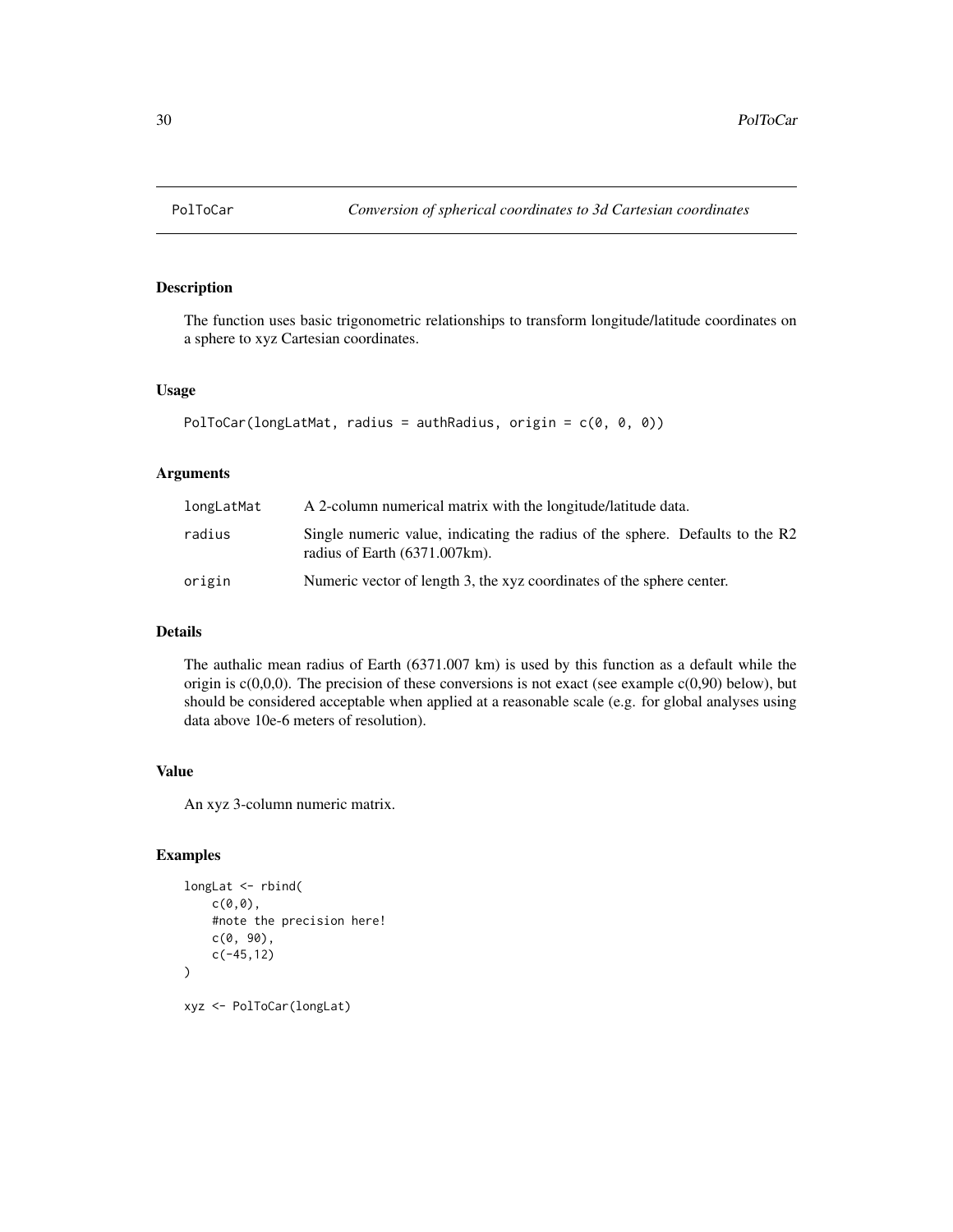<span id="page-30-0"></span>

This function will retrieve the position of a vertex or a face on a hexagrid or trigrid object.

## Usage

```
pos(gridObj, names, output = "polar")
```
#### Arguments

| gridObj | a hexagrid or trigrid object.                                                                                                   |
|---------|---------------------------------------------------------------------------------------------------------------------------------|
| names   | A (character) vector of the names that are to be looked up.                                                                     |
| output  | The coordinate system in which the names are to be shown: use "polar" for<br>longitude-latitude and "cartesian" for XYZ output. |

#### Details

Vertex and face names can be mixed in a single names argument.

## Value

A numerical matrix.

#### Examples

```
g \leftarrow \text{triprid}(c(4,4))pos(g, c("F2", "P6", "dummyname"))
```
resample, Raster, trigrid-method *Resampling of data to a trigrid or a hexagrid object.*

## Description

The function is used to resolve and resample data stored in RasterLayers and facelayers so they can be fitted to and can be plotted by using trigrid or hexagrid objects.

This function will calculate values for a different resolution icosahedral grid from a facelayer.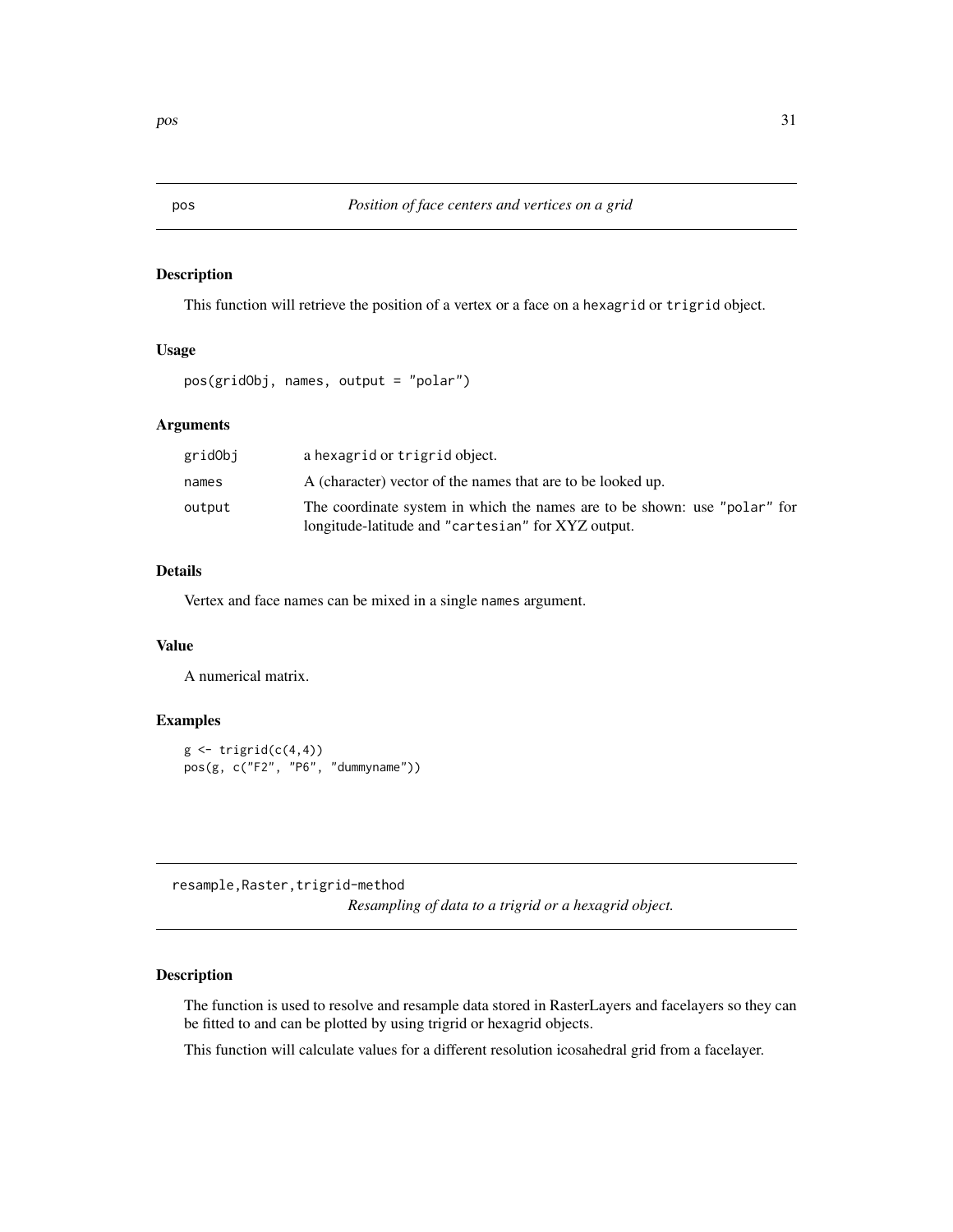#### Usage

```
## S4 method for signature 'Raster, trigrid'
resample(x, y, method = "ngb", na.rm = TRUE)## S4 method for signature 'facelayer,trigrid'
resample(x, y, method = NULL, res = 5)
```
#### Arguments

| X      | a facelayer class object.                                                                                                                                                                   |
|--------|---------------------------------------------------------------------------------------------------------------------------------------------------------------------------------------------|
| У      | a hexagrid or trigrid object.                                                                                                                                                               |
| method | Character string stating the name of the algorithm used for resampling.                                                                                                                     |
| na.rm  | logical value. If a face contains a missing value, should its value be NA as well<br>(FALSE) or calculate the mean anyway (TRUE).                                                           |
| res    | Numeric value, indicating the precision of area estimation during the upscaling.<br>In case the "ebaa" method is chosen, the variable indicate the number of breaking<br>points on an edge. |

#### Details

This method is necessary to utilize rasterized data in the icosa package. The only method currently implemented upscales the raster data and then resolve the values to the trigrid or hexagrid values, using averages. In the case of resampling rasterlayers, the method argument will be passed to the raster::resample() function.

The function applies different resampling algorithms. Currently there are only two implemented methods, one for upscaling and one for downscaling. The downscaling method "average" will tabluate all face centers from the high resolution grid that fall on a coarse resolution cell and average them. The upscaling method "ebaa" (edge breakpoint area approximation) will estimate the areas covered by the high resolution cells using the number of edge breakpoints.

#### Value

A named numeric vector.

```
g \leftarrow \text{triprid}(c(4,4))fl \leq facelayer(g)
fl@values<-rnorm(length(fl))
h <- trigrid(4)
res <- resample(fl, h)
fl2<-facelayer(h)
fl2@values[] <- res
```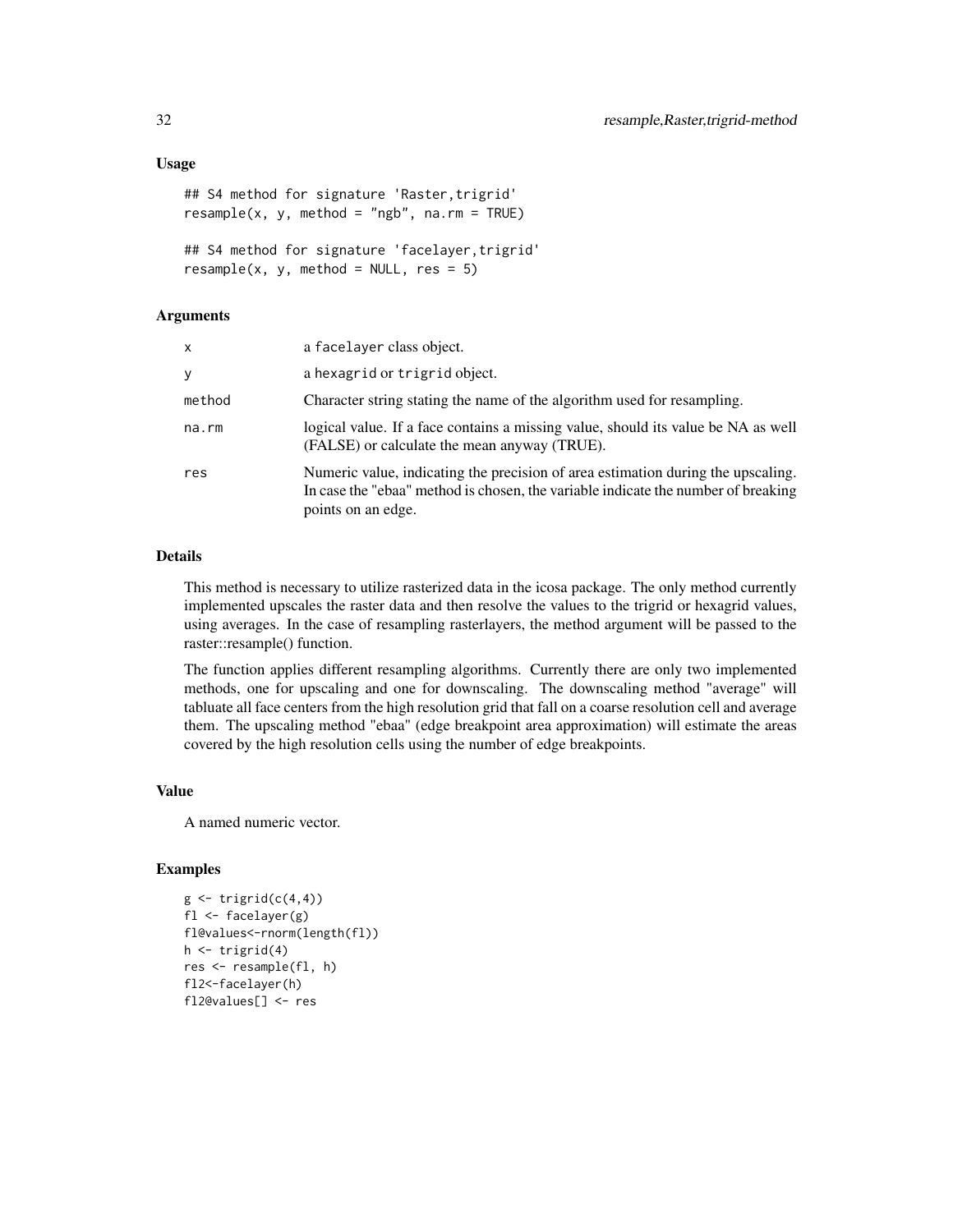<span id="page-32-0"></span>rotate, trigrid-method *Rotation method of trigrid and hexagrid objects* 

## Description

Rotation method of trigrid and hexagrid objects

## Usage

```
## S4 method for signature 'trigrid'
rotate(x, angles = "random", pivot = NA)
```
## Arguments

|        | trigrid or hexagrid class object.                                                                                                                         |
|--------|-----------------------------------------------------------------------------------------------------------------------------------------------------------|
| angles | The vector of rotation (length=3) in radians. If set to "random", the rotation will<br>be random (default).                                               |
| pivot  | The pivot point of the rotation, numeric vector of xyz coordinates. Defaults to<br>NA indicating that the rotation will be around the center of the grid. |

#### Value

Another trigrid or hexagrid class object.

| rpsphere | Random point generation on the surface of a sphere |
|----------|----------------------------------------------------|
|          |                                                    |

## Description

This function will create a predefined number of points randomly distributed on the surface of a sphere with a given radius.

## Usage

```
rpsphere(n = 1, output = "cartesian", radius = authRadius, origin = c(0),
 0, 0))
```
## Arguments

| n      | The number of random points to be created.                                                                                                          |
|--------|-----------------------------------------------------------------------------------------------------------------------------------------------------|
| output | The coordinate system of the new points. Can either be "cartesian" for XYZ<br>coordiates or "polar" for spherical, longitude-latitudes coordinates. |
| radius | The radius of the sphere                                                                                                                            |
| origin | The center of the sphere (XYZ coordinates).                                                                                                         |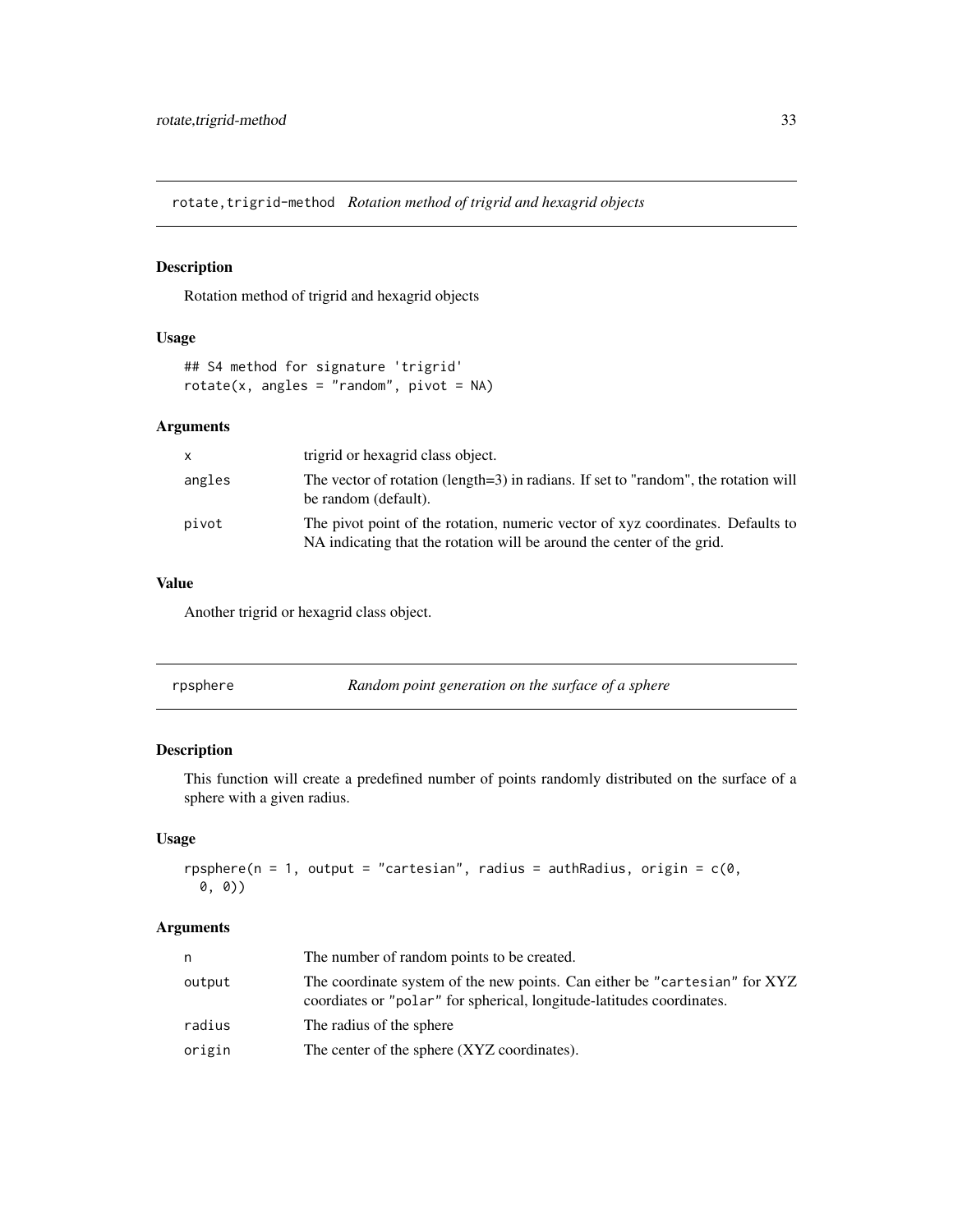## <span id="page-33-0"></span>Details

The function uses a three dimension normal distribution to generate points, which are then projected to the surface of the sphere.

#### Value

A 3-column (XYZ) or a 2-column (long-lat) numeric matrix.

## Examples

randomPoints <- rpsphere(20000) points3d(randomPoints)

SpLines *SpatialLines class object from an icosahedral grid*

## Description

SpatialLines class object from an icosahedral grid

The function will create an approporiate 2d render of the grid in the SpatialLines object format defined in the package 'sp'.

#### Usage

## S4 method for signature 'trigrid' SpLines(gridObj, dateLine = "break", res = 15)

#### Arguments

| gridObj  | Either a trigrid or a hexagrid class object.                                                                                                 |
|----------|----------------------------------------------------------------------------------------------------------------------------------------------|
| $\ddots$ | specific details of the new SpatialLines object.                                                                                             |
| dateLine | Specifies that NAs should be introduced at the dateline to break the boundaries<br>of the faces. Can be switched off by setting it to FALSE. |
| res      | Integer value, specifies the number of points (resolution) to be inserted between<br>two vertices.                                           |

#### Value

an object of class SpatialLines.

SpLines(gridObj, ...)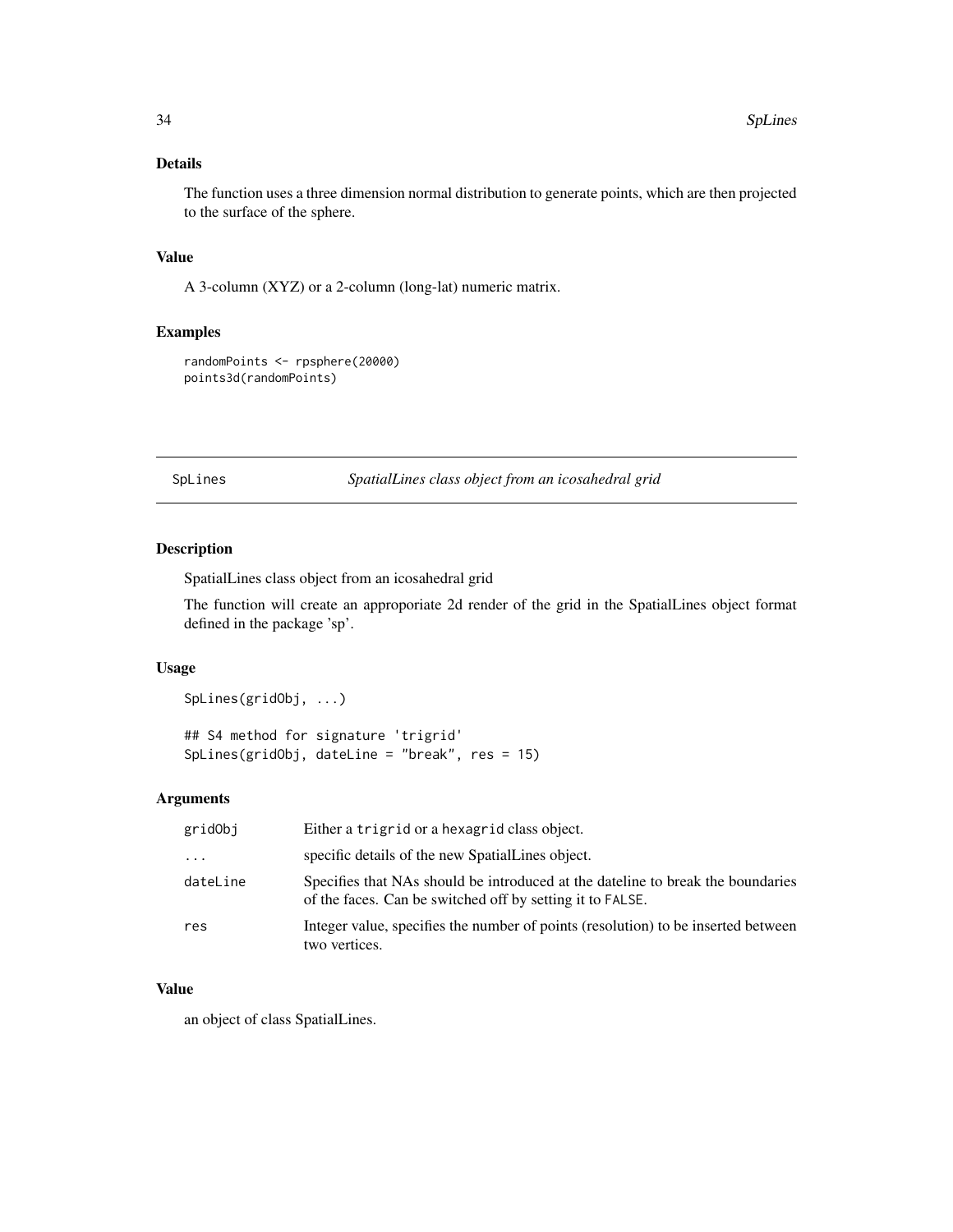<span id="page-34-0"></span>

The function will create a SpatialPolygons class 2d representation of the icosahedral grid.

The function will create a SpatialPolygons class 2d representation of trigrid class object.

The function will create a SpatialPolygons class 2d representation of the hexagrid class object

#### Usage

```
SpPolygons(gridObj, res)
```
## S4 method for signature 'trigrid' SpPolygons(gridObj, res = 50)

## S4 method for signature 'hexagrid' SpPolygons(gridObj, res = 50)

#### Arguments

| gridObj | an icosahedral grid.                                               |
|---------|--------------------------------------------------------------------|
| res     | Integer value, the number of points inserted between two vertices. |

subset, trigrid-method Subsetting an icosahedral grid

#### Description

This is a generic function used to access data from either a triangular or hexagonal grid using the names of the faces, integers or logical vectors.

Shorthand for the subset function.

The function extracts parts of the gridlayer depending on different criteria.

Shorthand to the subset() function.

Shorthand to the subset() function.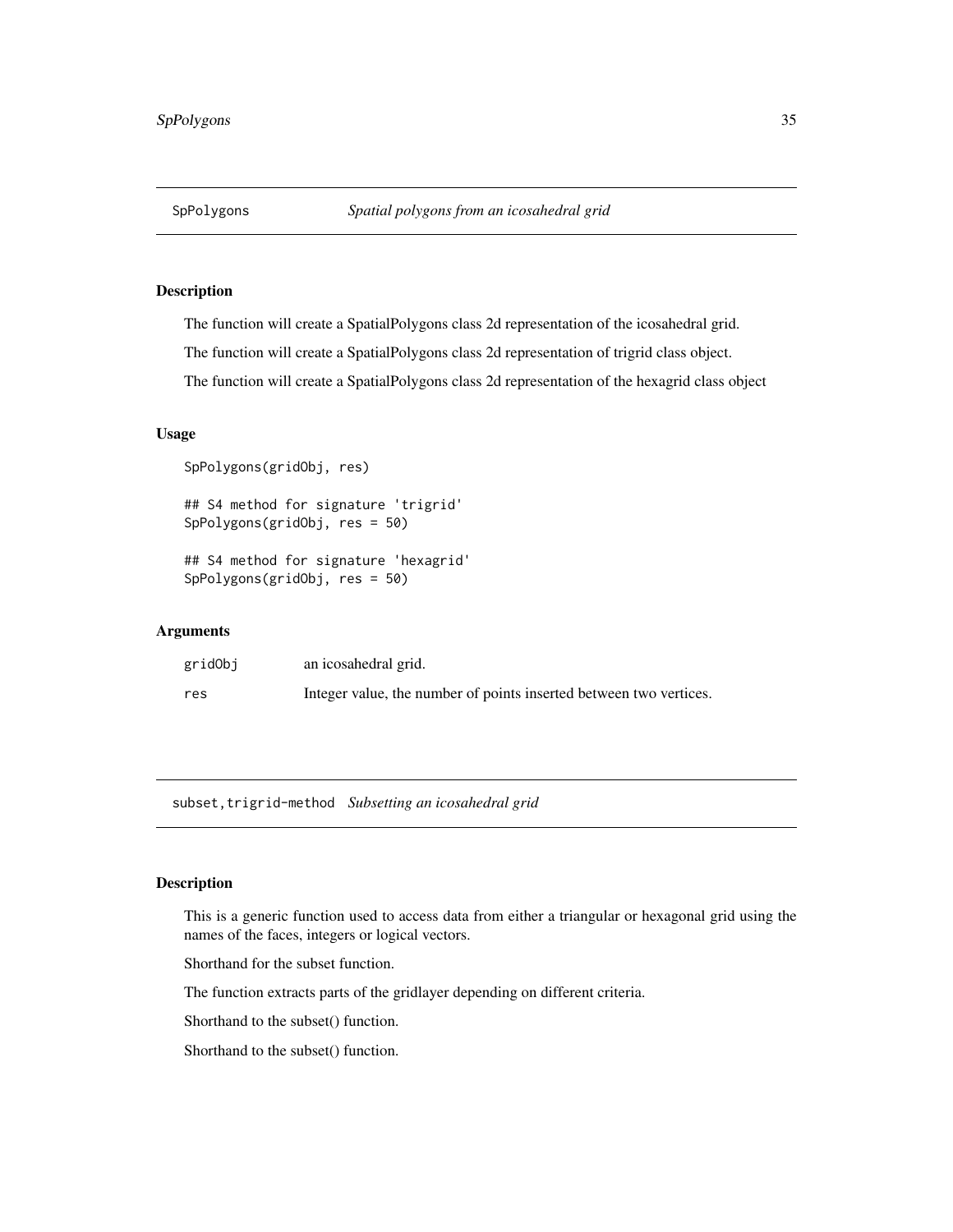#### Usage

```
## S4 method for signature 'trigrid'
subset(x, i)
## S4 method for signature 'hexagrid'
subset(x, i)
## S4 method for signature 'trigrid,ANY,ANY'
x[i]
## S4 method for signature 'gridlayer'
subset(x, subsetVector)
## S4 method for signature 'gridlayer,ANY,missing'
x[i]
## S4 method for signature 'gridlayer,Extent,missing'
x[i]
```
#### Arguments

|              | The gridlayer object to be subsetted.                                              |
|--------------|------------------------------------------------------------------------------------|
|              | A subscript vector, specifying the names of the face that are used for subsetting. |
| subsetVector | Vector object indicating the faces to be subsetted.                                |

#### Details

The function returns subsets of the grid pertaining to the specified faces that can be used for additional operations (e.g. plotting). The subscript vector can be either a logical, character or numeric one. The character vector should contain the names of faces, the logical subscript should have the same length as the number of faces in the order in which the faces are present in the faces slot. The numeric vector can either refer to indices to the rownames of faces in the faces slot, or to surfaces bounded by longitude/latitude data. In the latter case, the the vector should contain an element with a names of at least one of the "lomax", "lamax", "lomin" or "lamin" strings (lo for longitude, la: latitude, min: minimum, max: maximum). In case a subset around the dateline is needed a larger longitude to a smaller longitude value is needed (e.g. between  $150^{\circ}$  to -150°).

The following methods are incorporated into the function. If the subsetVector argument is a vector of integers, they will be interpreted as indices. If the numeric subsetVector contains either the lamin, lamax, lomin or lomax names, the subsetting will be done using the latitude-longitude coordinates outlined by these 4 values. Logical subsetting and subsetting by face names are also possible.

## Value

Subset of the input grid. The class of the original object is retained, the @skeleton slot contains all previous information.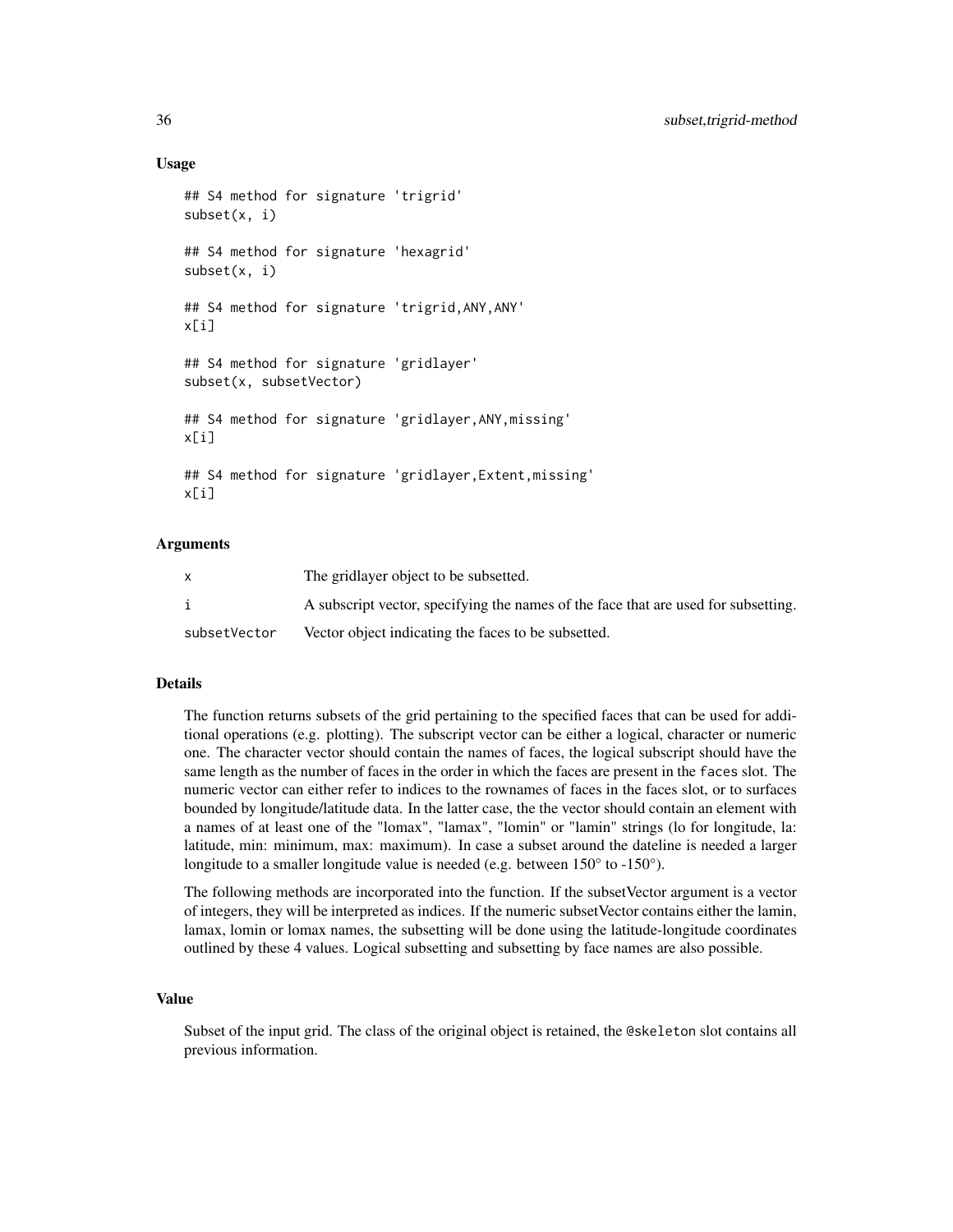#### <span id="page-36-0"></span>surfacearea  $37$

## Examples

```
#create a triangular grid
       g \leftarrow \text{trigrid}(c(2,2))#make a subset pertaining to the faces
        subG1 <- subset(g, c("F1", "F33"))
  #additional way of subsetting
subG2 <- g[1:15] # selects faces F1 through F15
    logicalSub<-sample(c(TRUE,FALSE), nrow(g@faces), replace=TRUE)
subG3 <- g[logicalSub]
    #plot the subset in 3d space
        plot3d(subG3)
# previously mentioned case around the dateline
gDateLine<-g[c(lomax=-150, lomin=150)]
plot3d(gDateLine)
```
surfacearea *Areas of grid cell surfaces*

#### Description

This function will return the areas of all cells in the specified grid object.

#### Usage

```
surfacearea(gridObj)
```
## S4 method for signature 'trigrid' surfacearea(gridObj)

## S4 method for signature 'hexagrid' surfacearea(gridObj)

#### Arguments

| gridObj | A trigrid or hexagrid object.                                                      |
|---------|------------------------------------------------------------------------------------|
|         | in the metric that was fed to the function in the coordinates or the radius. "deg" |
|         | will output the the distance in degrees, "rad" will do so in radians.              |

## Value

A named numeric vector.

```
g \leftarrow \text{trigrid}(3)surfaces <- surfacearea(g)
surfaces
```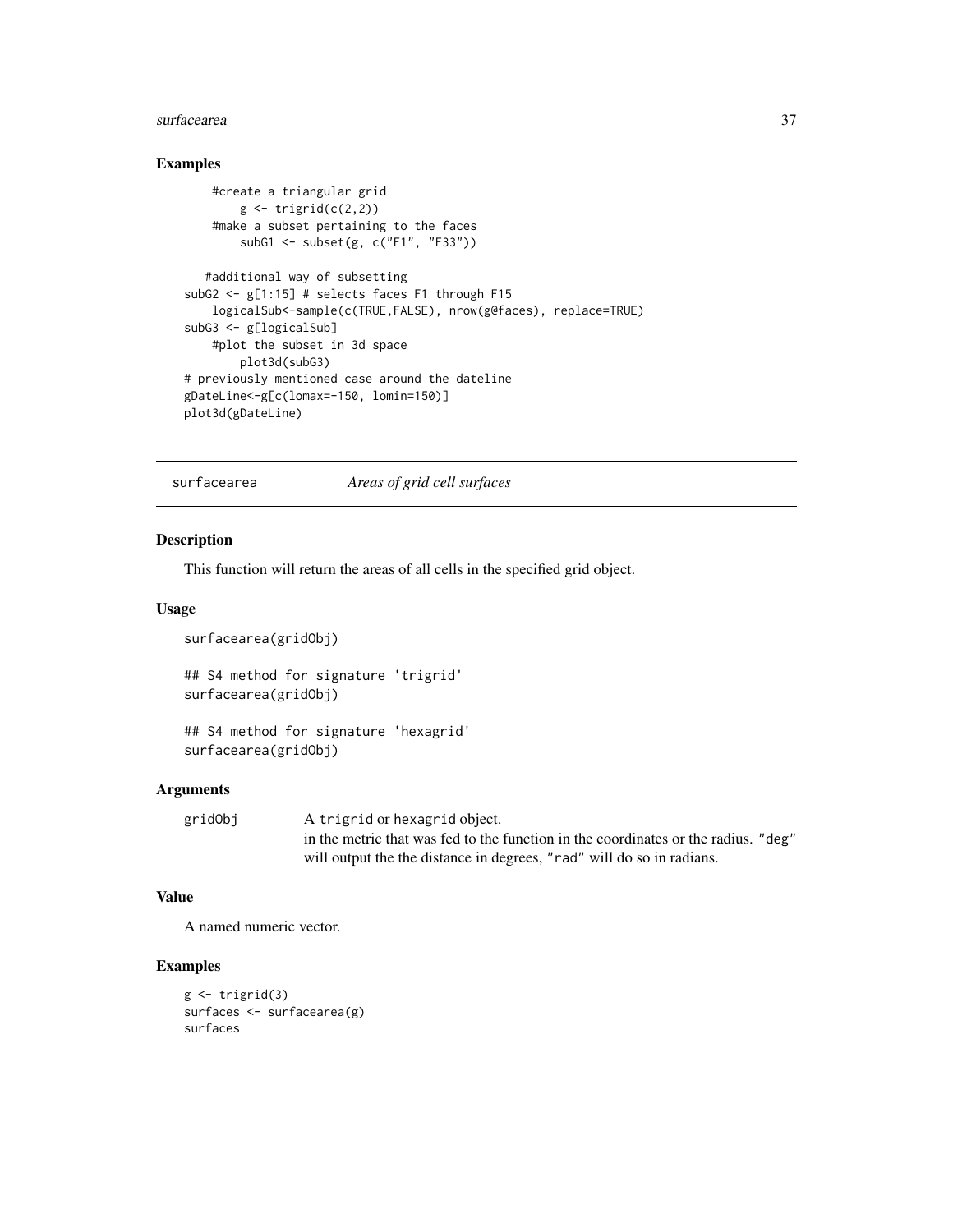<span id="page-37-0"></span>

This function the projected place of the centroid from a pointset on the sphere

#### Usage

```
surfacecentroid(data, output = "polar", center = c(\theta, \theta, \theta),
  radius = authRadius, inner = 20)
```
#### Arguments

| data   | Numeric matrix, XYZ or longitude-latitude coordinates of the set of points.                                                                                                                             |  |
|--------|---------------------------------------------------------------------------------------------------------------------------------------------------------------------------------------------------------|--|
| output | Character value, the coordinate system of the output points. Can either be<br>"polar" for longitude-latitude or "cartesian" for XYZ data.                                                               |  |
| center | Numeric vector, The center of the sphere in XYZ coordinates (default is $0,0,0$ ).                                                                                                                      |  |
| radius | Numeric value, the radius of the circle in case the input points have only po-<br>lar coordinates. Unused when XYZ coordinates are entered. Defaults to the<br>authalic radius of Earth ca. 6371.007km. |  |
| inner  | Single positive integer, the number of points inserted between every two points<br>of the spherical centroid. Heavilly impacts the performance.                                                         |  |

#### Details

The function implements great circle calculations to infer on the place of the centroid, which makes it resource demanding. This is necessary to avoid a particual error that frequently occurrs with other methods for centroid calculation, namely that the place of the centroid is right, but on the opposite hemisphere.

#### Value

Either an XYZ or a long-lat numeric vector.

```
# generate some random points
allData <- rpsphere(1000)
# select only a subset
points<-allData[allData[,1]>3000,]
# the spherical centroid
sc <- surfacecentroid(points)
sc
#3d plot
plot3d(points)
```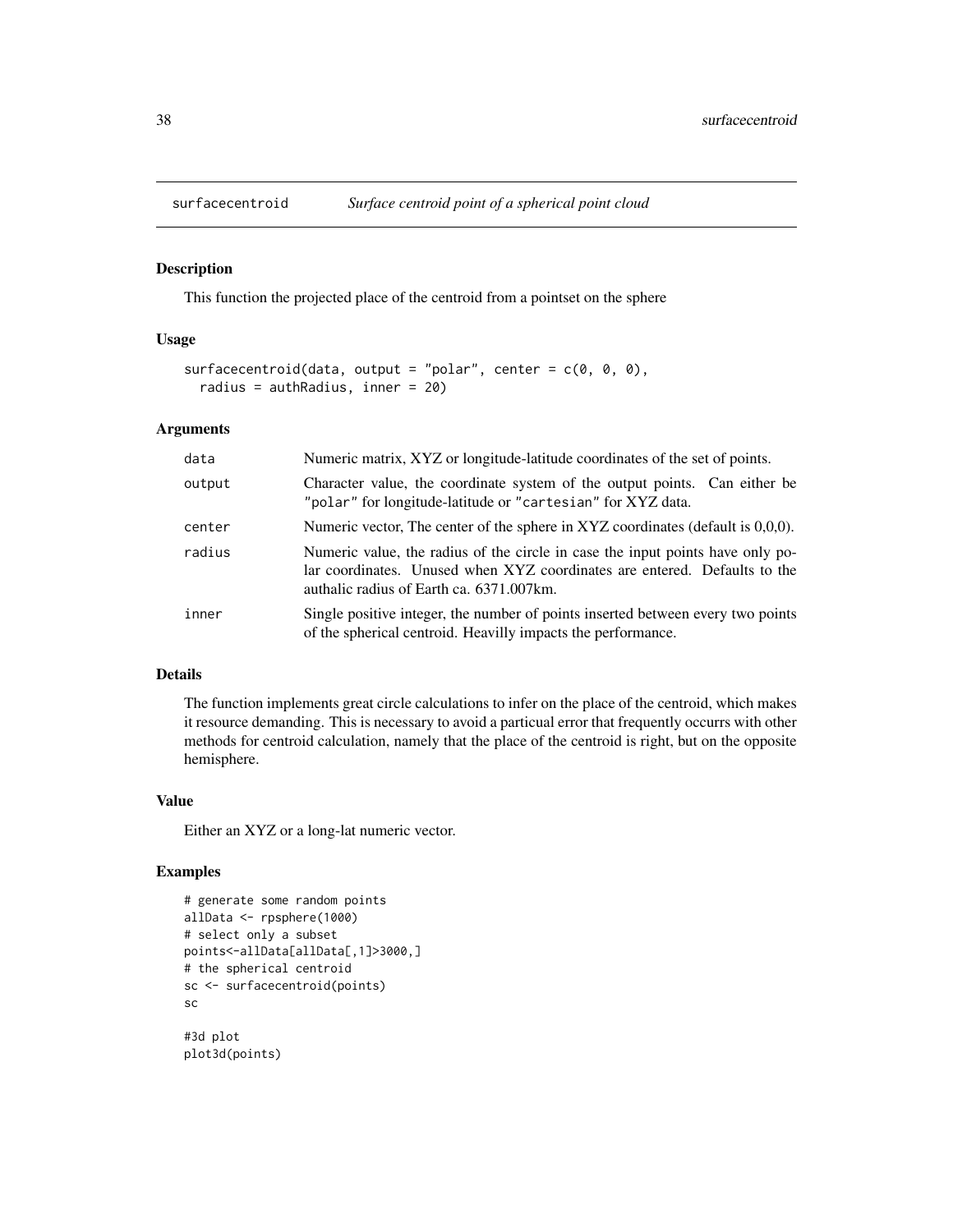#### <span id="page-38-0"></span>translate 39

```
points3d(sc[1], sc[2], sc[3], col="red", size=5)
```
translate *Translating the grid object in 3d Cartesian space*

# Description

The function translates the coordinates of a grid object with the specified 3d vector.

#### Usage

```
translate(gridObj, vec)
```
## S4 method for signature 'trigrid,numeric' translate(gridObj, vec)

```
## S4 method for signature 'hexagrid,numeric'
translate(gridObj, vec)
```
## Arguments

| gridObj | A trigrid or hexagrid class object.                           |
|---------|---------------------------------------------------------------|
| vec     | A numeric vector of length 3. This is the translation vector. |

#### Value

The same grid structure as the input, but with translated coordinates.

```
# create a grid and plot it
g \leftarrow \text{trigrid}(3)lines3d(g)
# translate the grid to (15000,15000,15000)
 g2 <- translate(g, c(15000,15000,15000))
 lines3d(g2)
```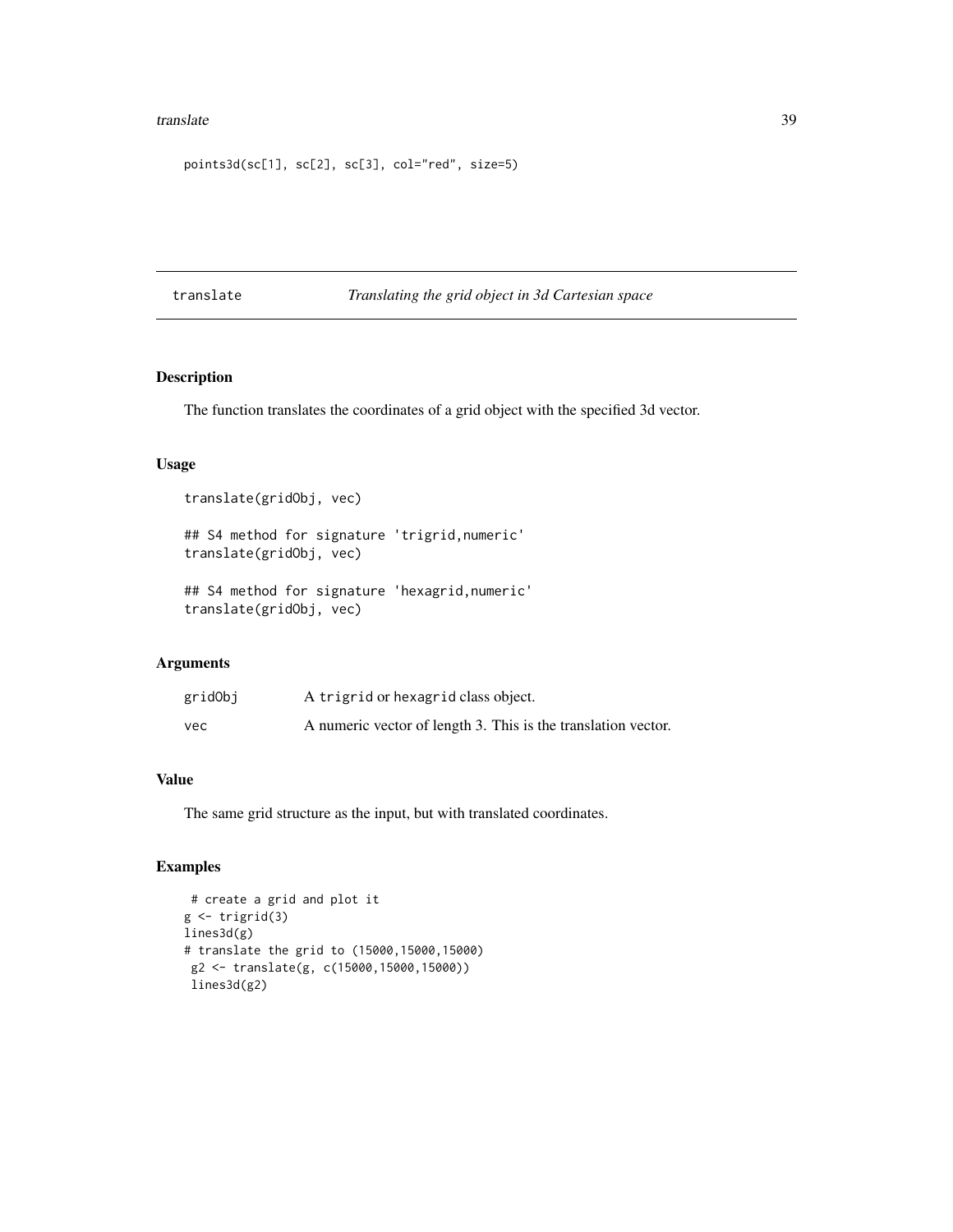<span id="page-39-0"></span>

trigrid creates a triangular grid based on the tessellation of an icosahedron.

#### Usage

```
## S4 method for signature 'trigrid'
initialize(.Object, tessellation = 1, sp = FALSE,
  graph = TRUE, radius = authRadius, center = origin)
```
## Arguments

| .Object      | non-argument pointing to self.                                                                                                                                                                                                                                                                                                                                                                                                                                                                                                                                   |
|--------------|------------------------------------------------------------------------------------------------------------------------------------------------------------------------------------------------------------------------------------------------------------------------------------------------------------------------------------------------------------------------------------------------------------------------------------------------------------------------------------------------------------------------------------------------------------------|
| tessellation | An integer vector with the tessellation values. Each number describes the num-<br>ber of new edges replacing one original edge. Multiple series of tessellations<br>are possible this way. The total tessellation is the product of the tessellation<br>vector. Higher values result in more uniform cell sizes, but the larger number of<br>tessellation series increases the speed of lookup functions.                                                                                                                                                        |
| sp           | A logical value indicating whether the 'SpatialPolygons' class representation of<br>the grid should be added to the object when the grid is calculated. If set to TRUE<br>the SpPolygons () function will be run with with the resolution parameter set<br>to 25. The resulting object will be stored in slot @sp. As the calculation of this<br>object can substantially increase the grid creation time, by default this argument<br>has a value of FALSE. The 'SpatialPolygons' class representation can be added<br>on demand by running the function newsp. |
| graph        | A logical value indicating whether the 'igraph' class representation of the grid<br>should be added to the object when the grid is calculated. This argument de-<br>faults to TRUE because this option has only minor performance load on the grid<br>constructor function. For familiarization with the object structure, however, set-<br>ting this parameter to FALSE might help, as invoking str() on the 'igraph'<br>class slot of the class might flood the console.                                                                                       |
| radius       | The radius of the grid. Defaults to the authalic radius of Earth.                                                                                                                                                                                                                                                                                                                                                                                                                                                                                                |
| center       | The origin of the grid in the reference Cartesian coordinate system. Defaults to<br>(0,0,0).                                                                                                                                                                                                                                                                                                                                                                                                                                                                     |

## Details

The grid structure functions as a frame for data graining, plotting and spatial calculations. Data can be stored in layers that are linked to the grid object. In the current version only the facelayer class is implemented, which allows the user to render data to the cells of the grid, which are usually referred to as faces. The grid 'user interface' is made up of four primary tables: the @vertices table for the coordinates of the vertices, the faceCenters for the coordinates of the centers of faces, the faces and the edges tables that contain which vertices form which faces and edges respectively.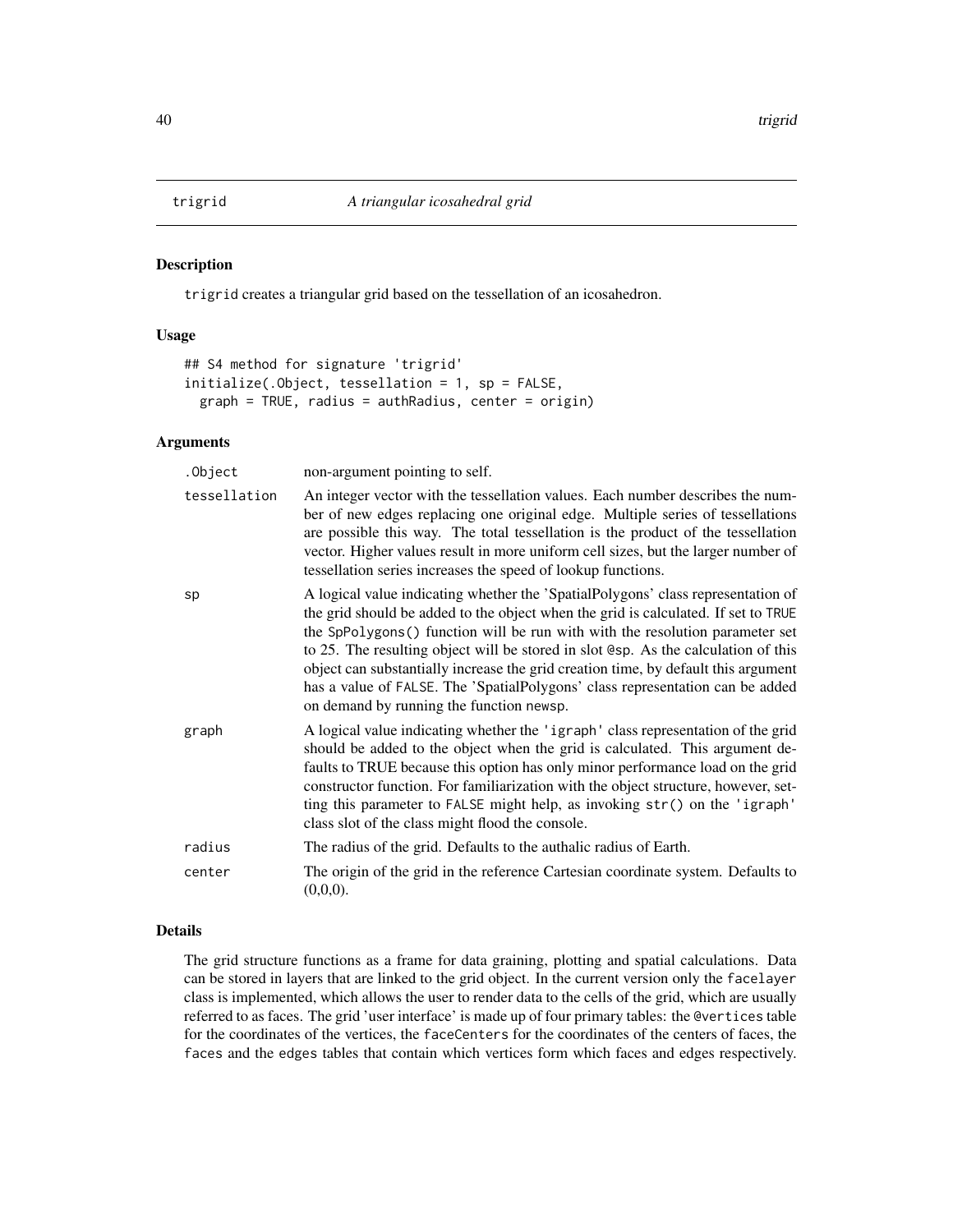#### trigrid 41

In these tables, the faces and vertices are sorted to form spirals that go from the north pole in a counter-clockwise direction. In case grid subsetting is performed these tables get truncated.

At finer resolutions, the large number of spatial elements render all calculations resource demanding and slow, therefore the hierarchical structure created during the tessellation procedure is retained for efficient implementation. These data are stored in a list in the slot @skeleton and are 0-indexed integer tables for Rccp-based functions. \$v stores vertex, \$f the edge, and \$e contains the edge data for plotting and calculations. In these tables the original hierarchy based orderings of the units are retained, during subsetting, additional vectors are used to indicate deactivation of these units. Any sort of meddling with the @skeleton object will lead to unexpected behavior.

#### Value

A triangular grid object, with class trigrid.

#### **Slots**

vertices Matrix of the vertex XYZ coordinates.

faces Matrix of the verticies forming the faces.

edges Matrix of the vertices forming the edges.

tessellation Contains the tessellation vector.

- orientation Contains the grid orientation in xyz 3d space, values in radian relative to the  $(0,1,0)$ direction.
- center is the xyz coordinates of the grids origin/center.
- div vector contains the number of faces that a single face of the previous tessellation level is decomposed to.

faceCenters contains the xyz coordinates of the centers of the faces on the surface of the sphere.

belts Vector of integers indicating the belt the face belongs to.

edgeLength the length of an average edge in km and degrees.

graph an 'igraph' class graph object.

length integer vector of length=3. The number of vertices, edges and faces in this order.

proj4string a CRS class object indicating the model in the PROJ.4 system

r the radius of the grid

sp The SpatialPolygons representation of the grid. If missing, it can be created with newsp(). skeleton data tables with sequential indexing for the C functions.

```
# single tessellation value
g \leftarrow \text{trigrid}(c(8))g
# series of tessellations
g1 \leftarrow \text{triprid}(c(2,3,4))g1
```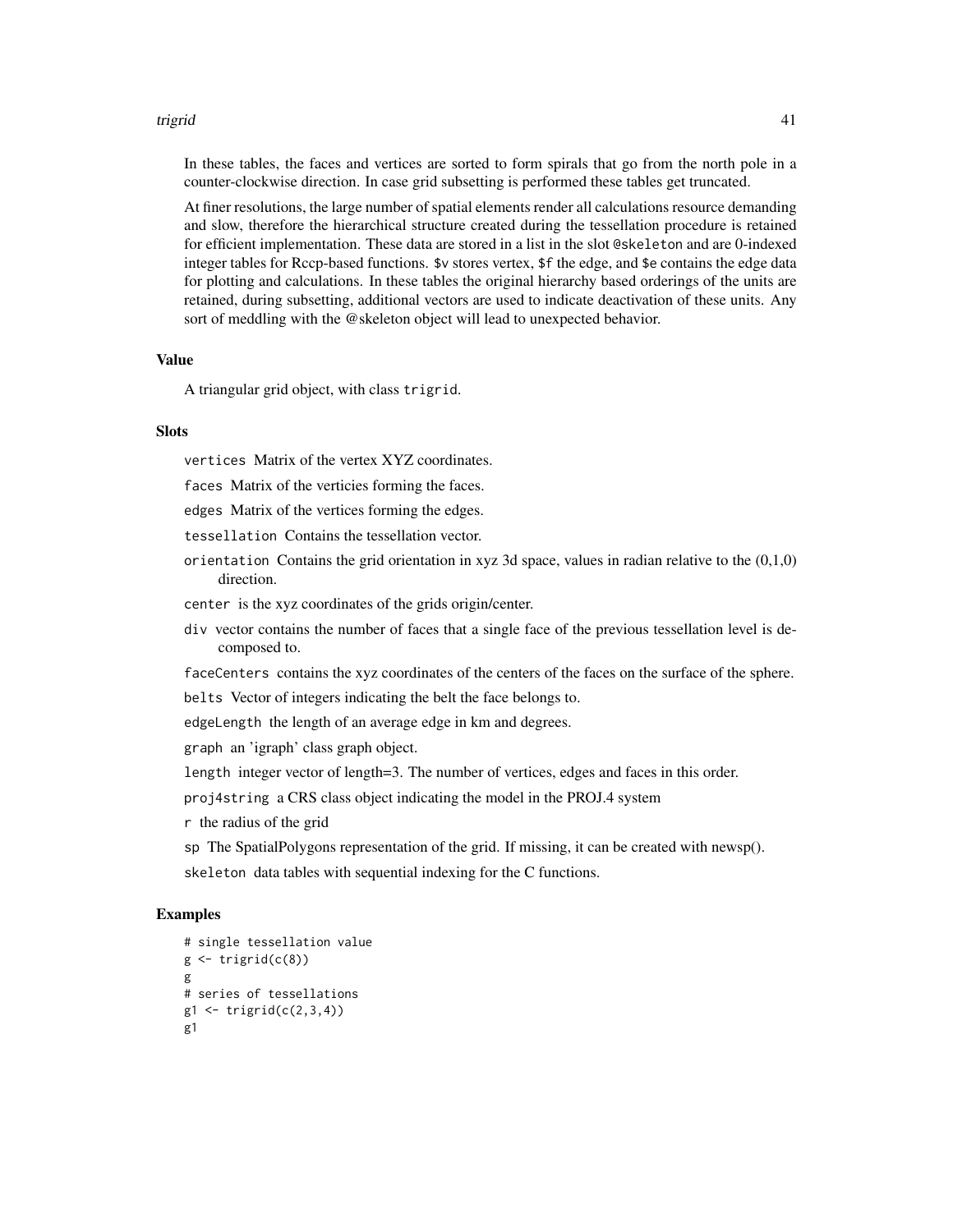<span id="page-41-0"></span>

This function will return a value that is proportional to the irregularity of a triangonal face or subface.

## Usage

```
trishape(gridObj)
```
## S4 method for signature 'trigrid' trishape(gridObj)

## S4 method for signature 'hexagrid' trishape(gridObj)

## Arguments

gridObj A trigrid or hexagrid object.

#### Details

The value is exactly 1 for an equilateral triangle, and becomes 0 as one of the edges approach 0.

## Value

A named numeric vector.

## Examples

```
g \leftarrow \text{trigrid}(3)shape <- trishape(g)
trishape
```
values,gridlayer-method

*Extract values from a gridlayer*

#### Description

The function will get the values slot of a gridlayer object Shorthand function to replace all values of a gridlayer object.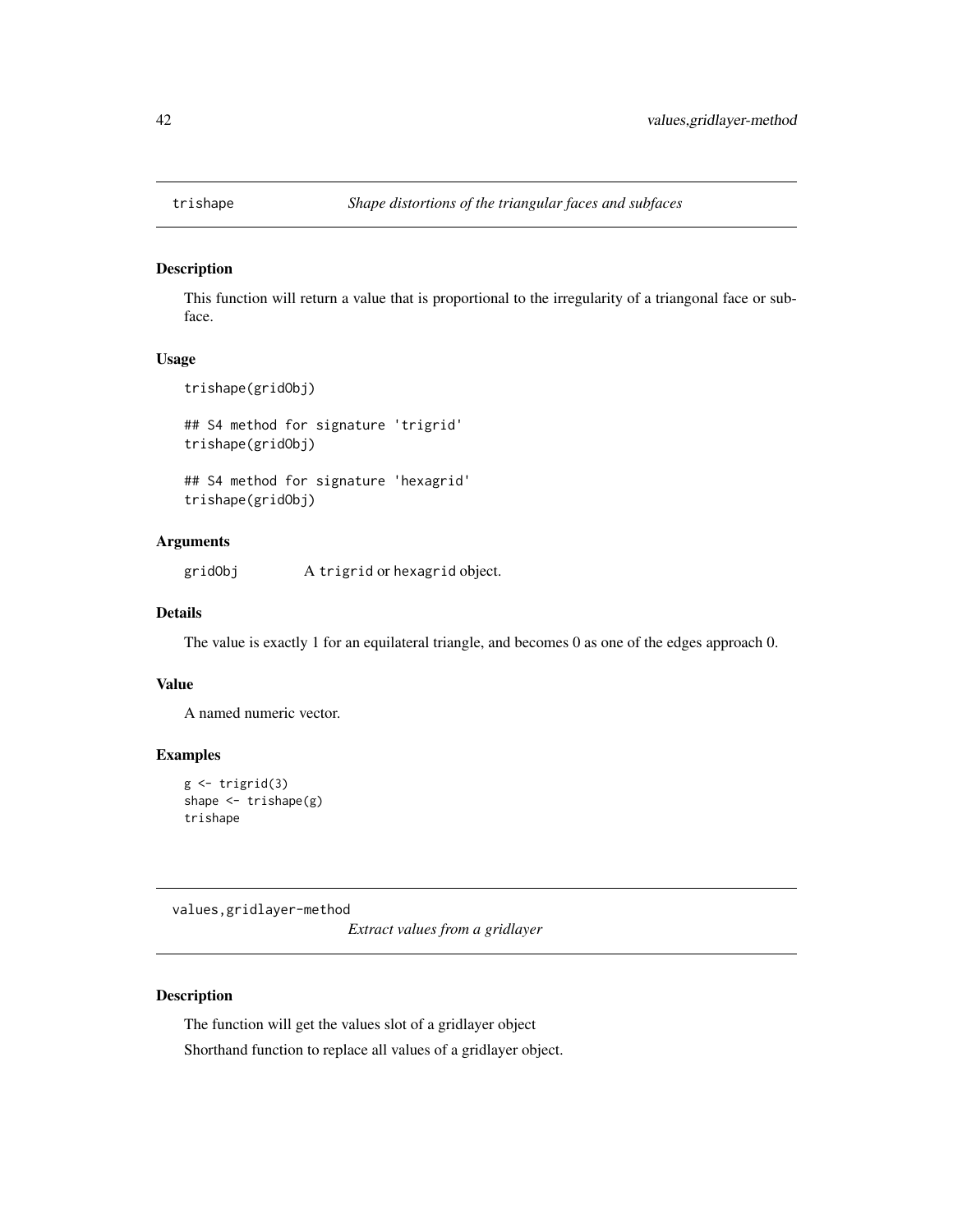#### <span id="page-42-0"></span>vertices and the set of the set of the set of the set of the set of the set of the set of the set of the set of the set of the set of the set of the set of the set of the set of the set of the set of the set of the set of

## Usage

```
## S4 method for signature 'gridlayer'
values(x)
## S4 replacement method for signature 'gridlayer'
```

```
values(x) <- value
```
## Arguments

| x     | a gridlayer derived object. |
|-------|-----------------------------|
| value | replacement values.         |

vertices *The vertices of an icosahedral grid object*

#### Description

Shorthand function to return the vertices slot of an icosahedral grid or a grid linked to a facelayer.

#### Usage

```
vertices(x, output)
## S4 method for signature 'trigrid,character'
vertices(x, output = "polar")
## S4 method for signature 'facelayer,character'
vertices(x, output = "polar")
```
#### Arguments

|        | The grid or facelayer object.        |
|--------|--------------------------------------|
| output | the coordinate system of the output. |

vicinity *The neighbouring faces of faces in an icosahedral grid*

## Description

This function will return neighbouring faces of the input faces.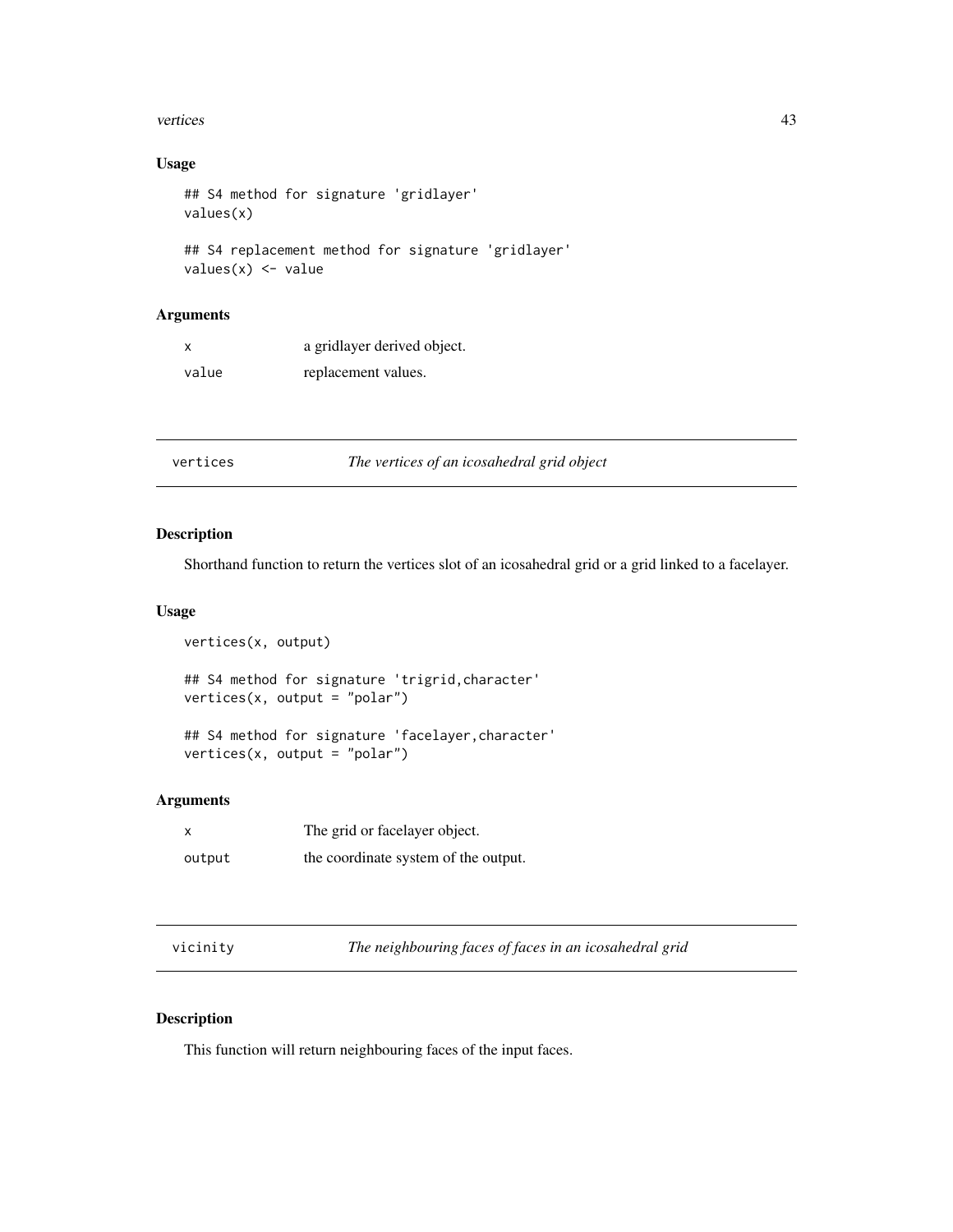# Usage

```
vicinity(gridObj, faces, ...)
## S4 method for signature 'trigrid,character'
vicinity(gridObj, faces, order = 1,
 output = "vector", self = TRUE, ...)
```
#### Arguments

| A trigrid or hexagrid class object.                                                                                                                                                                                                                    |
|--------------------------------------------------------------------------------------------------------------------------------------------------------------------------------------------------------------------------------------------------------|
| A character vector specifying names of faces.                                                                                                                                                                                                          |
| arguments passed to the igraph::ego() function                                                                                                                                                                                                         |
| Passed to the igraph::ego() function, an integer value specifying the size of the<br>neighborhood around a face.                                                                                                                                       |
| Characater value, the type of the output. The default "vector" will give back<br>the names of the faces that adjacent to the faces specified, including themselves.<br>"list" will return a list.                                                      |
| logical value indicating whether the input faces should be in the output. For<br>the "list" output option, the input face names will be omitted only from those<br>character vectors that contain face names that are related to the face in question. |
|                                                                                                                                                                                                                                                        |

#### Value

A character vector or a list of character vectors.

#### Examples

```
g \leftarrow \text{trigrid}(3)ne <- vicinity(g, c("F4", "F10"))
ne
```
[<-,gridlayer,ANY,ANY-method

*Replacement of elements in a gridlayer object.*

## Description

Function to replace specific elements in a gridlayer object

## Usage

```
## S4 replacement method for signature 'gridlayer,ANY,ANY'
x[i] <- value
```
<span id="page-43-0"></span>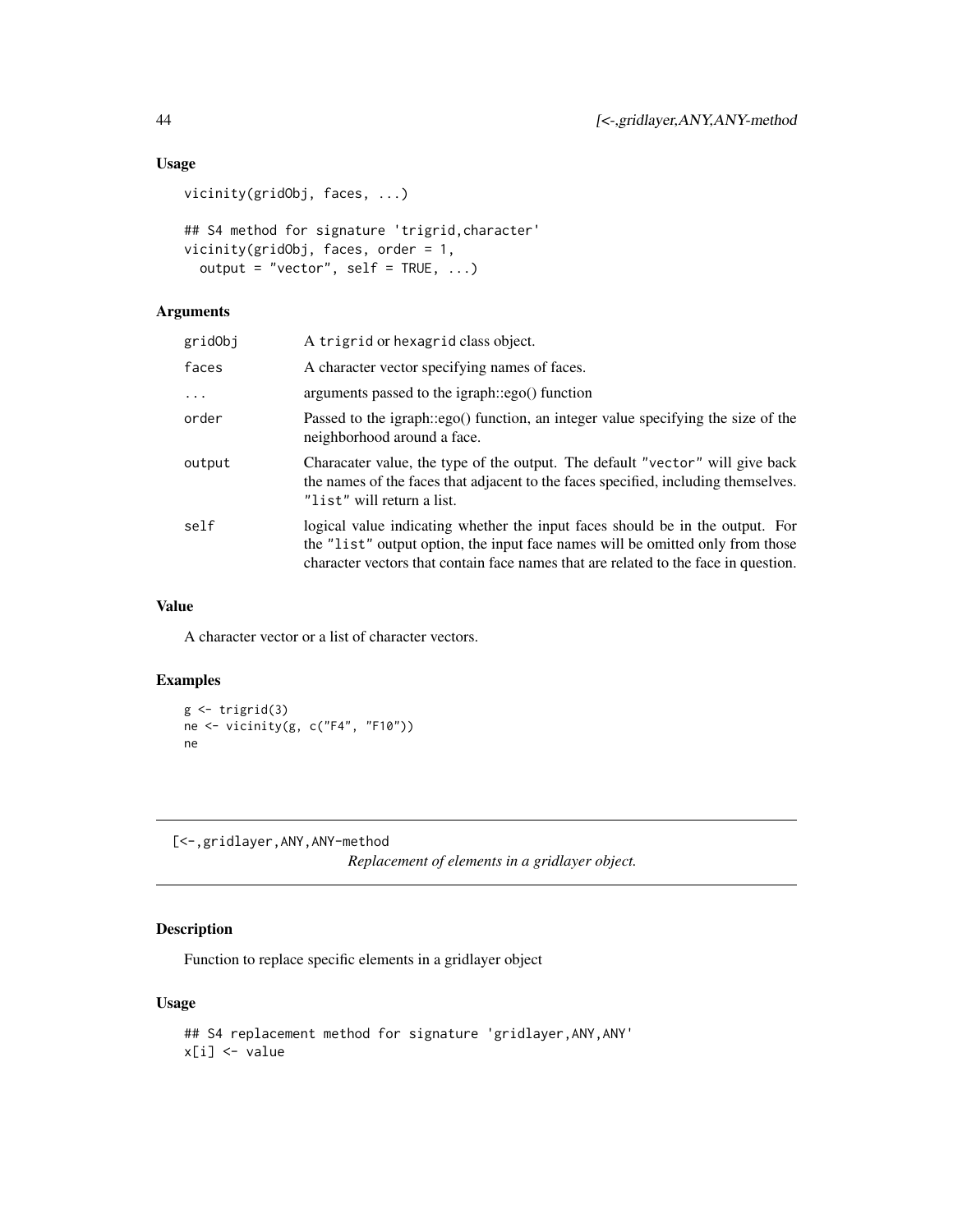# Arguments

|       | the gridlayer.                         |
|-------|----------------------------------------|
|       | the subsetting vector, as in subset(). |
| value | the replacement values.                |

# Details

All these methods are implementing direct replacement in the values slot of a layer, depending on criteria used for subsetting.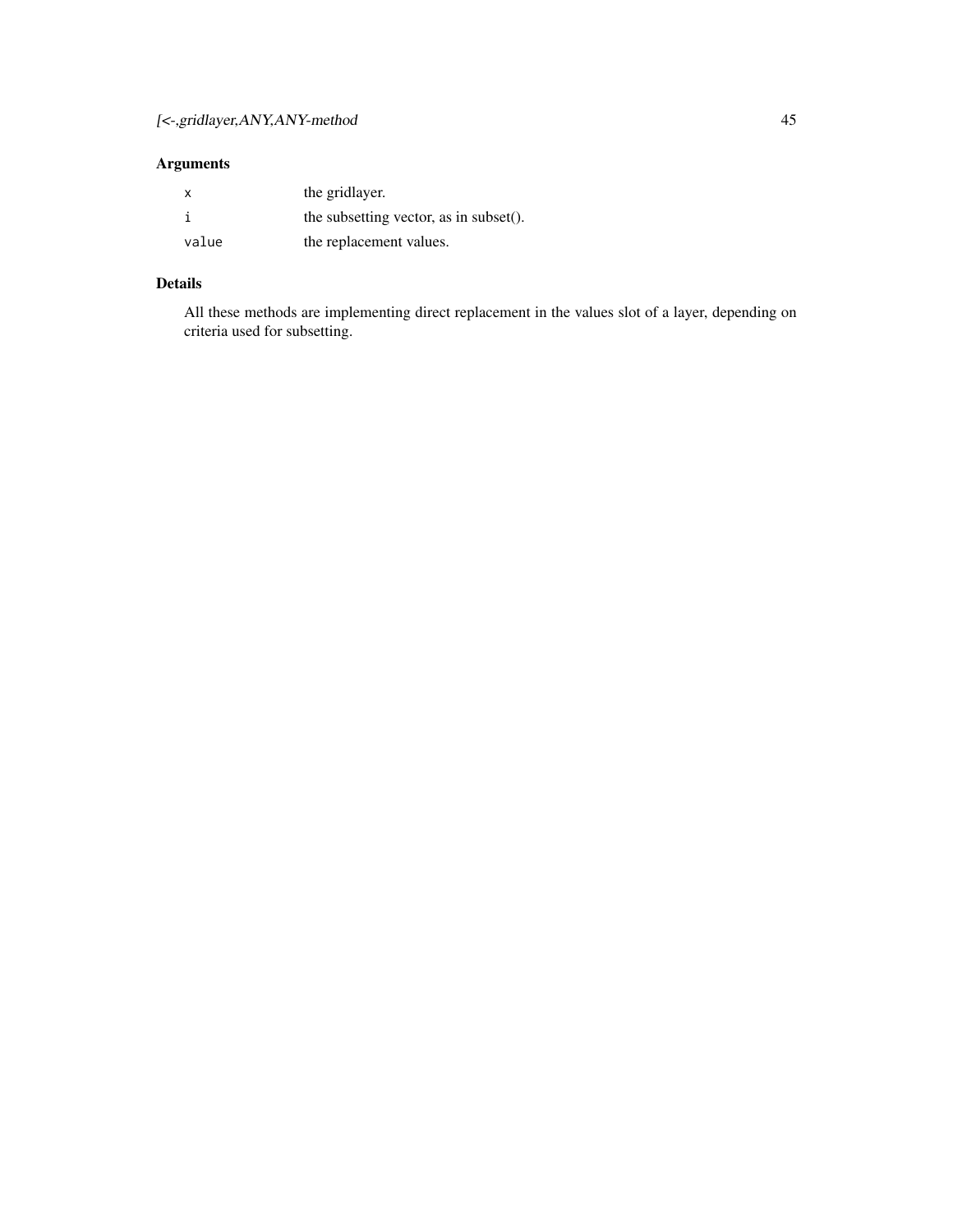# <span id="page-45-0"></span>**Index**

```
[,gridlayer,ANY,missing-method
        (subset,trigrid-method), 35
[,gridlayer,Extent,missing-method
        (subset,trigrid-method), 35
[, trigrid, ANY, ANY-method
        (subset,trigrid-method), 35
[-gridlayer-Extent-method
        (subset,trigrid-method), 35
[-gridlayer-index-method
        (subset,trigrid-method), 35
[-trigrid-method
        (subset,trigrid-method), 35
[<-,gridlayer,ANY,ANY-method, 44
```

```
arcdist, 3
arcdistmat, 4
arcpoints, 5
```

```
CarToPol, 6
centers, 6
centers,facelayer-method (centers), 6
centers,trigrid-method (centers), 6
centers-facelayer-method (centers), 6
centers-trigrid-method (centers), 6
chullsphere, 7
```

```
edgelength, 8
9
edges, 9
edges,facelayer-method (edges), 9
edges,obj3d-method (edges), 9
```

```
facelayer, 10
facelayer-class (facelayer), 10
facelayer-edges-method (edges), 9
facelayer-faces-method (faces), 10
facelayer-trigrid-resample-method
        (resample,Raster,trigrid-method),
        31
faces, 10
```
faces,facelayer-method *(*faces*)*, [10](#page-9-0) faces,gridlayer-method *(*faces*)*, [10](#page-9-0) faces,trigrid-method *(*faces*)*, [10](#page-9-0) faces3d, [11](#page-10-0) faces3d, *(*faces3d*)*, [11](#page-10-0) faces3d,facelayer-method *(*faces3d*)*, [11](#page-10-0) faces3d,hexagrid-method *(*faces3d*)*, [11](#page-10-0) faces3d,trigrid-method *(*faces3d*)*, [11](#page-10-0) faces3d-hexagrid-method *(*faces3d*)*, [11](#page-10-0) faces3d-trigrid-method *(*faces3d*)*, [11](#page-10-0) gridgraph, [12](#page-11-0) gridgraph,facelayer-method *(*gridgraph*)*, [12](#page-11-0) gridgraph,hexagrid-method *(*gridgraph*)*, [12](#page-11-0) gridgraph,trigrid-method *(*gridgraph*)*, [12](#page-11-0) gridgraph-facelayer-method *(*gridgraph*)*, [12](#page-11-0) gridgraph-hexagrid-method *(*gridgraph*)*, [12](#page-11-0) gridgraph-trigrid-method *(*gridgraph*)*, [12](#page-11-0) gridlabs, [13](#page-12-0) gridlabs3d, [14](#page-13-0) gridlabs3d, *(*gridlabs3d*)*, [14](#page-13-0) gridlabs3d,hexagrid-method *(*gridlabs3d*)*, [14](#page-13-0) gridlabs3d,trigrid-method *(*gridlabs3d*)*, [14](#page-13-0) gridlabs3d-hexagrid-method *(*gridlabs3d*)*, [14](#page-13-0) gridlabs3d-trigrid-method *(*gridlabs3d*)*, [14](#page-13-0) gridlayer-length-method *(*length,trigrid-method*)*, [19](#page-18-0) gridlayer-names-method *(*names,gridlayer-method*)*, [23](#page-22-0) gridlayer-set-values-method *(*values,gridlayer-method*)*, [42](#page-41-0)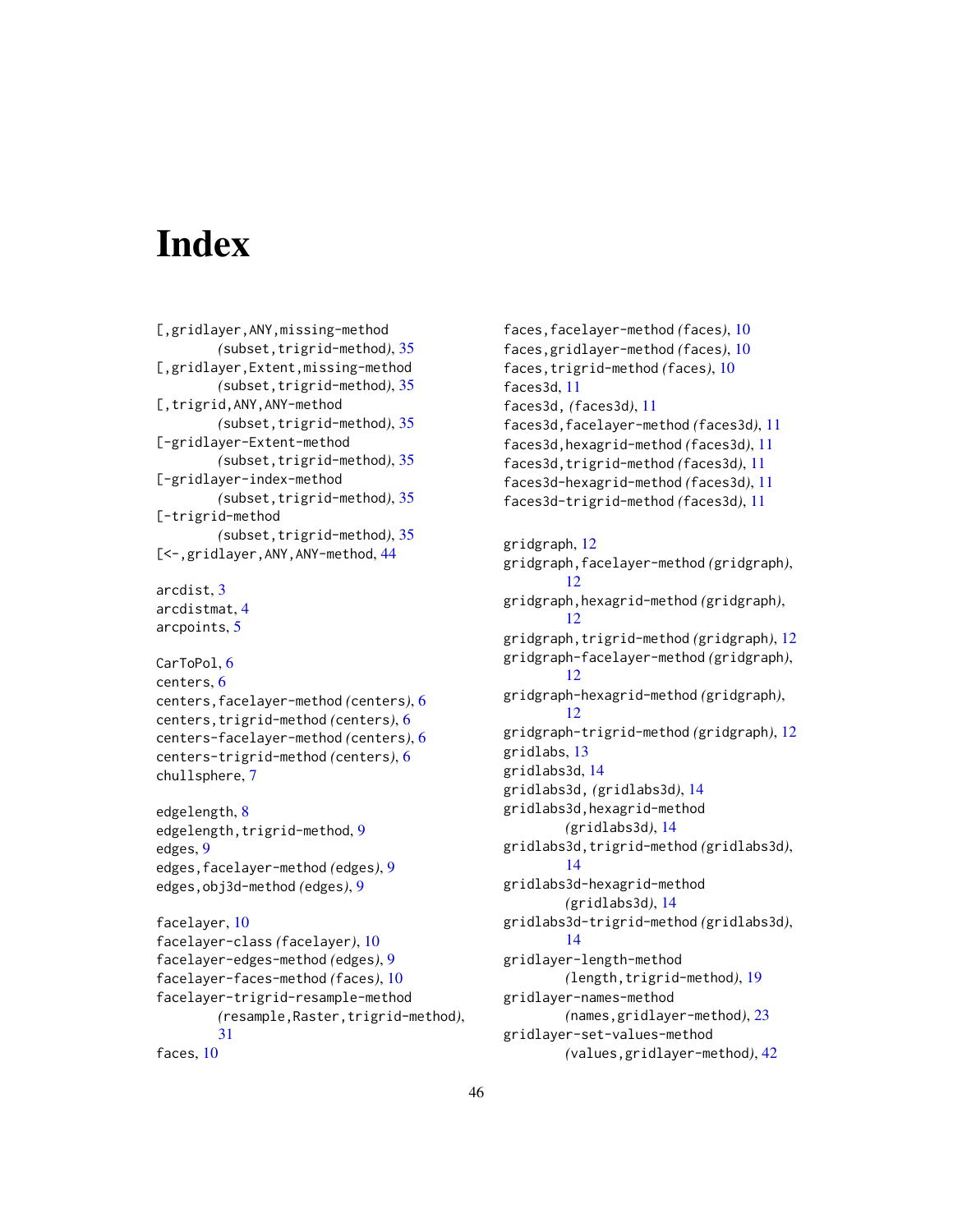#### INDEX 47

gridlayer-values-method *(*values,gridlayer-method*)*, [42](#page-41-0) guides3d, [15](#page-14-0) heatMapLegend, [16](#page-15-0) hexagrid, [17](#page-16-0) hexagrid-class *(*hexagrid*)*, [17](#page-16-0) hexagrid-initalize-method *(*hexagrid*)*, [17](#page-16-0) icosa, [18](#page-17-0) icosa-package *(*icosa*)*, [18](#page-17-0) initialize,hexagrid-method *(*hexagrid*)*, [17](#page-16-0) initialize,trigrid-method *(*trigrid*)*, [40](#page-39-0) length,gridlayer-method *(*length,trigrid-method*)*, [19](#page-18-0) length, trigrid-method, [19](#page-18-0) Line-lines3d-method *(*lines3d,Line-method*)*, [20](#page-19-0) lines,trigrid-method, [20](#page-19-0) Lines-lines3d-method *(*lines3d,Line-method*)*, [20](#page-19-0) lines3d, *(*lines3d,Line-method*)*, [20](#page-19-0) lines3d,Line-method, [20](#page-19-0) lines3d,Lines-method *(*lines3d,Line-method*)*, [20](#page-19-0) lines3d,Polygon-method *(*lines3d,Line-method*)*, [20](#page-19-0) lines3d,Polygons-method *(*lines3d,Line-method*)*, [20](#page-19-0) lines3d,SpatialLines-method *(*lines3d,Line-method*)*, [20](#page-19-0) lines3d,SpatialLinesDataFrame-method *(*lines3d,Line-method*)*, [20](#page-19-0) lines3d,SpatialPolygons-method *(*lines3d,Line-method*)*, [20](#page-19-0) lines3d,SpatialPolygonsDataFrame-method *(*lines3d,Line-method*)*, [20](#page-19-0) lines3d,trigrid-method, [21](#page-20-0) lines3d-Polygon-method *(*lines3d,Line-method*)*, [20](#page-19-0) lines3d-Polygons-method *(*lines3d,Line-method*)*, [20](#page-19-0) lines3d-SpatialLinesDataFrame-method *(*lines3d,Line-method*)*, [20](#page-19-0) lines3d-SpatialPolygons-method *(*lines3d,Line-method*)*, [20](#page-19-0)

lines3d-SpatialPolygonsDataFrame-method *(*lines3d,Line-method*)*, [20](#page-19-0) lines3d-trigrid-method *(*lines3d,trigrid-method*)*, [21](#page-20-0) locate, [22](#page-21-0) locate,hexagrid-method *(*locate*)*, [22](#page-21-0) locate,trigrid-method *(*locate*)*, [22](#page-21-0) names,gridlayer-method, [23](#page-22-0) newgraph, [24](#page-23-0) newgraph,trigrid-method *(*newgraph*)*, [24](#page-23-0) newgraph-trigrid-method *(*newgraph*)*, [24](#page-23-0) newsp, [24](#page-23-0) newsp,trigrid-method *(*newsp*)*, [24](#page-23-0) occupied, [25](#page-24-0) orientation, [26](#page-25-0) orientation, *(*orientation*)*, [26](#page-25-0) orientation,trigrid-method *(*orientation*)*, [26](#page-25-0) orientation-method *(*orientation*)*, [26](#page-25-0) orientation<- *(*orientation*)*, [26](#page-25-0) orientation<-,trigrid-method *(*orientation*)*, [26](#page-25-0) plot,facelayer,ANY-method, [27](#page-26-0) plot, trigrid, ANY-method *(*plot,facelayer,ANY-method*)*, [27](#page-26-0) plot3d, *[11](#page-10-0)*, *[21](#page-20-0)*, *[28,](#page-27-0) [29](#page-28-0)* plot3d, *(*plot3d,trigrid-method*)*, [28](#page-27-0) plot3d,facelayer-method, [28](#page-27-0) plot3d,hexagrid-method *(*plot3d,trigrid-method*)*, [28](#page-27-0) plot3d,trigrid-method, [28](#page-27-0) plot3d-hexagrid-method *(*plot3d,trigrid-method*)*, [28](#page-27-0) plot3d-trigrid-method *(*plot3d,trigrid-method*)*, [28](#page-27-0) PolToCar, [30](#page-29-0) pos, [31](#page-30-0) Raster-trigrid-resample-method *(*resample,Raster,trigrid-method*)*, [31](#page-30-0) replace-gridlayer-method *(*[<-,gridlayer,ANY,ANY-method*)*, [44](#page-43-0) resample,facelayer,trigrid-method *(*resample,Raster,trigrid-method*)*, [31](#page-30-0)